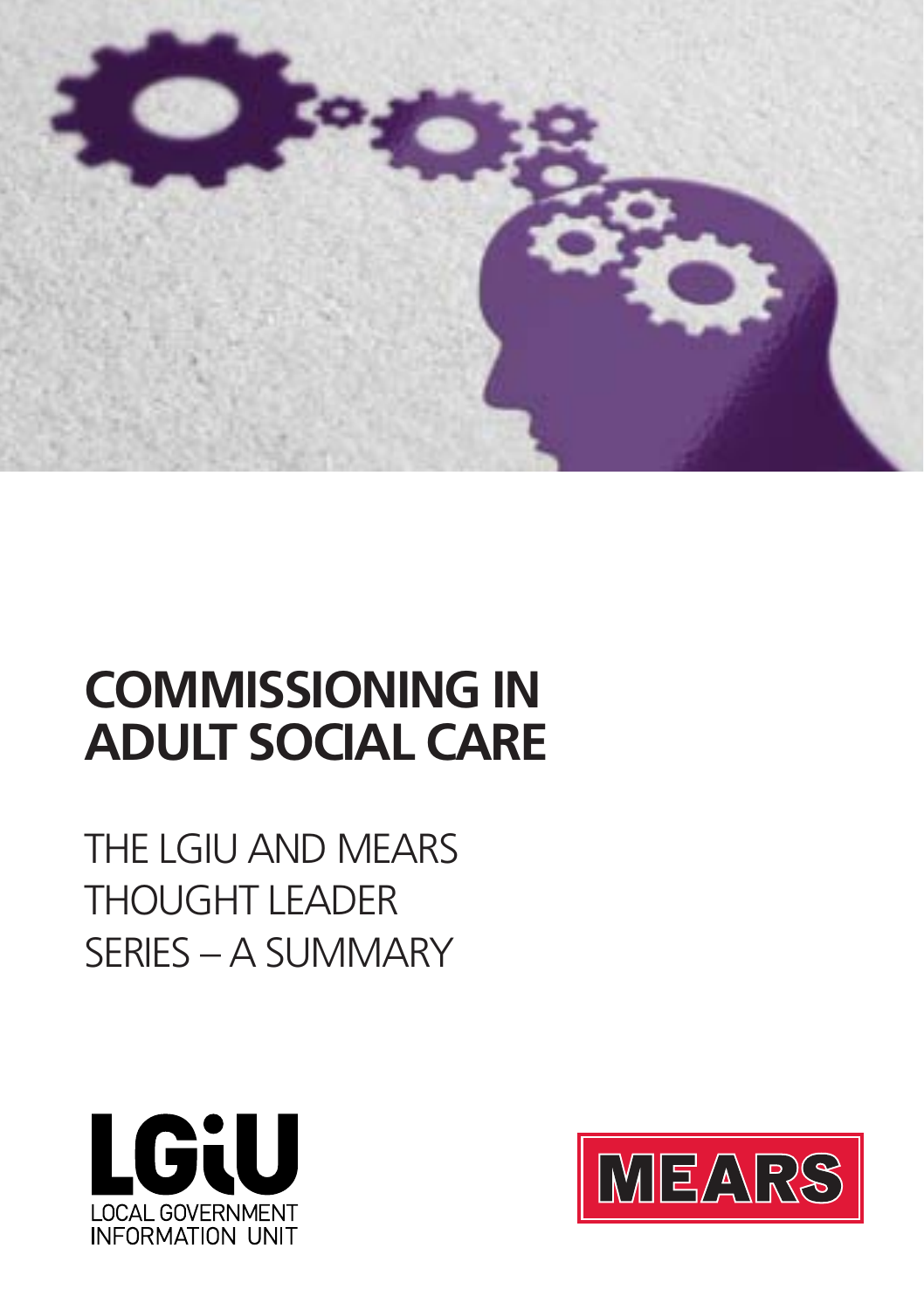# **Contents**

# Background **Page 1**

List of Roundtables **Page 2**

Market Management roundtable notes **Page 4**

Monitoring and Evaluation roundtable notes **Page 18**

Personalisation and Co-Production roundtable notes **Page 27**

Integration roundtable notes **Page 35**

Workforce Issues roundtable notes **Page 42**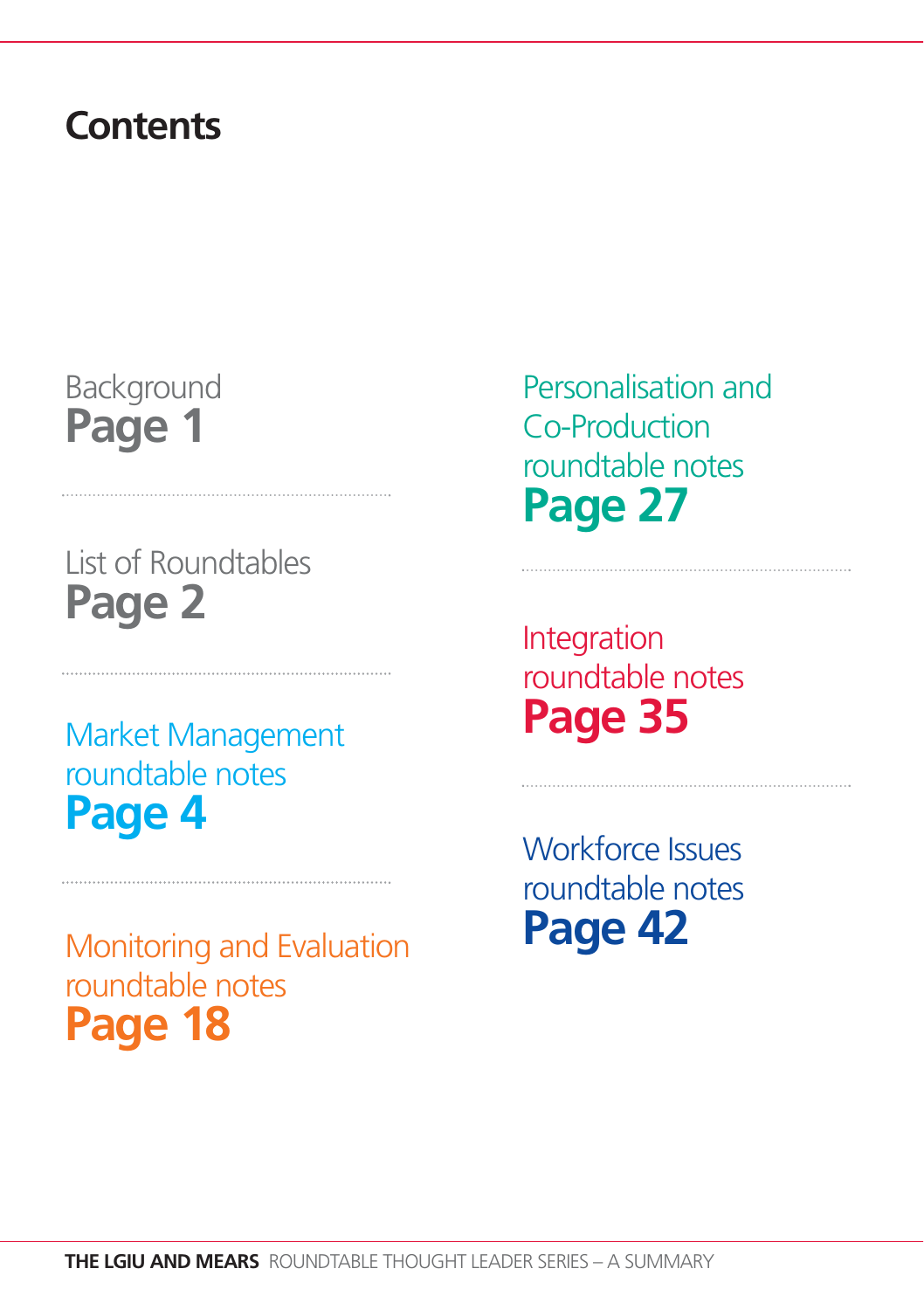# **Background**

**From May 2013 – February 2014 LGiU worked in partnership with home care provider Mears to deliver a series of roundtables for our Adult Social Care Thought Leader Series. The series followed on from our report published October 2012, "Outcomes Matter: effective commissioning in domiciliary care", and an associated series of regional roundtables.** 

It was decided that the topic needed exploring in greater depth through a programme of events which would draw together thought leaders in adult social care to focus on different aspects of commissioning. The goals of the network were to share best practice, and discuss how we can achieve tangible change to commissioning in the context of considerable financial pressure.

LGiU and Mears delivered five roundtables, on Market Management, Monitoring and Evaluation, Personalisation and Co-Production, Integration and Workforce Issues.

Roundtables commenced with a short talk from the keynote speaker or speakers, followed by a short presentation from the provider's perspective, delivered by Alan Long, Executive Director of Mears. We then opened the floor to a roundtable discussion chaired by Jonathan Carr-West, Chief Executive of LGiU. Roundtables were attended by around twenty Adult Social Care thought leaders and conducted under Chatham House rules.

This document brings together in one place the notes from the series.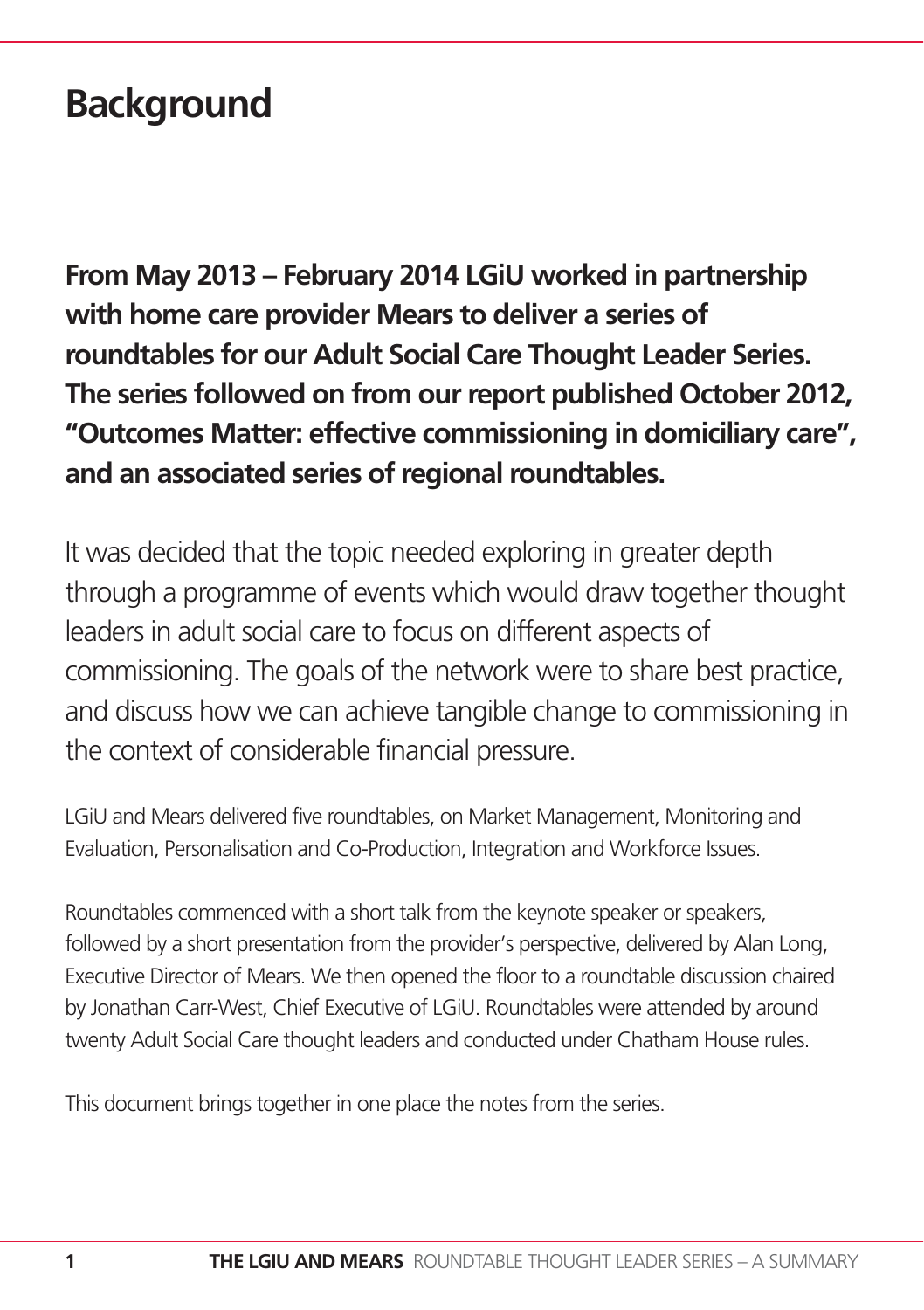# **List of Roundtables**

## Market Management **29th May 2013**

Speakers: Professor Keith Moultrie, Director of Public Care at Oxford Brookes University, and Alan Long, Executive Director of Mears Group

# Monitoring and Evaluation **10th July 2013**

Speakers: Oscar Alexander, Managing Director of Cubicus, and Alan Long, Executive Director of Mears Group

## Personalisation and Co-Production **11th September 2013**

Speakers: Helen Sanderson, who has led the development of person-centred thinking and planning in the UK over the last fifteen years, and Alan Long, Executive Director of Mears Group

## Integration **13th November 2013**

Speakers: Duncan Selbie, Chief Executive of Public Health England, Dr Tony Martin, Thanet CCG's Clinical Chair, and Alan Long, Executive Director of Mears Group

## Workforce Issues **24th February 2014**

Speakers: Lyn Romeo, Chief Social Worker for Adults, Helga Pile, UNISON National Officer for Social Care, and Alan Long, Executive Director of Mears Group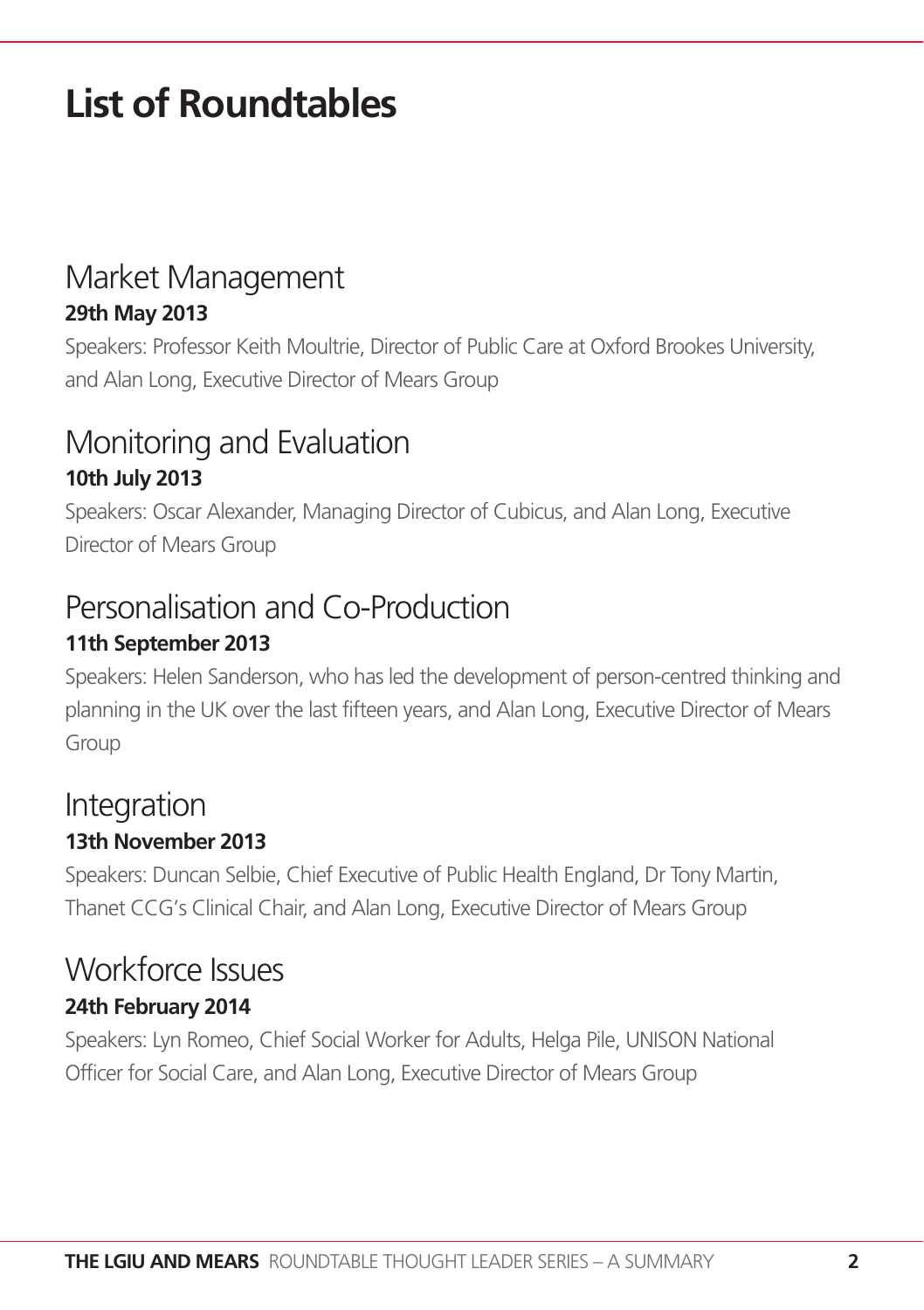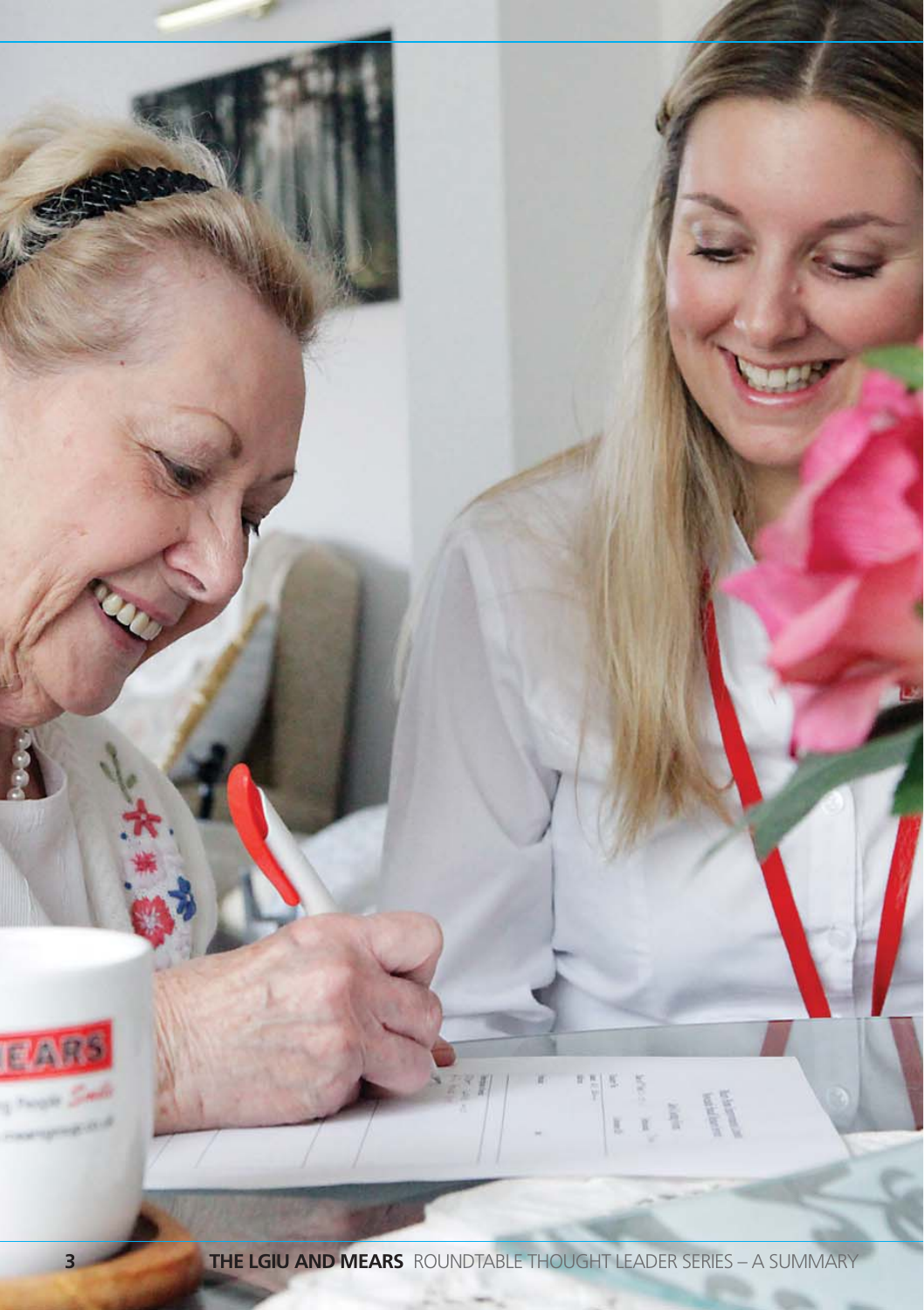# **Market Management** 29th May 2013

This roundtable asked the question: what role should councils play in market shaping? Speakers included Alan Long, Executive Director of Mears Group, who gave the provider perspective, and Professor Keith Moultrie, Director of Public Care at Oxford Brookes University, who gave an introduction to market management and shaping. Jonathan Carr-West, Chief Executive of LGiU, chaired the event.

The roundtable looked at whether organisations have a vision for the adult social care market in their locality; what market shaping/management means in practice; what levers a local authority has in terms of market shaping; what the adult social care market needs to look like in future to respond to changing demand; what councils will need from providers; what type and quantity of provider organisations will need; and what councils need to do to get there.

## **Presentations**

In his introductory presentation, Alan Long, Executive Director of Mears Group, questioned whether the variety of practice

in contract management reflects well thought out localism, or suggests difficulties with sharing best practice. He argued that the adult social care sector needs to improve the evidence base on which commissioning decisions are made, and to bring people together from all different parts of the market outside the context of a tendering process. A philosophy of reablement should run through all work with service users, as commissioning products and not services makes it difficult for them to be seen as part of a more holistic care pathway. Furthermore, health, housing and social care services could be integrated more efficiently. His key points from the provider perspective were as follows:

- The market in social care is very different to other markets for services – it is often fragmented, and people buying these services are often doing so at a time of crisis, with very little information with which to make a choice.
- Mears works with around 90 councils and sees a wide variety of practice in contract management, ranging from framework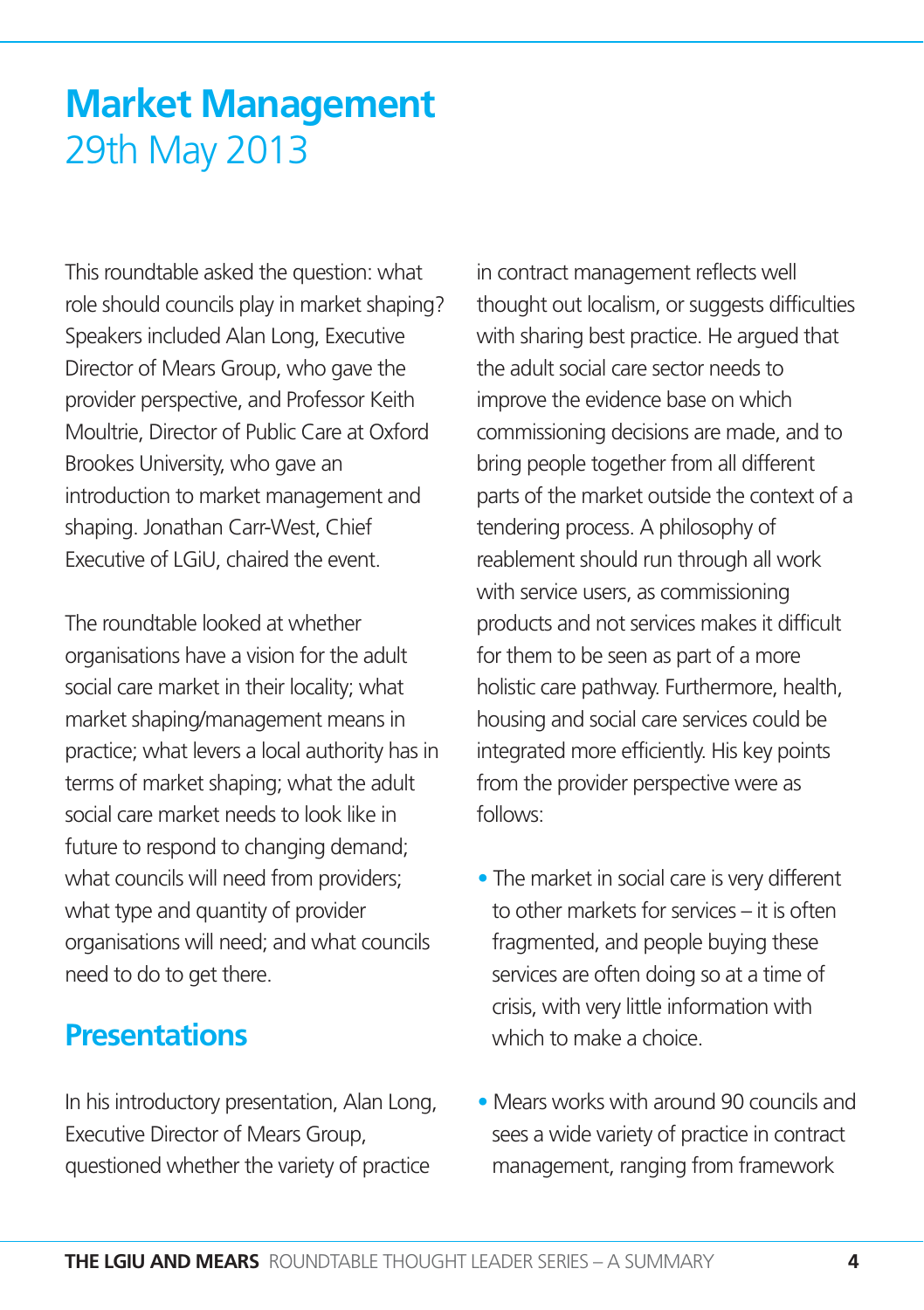contracts with 100s of different providers to contracts with two or three providers. He would question whether the variety of practice reflects a positive picture of well thought out localism, or simply points to the fact that there are difficulties sharing best practice.

- There is still a great deal of discussion about the value of outcome-based commissioning, but councils still invariably commission domiciliary care on the basis of task and time. This militates against better outcomes for individuals as it gives providers an active financial stake in an individual's care need increasing (thus extending the package).
- Councils tend to commission products and not services. Telecare, domiciliary care and reablement are usually commissioned as separate contracts or 'products', rather than a composite set. This makes it difficult for them to be seen as part of a more holistic care pathway for an individual.
- A philosophy of reablement should run through all our work with service users –

it should be an ethos rather than a separate service.

- We are too often failing care workers in relation to terms and conditions. The Low Pay Commission has raised serious concerns about wages in the care sector falling below the minimum wage as a result of issues such as the non-payment of travel time. The focus on reducing the hourly rate of care, rather than reducing the overall cost of a contract makes this difficult to manage.
- From a provider perspective, having a market strategy with a clear direction is fundamental for a local authority.
- Health, housing and social care services could be integrated more efficiently. Mears runs services that combine a care contract with a repairs and maintenance contract in social housing for example, allowing carers to identify potential hazards and have them rectified within 24 hours. This does not necessarily need to be part of the same contract with one provider – with better integration and training of staff this could be used in any context.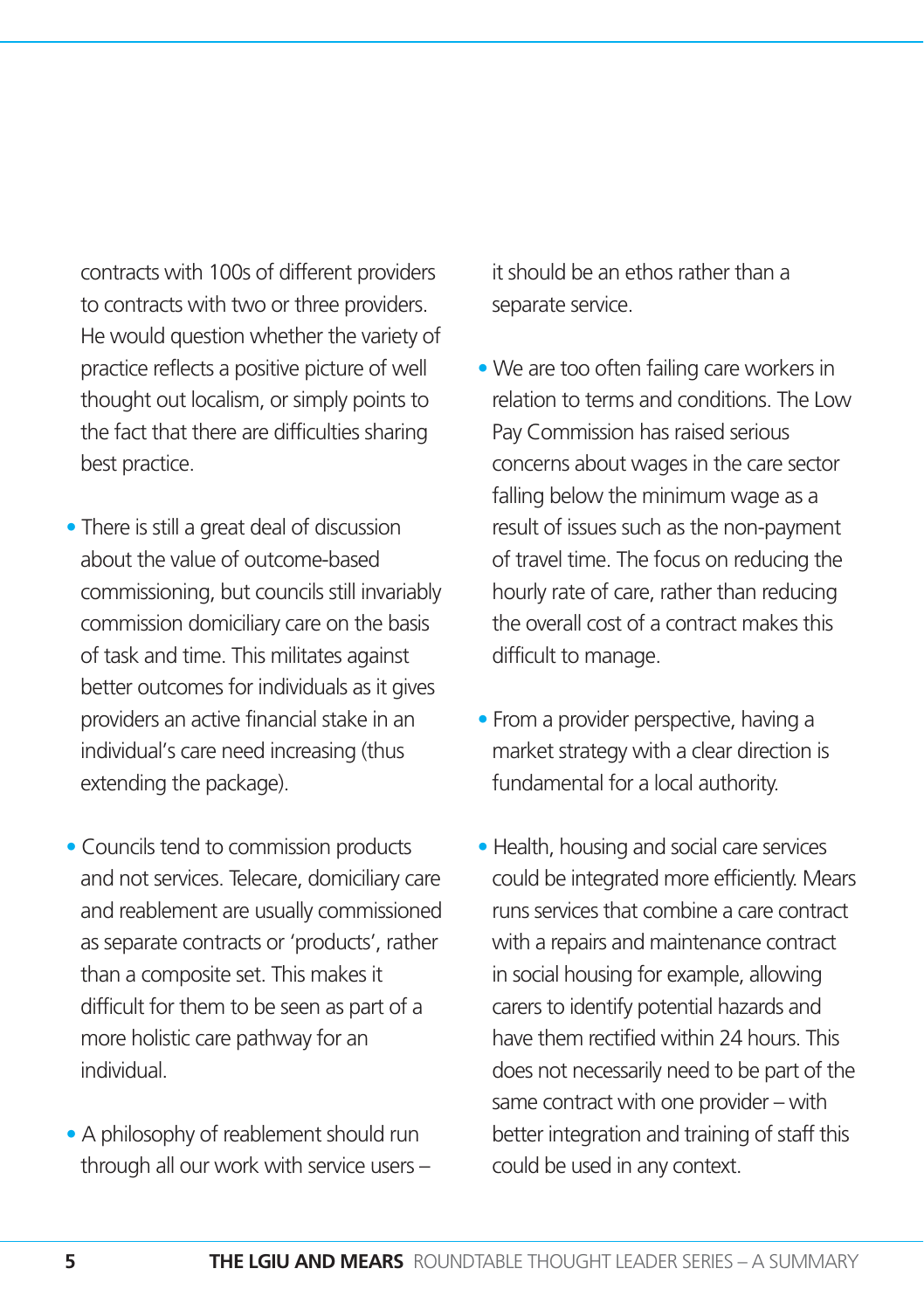• As a sector we need to improve the evidence base on which commissioning decisions are made, and to bring people together from all different parts of the market: commissioner, provider and service user, outside the context of a tendering process.

Professor Keith Moultrie, Director of the Institute for Public Care at Oxford Brookes, noted in his introductory presentation that adult social care is a huge market. Councils have increasingly less control, and may find themselves in the role of market facilitator rather than market manager, as they directly commission less and less. The market is very fragmented, with micro providers at one end and enormous multi-national corporations at the other. Local authorities are good at dealing with small providers, but less so with the big ones. In future, councils need to think about how critical planning can be in determining the right mix of care in an area; the use of business development to encourage innovation and support small business ventures; and how to make better use of sheltered housing stock. Local authorities should be capturing and sharing

market intelligence, structuring the market and intervening in the market. His presentation set the context with a thorough overview of the current market position in adult social care.

- Adult social care is a gigantic market. £4.5bn was spent on residential care alone last year.
- Over two thirds of people working in adult social care are in the private or voluntary sector.
- There is increasingly less control of social care markets on the part of the council. Self funders and people on personal budgets represent 70 per cent of transactions in adult social care. Local authorities are not the main drivers in this area – the council only purchases 40 per cent of care beds in the South East for example. However, this picture changes regionally and rises to 83 per cent in the North East.
- There is a high level of financial instability. Many frustrated providers are struggling to stay afloat while paying care workers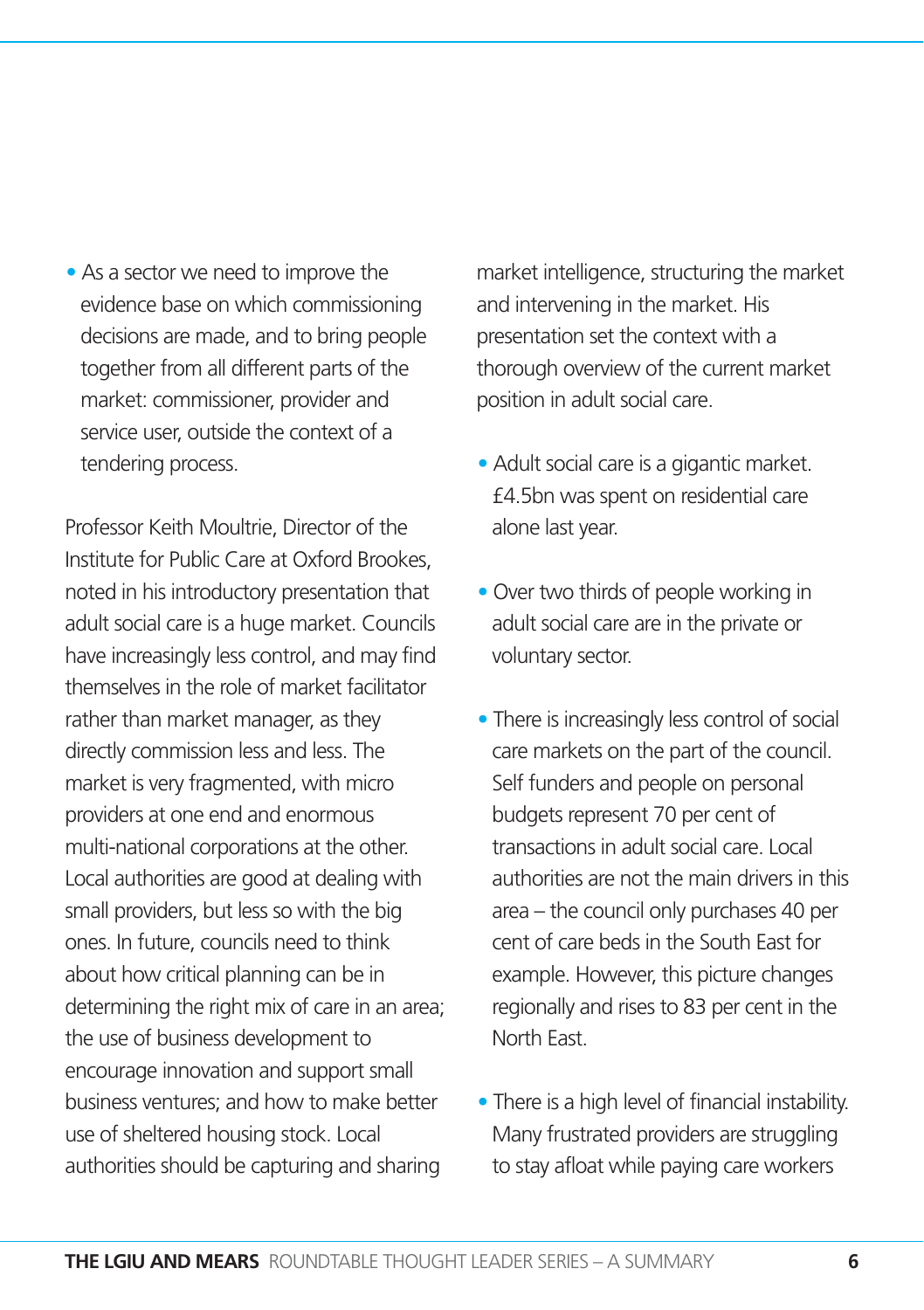and delivering quality services.

- The market is very fragmented, with micro providers at one end, to enormous multi-national corporations at the other. There are 12,500 social care providers registered in the UK, 6,800 of which are domiciliary care providers.
- The distribution of care homes also illustrates this changing agenda. In a sample of care homes beginning with the letter B, there were 636 homes, of which 508 were owned by just two groups, Barchester and BUPA. The remaining 128 homes were owned by 17 other companies.
- In his experience, local authorities are good at dealing with small providers, but less so with the big ones. BUPA is a worldwide operation and will have a very different agenda to small, local organisations. Barchester recently spoke about a postcode analysis they had undertaken, comparing themselves to Waitrose, or Majestic Wine.
- We need to have a better understanding

of big agendas. The risk profile of companies of this size is very complex, and we cannot understand the dynamics that influence the decision these companies make unless we understand how they operate. On the one hand we need to nurture and support small businesses, but on the other hand, we have to work with large businesses that demand an understanding of a very different set of market issues.

- Small businesses are finding the current financial climate particularly tough, and many will sell out over next few years.
- The Caring for our Future White Paper talked a great deal about provision of information for individuals and a well supported, diverse range of high quality providers. The local authority has responsibility for ensuring a range of services is available and the market position statement must detail how the councils will do this.
- They are currently consulting on further steps to ensure service continuity for people using care and support, should a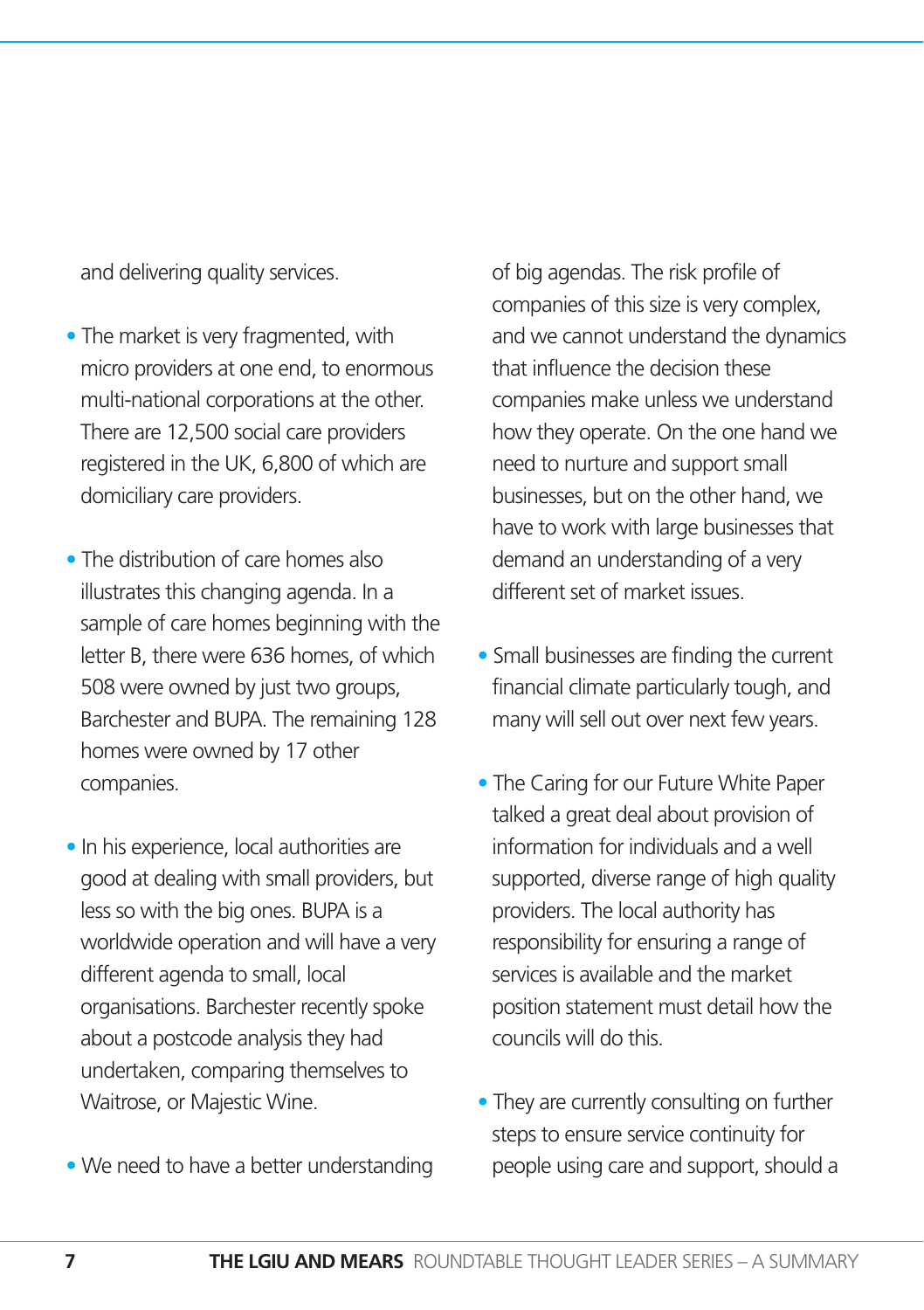provider go out of business.

- In future, councils will need to think about some of the following things:
- How critical planning can be in determining the right mix of care in an area (are we driving demand by building too many care homes for example? Have older people and people with learning disabilities got the facilities they need to remain in the community)
- Use of business development to encourage innovation the care sector and to support small business ventures.
- Better use of sheltered housing stock.

There are three main roles for a local authority in future:

## **1. Capturing and sharing market intelligence for the benefit of their own organisations and of providers**.

This positions the authority as a reliable source of information for providers, and supports their role as an honest broker.

**2. Structuring the market.** This involves ensuring that the local authority is well informed about the market, understands the factors that influence demand and supply and has a clear vision of what good quality care looks like and the outcomes that it will achieve. A commissioner would naturally want to know, for any market, who provides what, where, to whom and at what price.

**3. Intervening in the market.** Direct intervention may become more limited in future, but could include, for example, stimulating particular parts of the market with financial incentives; offering specialist training; supporting providers with business planning; working with providers and consumers in order to deliver good quality information; creating vehicles for consumer feedback on service provision; or, setting up not for profit ventures.

• It is important to stress the difference between market facilitation and market management. Local authorities may increasingly find themselves in the former role as they directly commission a reducing proportion of the market.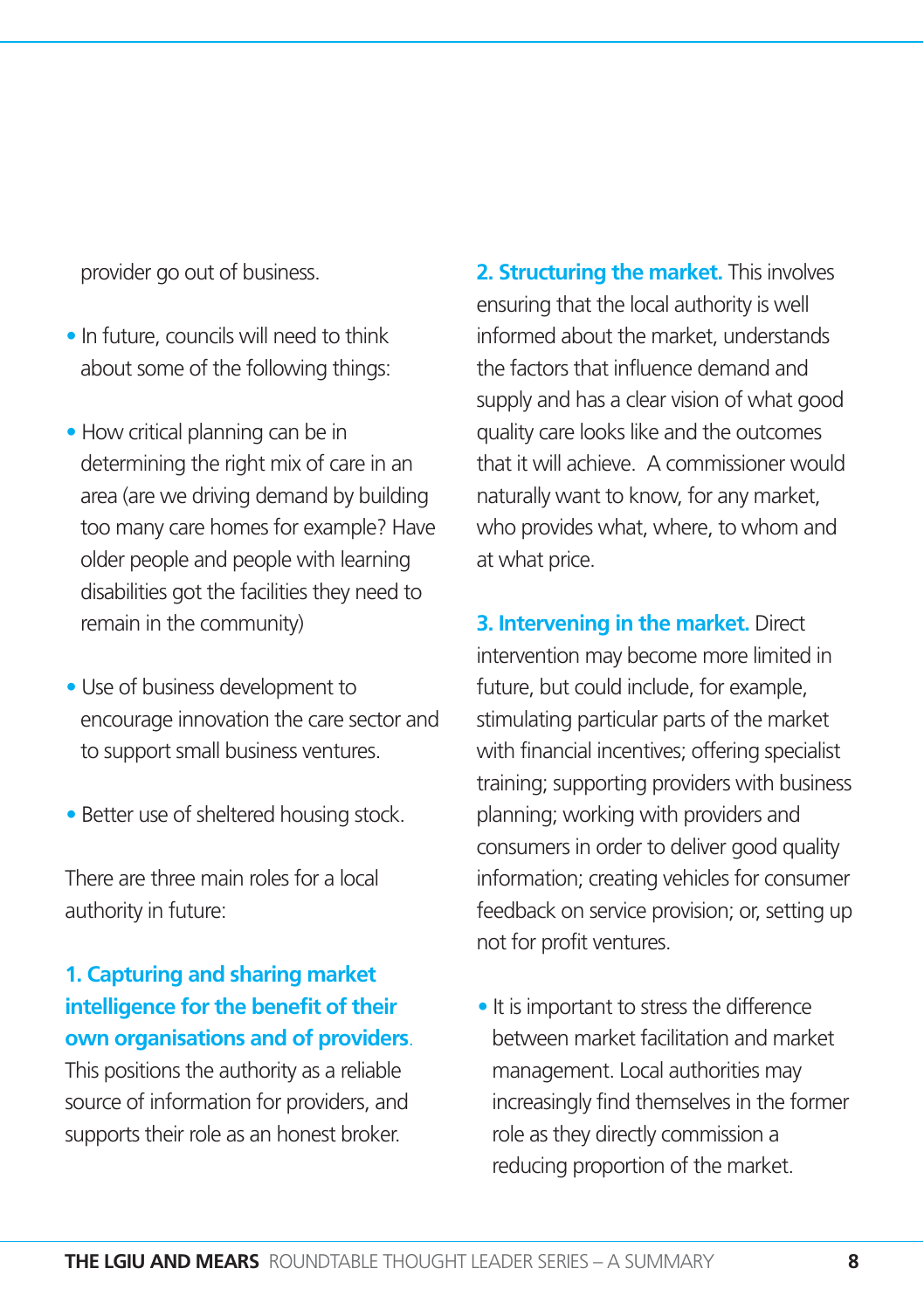• A market position statement is a very useful tool. The IPC's Developing Care Markets for Quality and Choice (DCMQC) website

[\(http://ipc.brookes.ac.uk/dcmqc.html\)](http://ipc.brookes.ac.uk/dcmqc.html) includes a range of materials available on this subject. They have recently produced an 'understanding the self funders market' briefing.

# **Roundtable discussion**

The roundtable discussion covered a wide range of themes, which are summarised here.

# **Market shaping versus market management**

## Market management

The experience of market shaping/ management differs greatly from council to council. Some local authorities felt that they were still primarily performing the role of 'market manager' rather than 'market facilitator'. One metropolitan borough epresentative noted that due to the level of market failure they have experienced they have had to become a quasi-market

regulator like the CQC. There is also pressure from politicians to act as a market manager, rather than a facilitator and take a strong position on issues like low wages for example.

Some councils were taking a more active role still. A county council representative mentioned that they were considering setting up a local authority trading company to respond to the adult social care market. Just to stand still they need to generate income, so are putting themselves in the market.

## Market shaping

However, it was also recognised that the direct management role of councils has been diminishing as a result of direct payments and the growth of the self-funder market. Councils still directly commission a significant proportion of the market, and this should not be underestimated. However, this proportion is reducing and councils will have to find ways of influencing the market other than buying directly.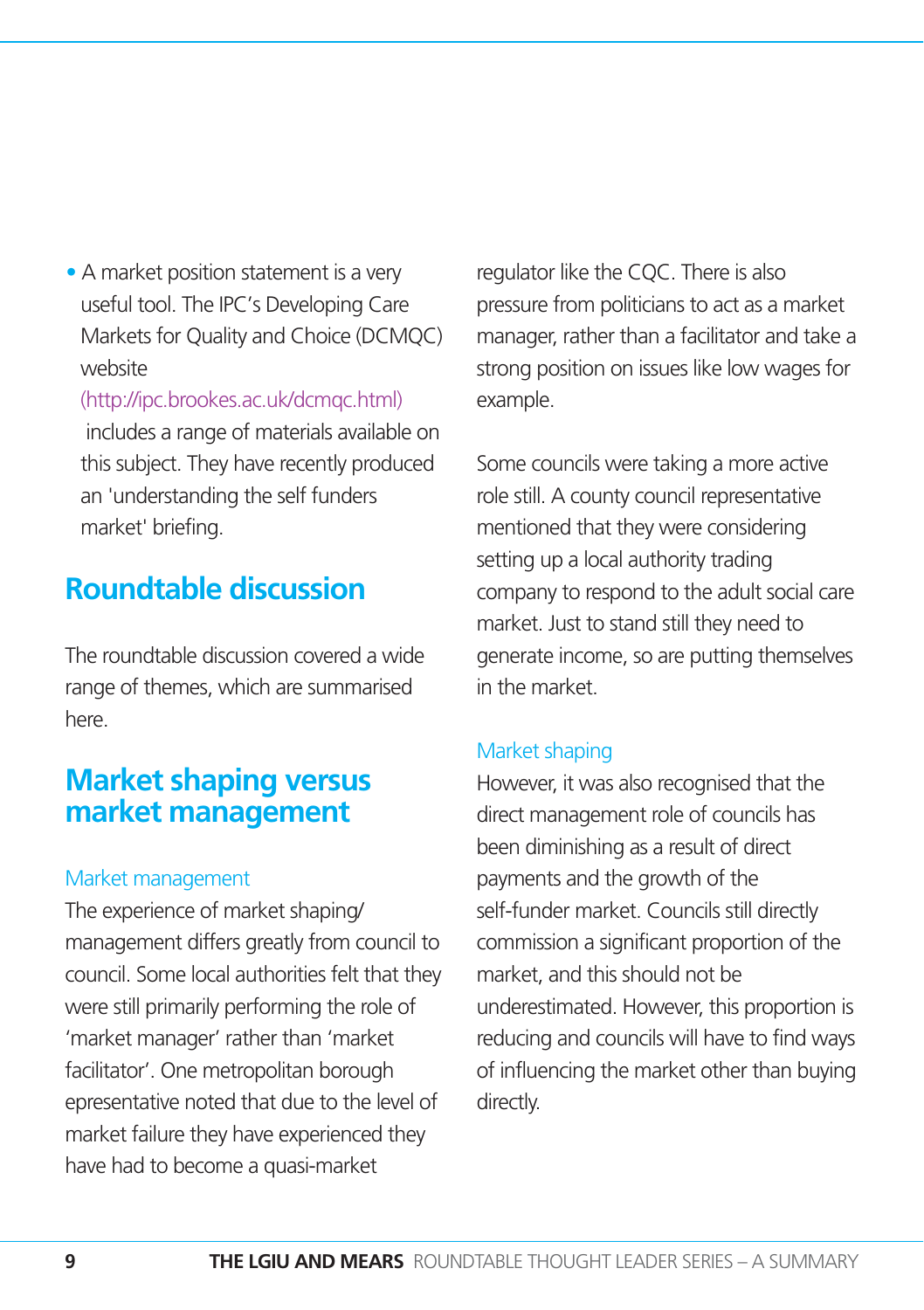One participant commented that 'market management' can be a misleading term to use to elected members, as it strongly implies that the market can be controlled – increasingly we cannot give those guarantees, so should be careful about the language we use.

#### Combining roles

A representative of a national charity noted that councils perhaps have two separate roles – one could be termed market management, and relates to services they are buying directly. The other is a broader facilitation role which involves a wider more integrated vision for what local people can access.

Buying services is one lever at a council's disposal, but one of many. Councils can also work with the market to help them understand what people want from services in future, supporting providers to move in the direction of policy change. One participant noted that there is a long-term commercial incentive for businesses as well as a short-term financial one. By providing data and market intelligence you can influence the future direction of a market.

There is a decision to be made as to where a council is interventionist, and where they take a more facilitative role; for example, an interventionist council might decide to refuse planning consent on new care homes. A facilitative approach might look to how greater diversity of provision can be incentivised. These approaches are not mutually exclusive.

# **The council and self-funders**

There was a consensus that the council still has a direct role in supporting those who buy their own care.

It was felt that councils have an important role in shaping the environment in which self-funders bought services, from both a service user and a financial perspective. When self-funders are admitted to residential care too early, they often fall back on council support further down the line. Jonathan Carr-West noted that 25 per cent of self-funders fall back on council funding at the moment. The Care Bill will of course have a major impact on this picture.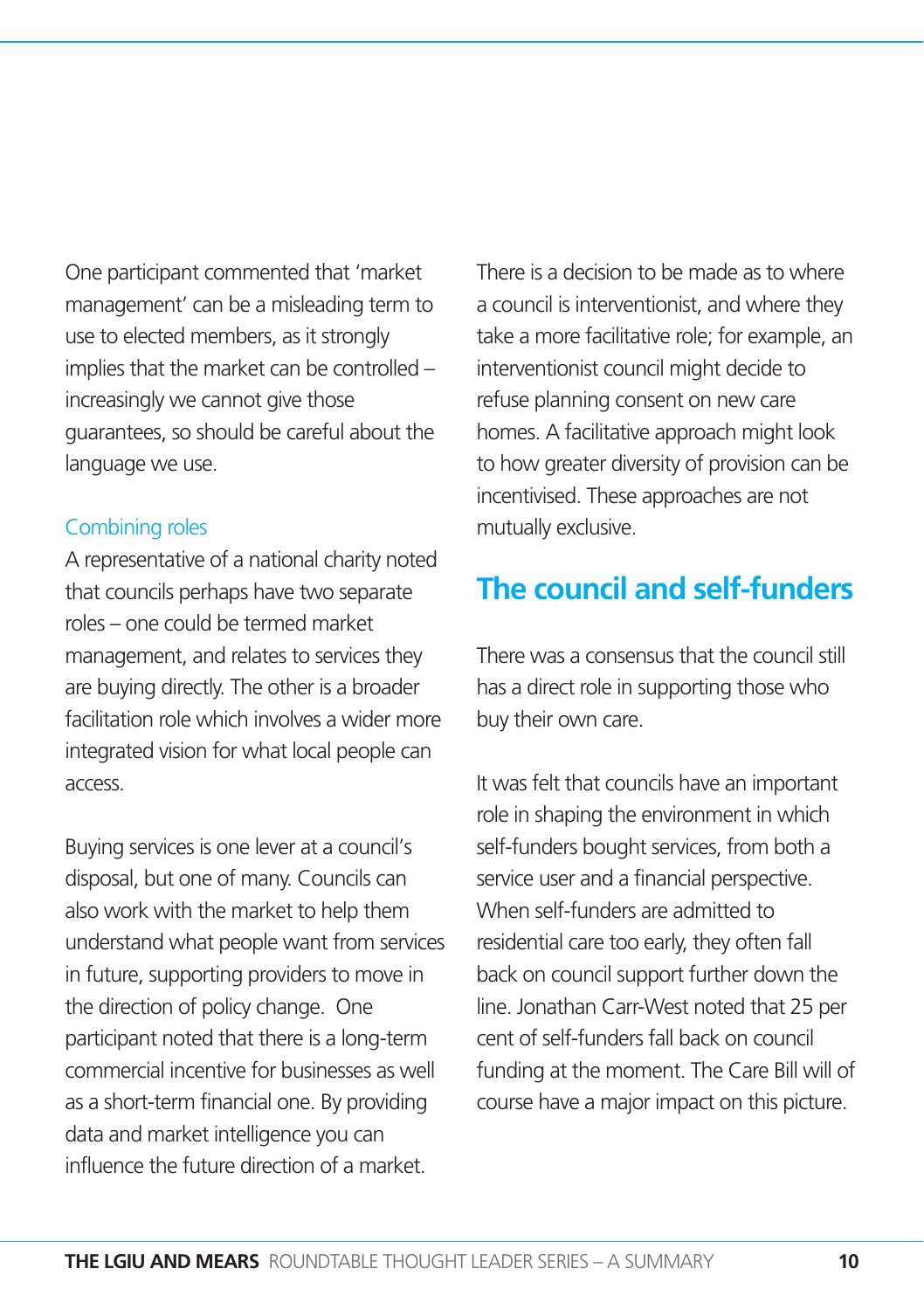# **Relationship with providers**

A participant commented that different providers want to engage in different ways. Some want a high level of 'hand holding' from the council, while others feel they should be able to lead, as they know their customers.

One county council representative noted that they struggled to work with the big players, who showed no interest in engaging with the council. Mears commented that they were consistently frustrated by the lack of engagement from local authorities – in many ways this is more of a challenge then winning contracts. They desperately want to engage, and often find this difficult.

In the past councils have tended to meet with providers when there were concerns about quality, rather than engaging them in a wider discussion about the future of the service. We need to have new and more proactive conversations.

A micro-provider representative noted that they would like to see councils

commissioning for diversity, both in terms of providers, and in terms of services. Shared Lives has published a guide to commissioning for diversity they would like commissioners to consider. From their perspective, clarity of intent is the most important thing to see from a local authority.

## **Regional vs. local commissioning**

A representative from a metropolitan borough suggested that to partially redress the imbalance of relatively small authorities dealing with international corporations, there could be more cooperative commissioning at a regional level.

It was noted that the West London Alliance is aggregating all their market position statements.

There was a discussion about the shape and form of potential regional working. It was felt that there would be an appetite for more commissioning on this basis, and that the current model of nine regions would be likely to be used from a geographical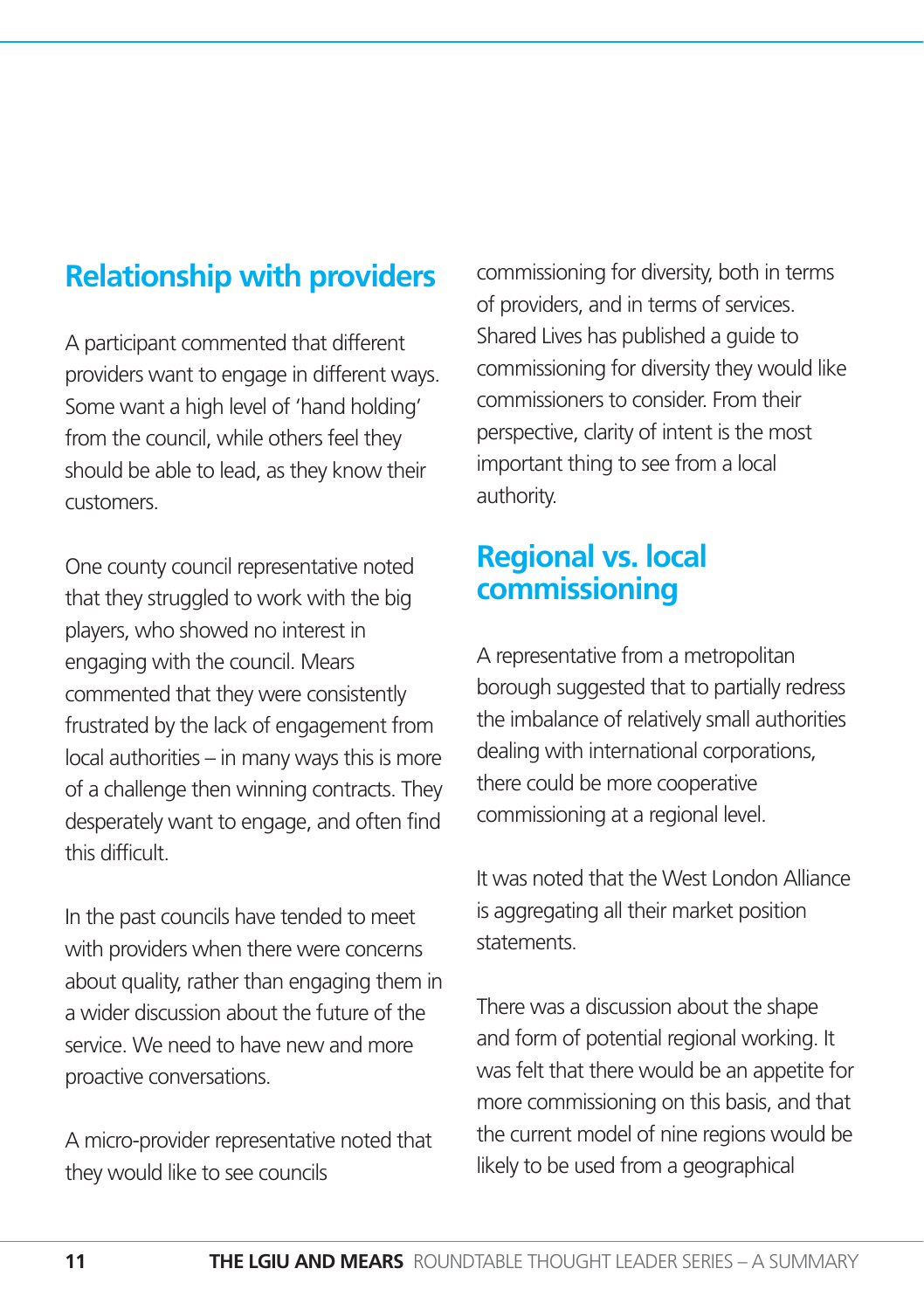perspective. However, it was also noted that this might not be coterminous with other regional structures such as Local Enterprise Partnerships (LEPs). Some in the group felt that regional commissioning could undermine the local flavour of an adult social care market and take commissioners further away from service users.

## **Consistent commissioning across the public sector**

## Social care and health

Because of increasing pressure on budgets we have to do things radically differently. We can't continue to commission inconsistently – one participant commented for example, that we use a high proportion of our budgets to purchase residential care, but have little control over people entering care – we need to manage clinician behaviour among other things. We are commissioning the placements, but clinicians are driving demand.

Whole system and whole council approaches are needed to keep people living independently for longer. One London Borough representative commented that

for adults with physical and learning disabilities it is 50 per cent cheaper to keep people living at home rather than in residential care, and it results in better outcomes.

### Two tier areas

One county council representative noted that they had 15 districts to work with on housing, so getting the messaging right was crucial. Another remarked that when you brought other partners such as CCGs and the voluntary sector into the equation the picture was even more complex. Community Budgets will play an important role here.

## Economic development teams

There was a discussion about the role of economic development teams in a local authority. These teams often play an important role in regeneration, but are seldom part of a wider discussion about market management and commissioning, particularly in a social care context. It was felt that the skills in these teams (developing relationships with private businesses to support them, influencing their behaviour without direct levers and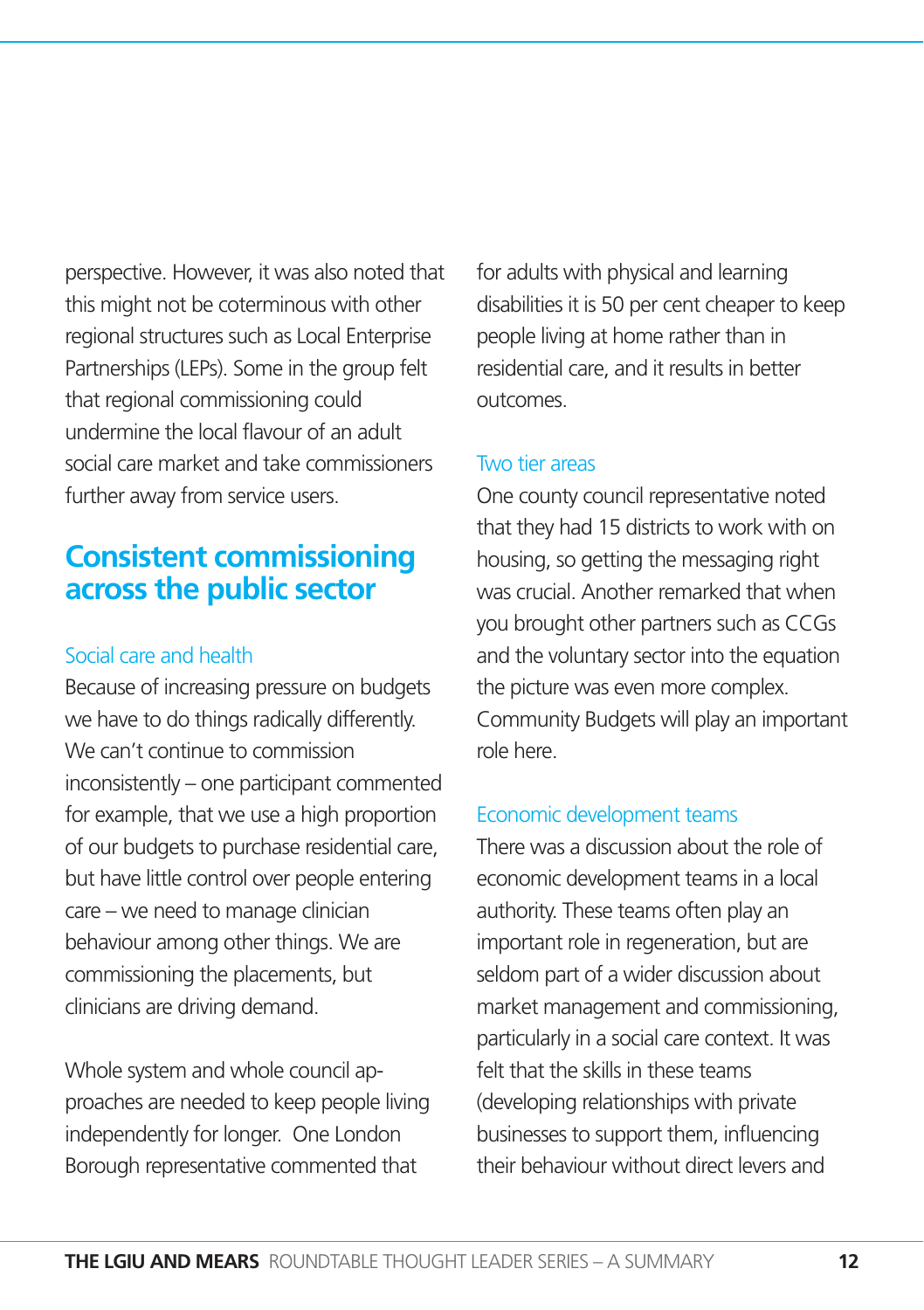generating consensus about the future of a locality) could play an important role in adult social care. The work of economic development teams in Nottingham, to make Rolls Royce and Boots a part of the future of the city was cited as an example.

## Housing and social care

It was agreed that housing is an often-neglected part of the social care picture and should be included in the integration agenda. If we want people to remain at home for longer then the quality of housing and the support available within it is a crucial part of the discussion. Shared Lives, a model in which individuals in need of support are matched with host families, is one example of care which allows people to remain out of residential care and to have a fulfilling life in the community.

Working more effectively with planning teams was seen as a key area for action, in terms of supporting future proofing and ensuring the right mix of housing is available in a locality, specifically in relation to a shift from residential care homes to other forms of support such as Extra Care.

## **Outcome-based commissioning**

Wiltshire County Council has introduced a commissioning model that pays providers on the basis of the outcomes they achieve for individuals, rather than the time they spend with them.

One participant noted that because so much of the market is outside local authority control it is difficult to achieve outcome-based commissioning – it can be introduced in local authority contracted services, but those engaging primarily with self funders have no incentive to use it. Another responded that we are already in this market through the assessment – the assessment is key in providing quality advice and information and gives the council enormous power in shaping people's choices.

Alan Long noted that in the contract they have for repairs and maintenance there has been a long-term shift away from task time towards more of an outcomes focus. Where previously they were judged against the cost of an individual repair, they are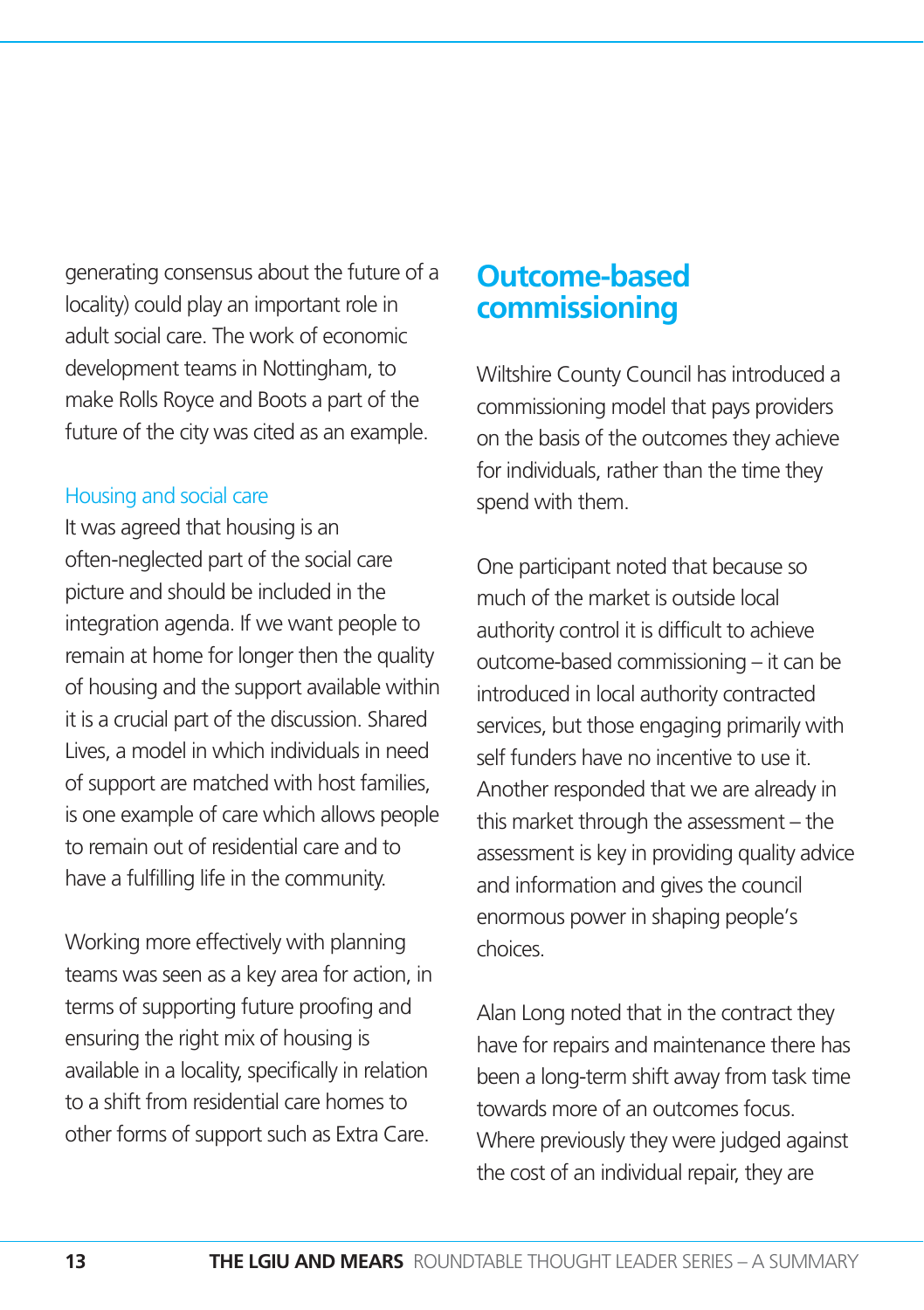now asked to work to reduce the cost of the service as a whole over time, while maintaining customer satisfaction levels. All their targets for a contract have incentives built in about tenant-based outcomes. If it can be accomplished in one service area it can be accomplished in another.

A representative of a London Borough commented that it is interesting that there are so many different interpretations of commissioning. In his council they are encouraging people to take personal budgets and the in-house support planner leads on shaping their care plan. The commissioner then has an important role in making sure the support planners understand all the options available to individuals. This contrasts with Wiltshire, where the provider has a more active role in designing the care plan.

## **Service user expectations**

It was commented that a significant element of market shaping relates to the expectations of service users. As the number of self-funders and those on direct payments increase, and people are

increasingly becoming commissioners of their own care, how do we manage their expectations, and those of their family and carers? The assessment was seen as a central part of this process, as was the provision of good quality information.

Wiltshire's Help to Live at Home scheme provides the first package of care universally, allowing them to shape the expectations of service users in relation to what care looks like. This helps to avoid the unnecessary creation of dependency on the system.

One county council participant reflected that we need to move towards a more service user-led model in which the capacity and resources of individuals are understood as well as their 'care need'. Rather than simply assessing need we should ask 'what can you do for yourself?'

Professor Moultrie talked about an impressive example of practice in Scotland, where a community development project aimed at encouraging resilience in older people is drawing on the capacity of 65 to 75 year olds to support those aged 75 and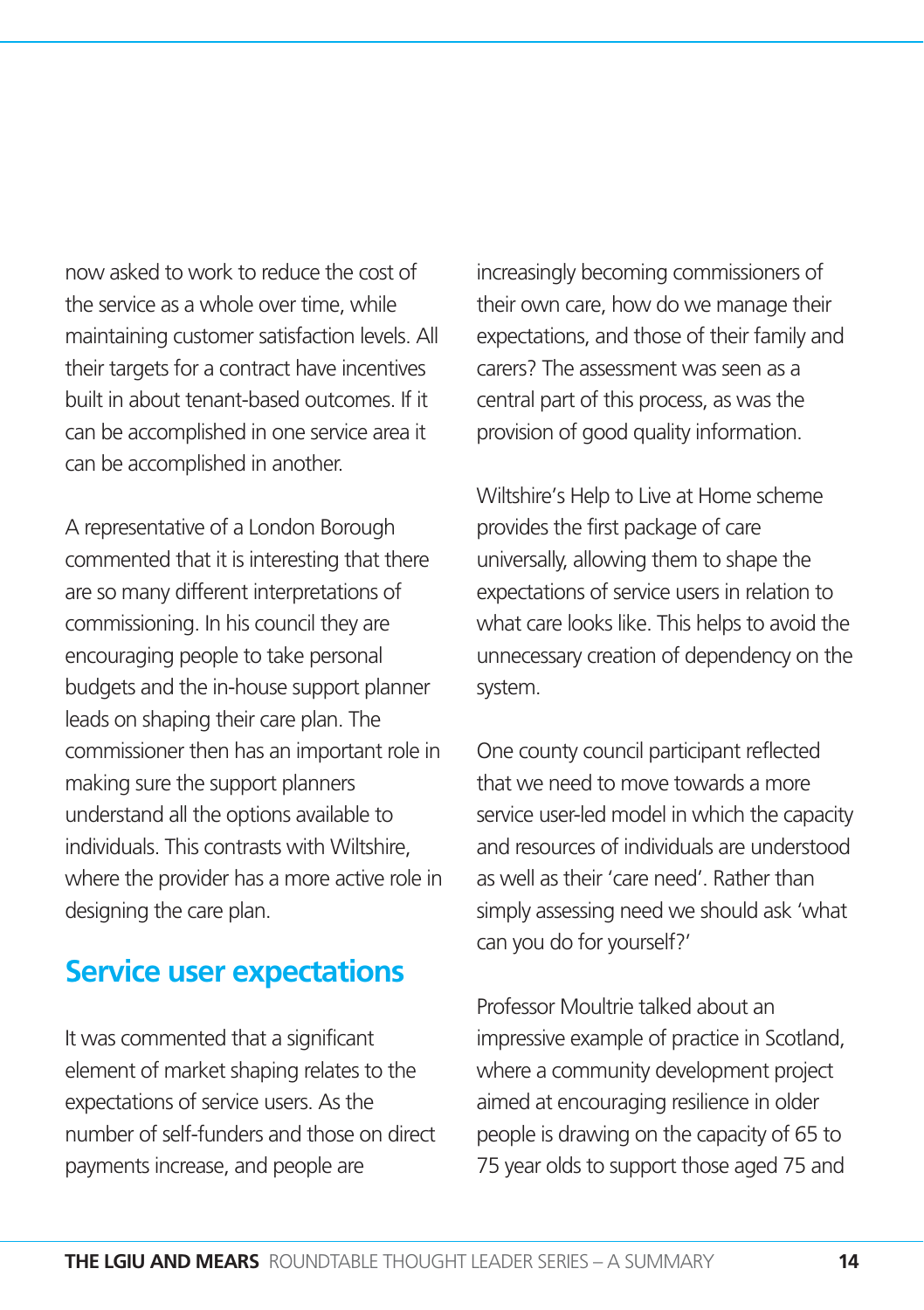over. Our assumptions about old age need to shift to understand the assets in communities as well as service need.

# **Eligibility**

Professor Moultrie drew attention to the example of the Welsh Government, which has explicitly decided to let go of the Resource Allocation System (RAS), leaving it to individual authorities to make these decisions. They are gambling on the assumption that councils will use the freedom to absorb demand through wellbeing services. There has been no assessment yet of how this has affected eligibility levels.

One participant commented that the debate around 'critical' and 'substantial' can be misleading in that it's often implied that raising the criteria means there are no preventative services. It should be remembered that reablement is pre-FACS.

# **Conclusion**

The roundtable illustrated that the experience of market shaping/

management, and the relationship between councils and providers, differs greatly from council to council - although there was a consensus in some areas:

**The need to support self-funders:** there was broad agreement that the council has a key role to play with this group, particularly as they become a larger part of the market. This can involve the provision of better information and support, and the shaping of the environment in which self-funders buy services. Increasingly councils will be unable to directly manage all aspects of the market and will have to use influence and facilitation to ensure service users are empowered to get what they want from care.

**New relationships between councils and providers:** there was broad agreement that in the past, councils have tended to approach providers reactively in response to concerns about quality. A clear desire to have more productive conversations emerged on both the provider and commissioner sides, as part of the wider development of services in this area. Clarity on the part of the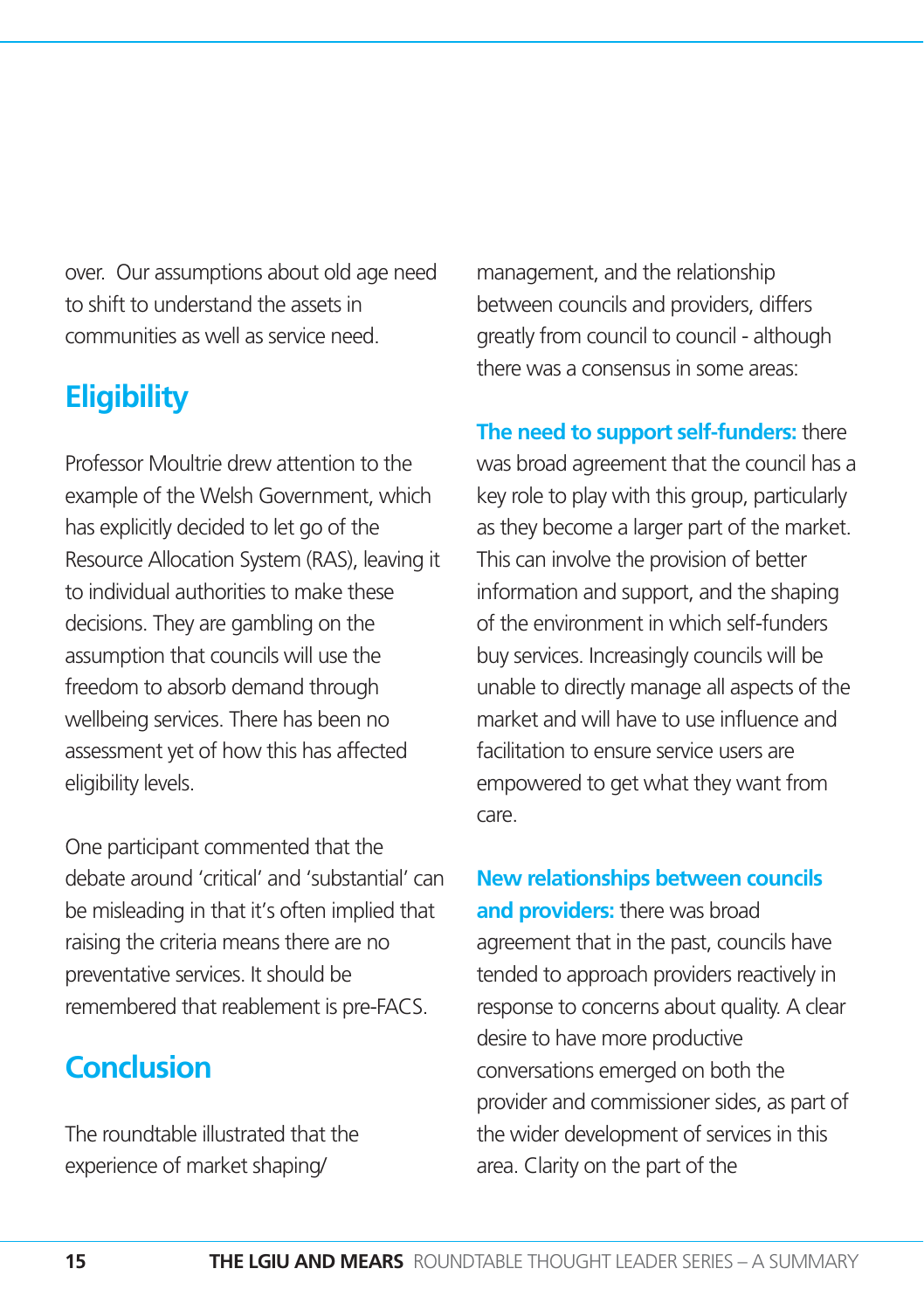commissioner about the outcomes they are seeking to achieve was seen as crucial by providers.

## **Regional versus local market shaping:**

there was the suggestion that more cooperative commissioning could benefit councils at a regional level, particularly when dealing with large residential care providers. However, others had concerns about this approach and felt it could undermine the local flavour of an adult social care market. There was clearly a need to differentiate commissioning models, and find a balance between the efficiencies of large scale commissioning and the responsiveness of a more local approach.

**Consistent commissioning:** market shaping is made particularly complex in social care by the number of key players, both in terms of local authority departments and other partners in the private, public and voluntary sector.

The picture is even more complex in two tier areas. There was agreement that we need to work better to draw on the resources we already have (such as economic development teams) and to avoid working against one another (as is the case when health and social care provision is misaligned). Health and Wellbeing Boards are beginning to address the latter point, but it is important that housing does not get left out of the equation. In future we need to care for more people in their own homes, so the quality of that housing is a crucial piece of the jigsaw.

**Service user expectations:** there was agreement that since people are increasingly becoming commissioners of their own care, the sector needs to think about how to manage expectations. The assessment, and the provision of good quality information, was seen as a central part of this process. We need to understand the capacity and resources of individuals themselves, as well as their 'care need'.

#### **Further reading**

A number of publications were referenced in the roundtable. Please follow the links for more information. A range of briefings and other materials on this subject are available online from the Institute of Public Care (IPC) at Oxford Brookes University: [http://ipc.brookes.ac.uk/publications/index.php.](http://ipc.brookes.ac.uk/publications/index.php) Commissioning for Provider Diversity, [Shared Lives Plus: http://sharedlivesplus.invisionzone.com/index.php?/files/file/184-commissioning-for-provider-di](http://sharedlivesplus.invisionzone.com/index.php?/files/file/184-commissioning-for-provider-di-versity/Independent)versity/ [Independent Ag](http://sharedlivesplus.invisionzone.com/index.php?/files/file/184-commissioning-for-provider-di-versity/Independent)eing: council support for care self funders: [http://www.lgiu.org.uk/independent-age](http://www.lgiu.org.uk/independent-ageing-council-support-for-care-self-funders)ing[council-support-for-care-self-funders/, LGiU Care Now and for the Future: an enquiry into adult social care, LGiU:](http://www.lgiu.org.uk/independent-ageing-council-support-for-care-self-funders) [http://www.lgiu.org.uk/care-now-and-for-the-future-an-inquiry-into-adult-social-care/](http://www.lgiu.org.uk/care-now-and-for-the-future-an-inquiry-into-adult-social-care)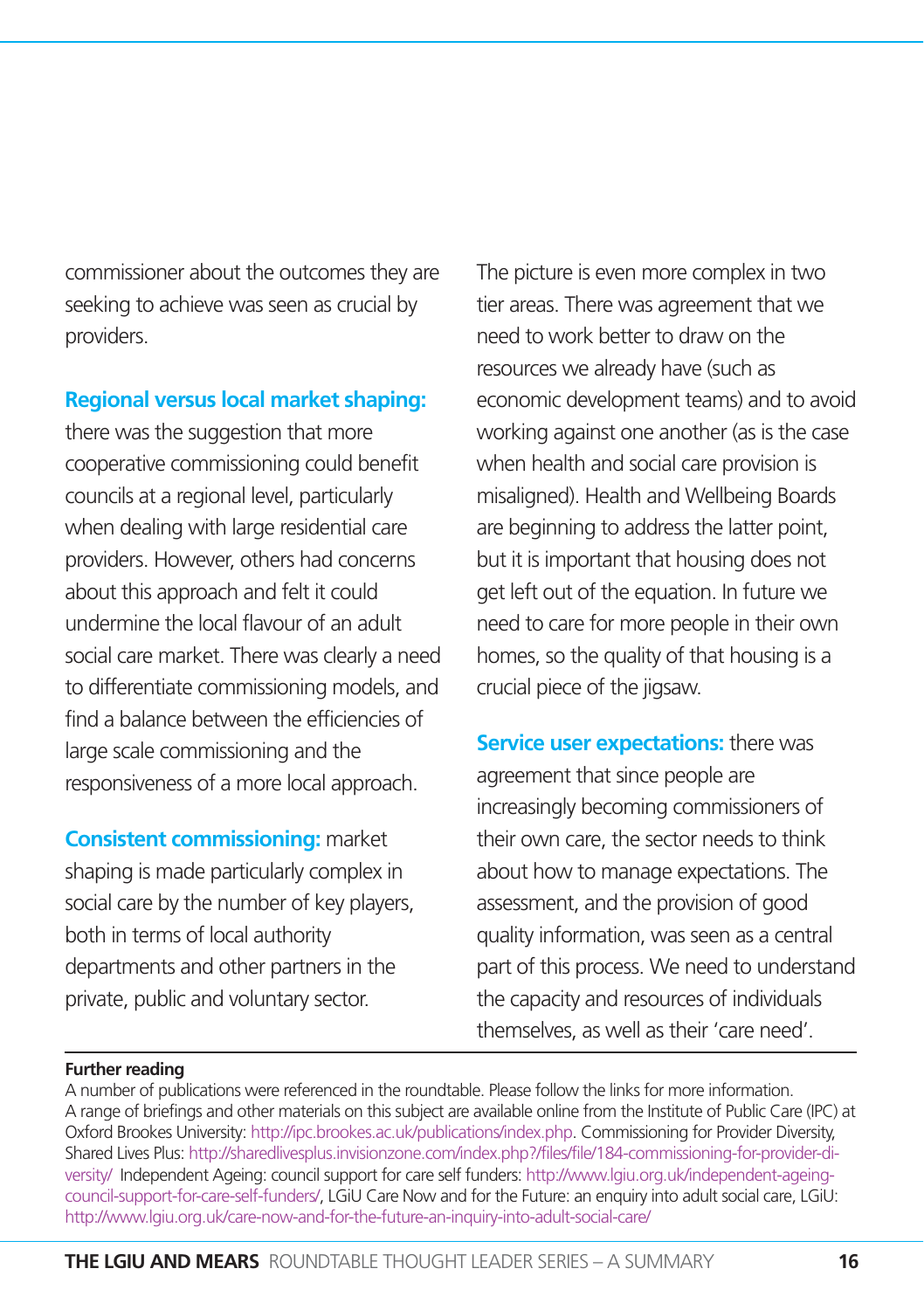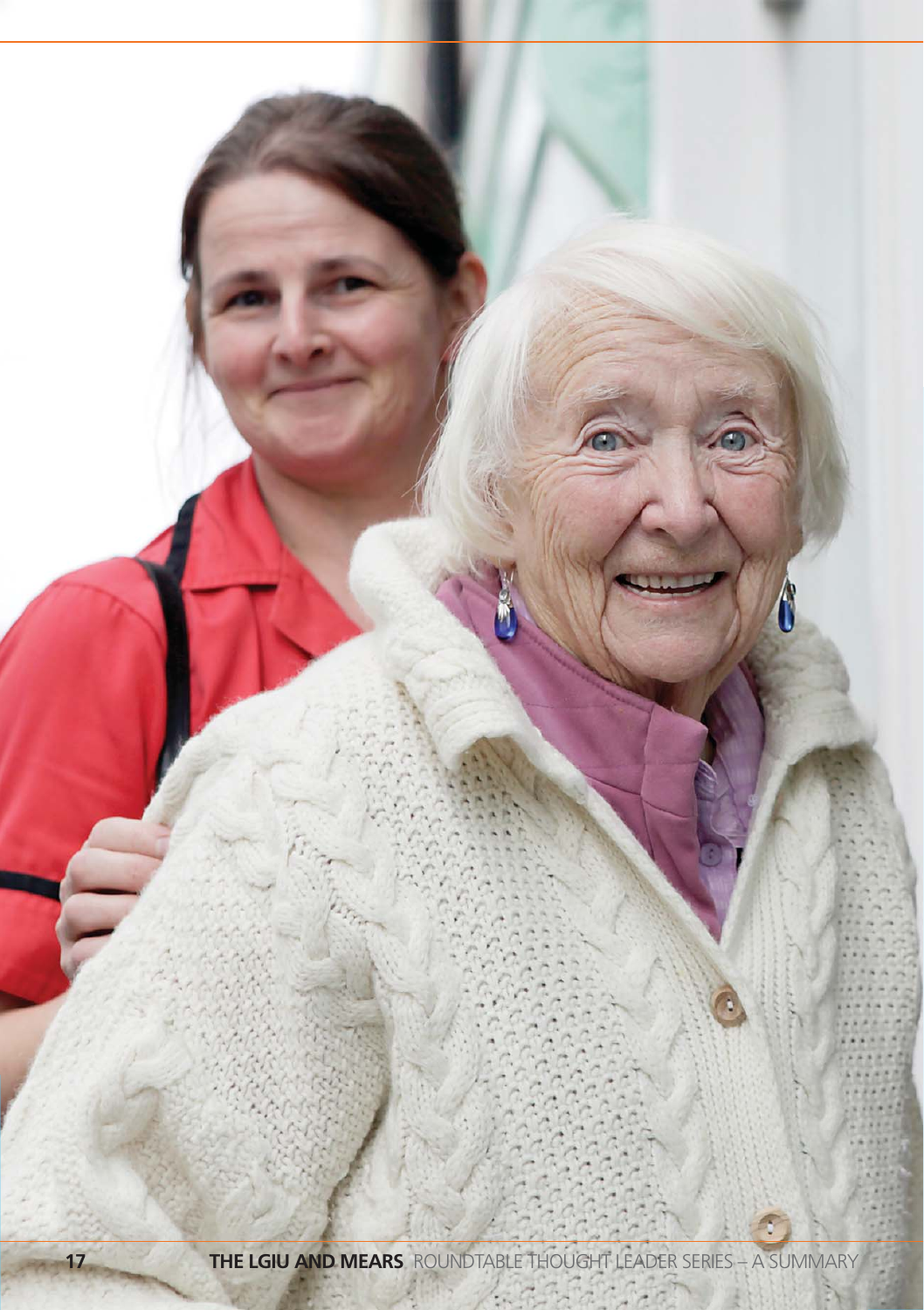# **Monitoring and Evaluation** 10th July 2013

This roundtable asked the question: How do we move away from a currency of time and task towards one based around outcomes? Speakers included Alan Long, Executive Director of Mears Group, who gave the provider perspective, and Oscar Alexander, Managing Director of Cubicus, who gave an introduction to Wiltshire Council's 'Help to Live at Home' scheme. Jonathan Carr-West, Chief Executive of LGiU, chaired the event, which was attended by 11 representatives of adult social care.

The roundtable looked at how outcome-focused local authority work in this area is, whether attendees currently monitor providers on the basis of outcomes, and whether they pay them on this basis, how we move away from a currency of time and task towards one based around outcomes, what techniques or models we can use to reevaluate our monitoring and evaluation in this area, how we can work with providers to help them work in more outcome-focused ways, and what we can do now to share best practice and move this agenda forwards.

# **Presentations**

In his introductory presentation, Alan Long, Executive Director of Mears Group, explained the outcomes Mears is looking at in three distinct areas: outcomes around individuals, outcomes around workforce and outcomes around community.He explained that, in the experience of Mears being commissioned, there is a wide range of practice. Some councils want to move all service users onto Self Direct Support /Direct Payments and devolve responsibility for outcomes to the individual, so that the outcomes then depend on the choices that individual makes.

Others go down a more active market management approach, taking measures that balance the need for a sustainable market with the need for individual choice around services offered. Inevitably, the two approaches can bring some tension between fiscal control and customer choice.He explained that information and evidence is crucial, to develop a good outcomes based approach. Data on where expenditure happens in the system, across health and social interventions, around an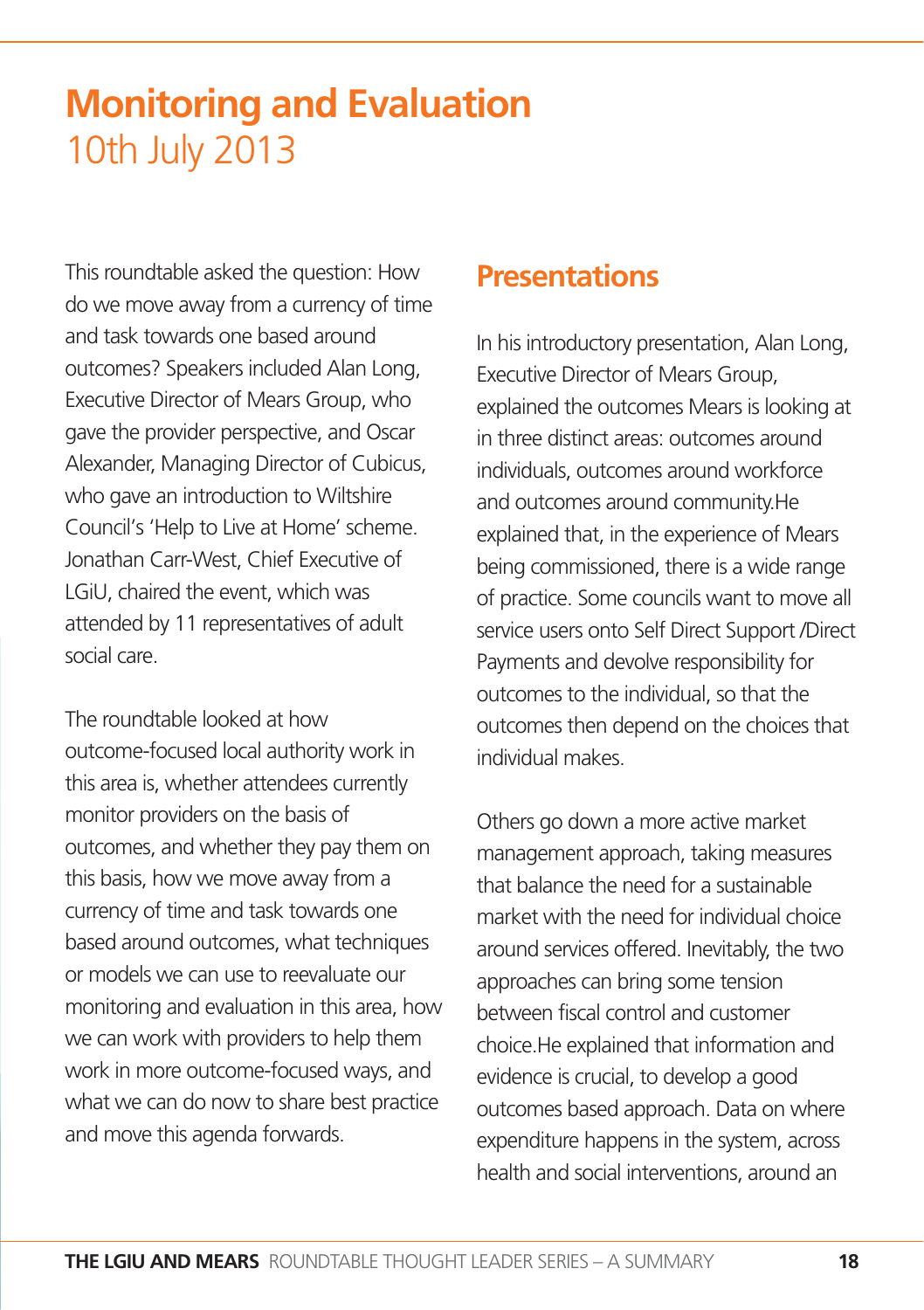individual, can obviously track the impact of various interventions. There is significant variation across the UK, in terms of the availability of this data.Alan went on to explain that there are two types of outcome measure you can pay a provider against: individual outcomes (the Wiltshire Council route) or broader community or service level outcomes. For example, if 10 per cent of domiciliary care users currently go into residential care in any year, it's the provider's job to reduce that. Both can work and have the potential to reduce long-term cost in the system.

### **Oscar Alexander, Managing Director of**

**Cubicus,** advised Wiltshire Council on how to implement their new IT systems for monitoring and evaluating outcomes. He also advised on the wider set up of the programme.

Oscar explained that the scheme was set up on an individual outcome basis, and that challenge with monitoring at a community level is getting the sample big enough to make the data legitimate.

## The system used by Wiltshire Council works in the following way:

Wiltshire Council Adult Social Care (ASC) staff carry out the initial assessment to establish eligibility and outcomes, which are decided on by the individual service user. No detail about the care plan is decided at this stage.

Each individual outcome has a category, for example, 'I can access banking facilities'. Outcomes should be measurable – so the individual is able to access their own bank account to withdraw money when they need. Wiltshire Council ASC says they want it achieved in x number of weeks. Outcomes can be improvement or maintenance outcomes.

The provider is then responsible for designing a care plan to meet the outcomes. It has been challenging to change over to this sort of model, as social workers are used to saying they need a visit in the morning and the evening for example, but these decisions must be passed over to the provider. The plan describes the time, cost and details of activity. It has to be time limited and has to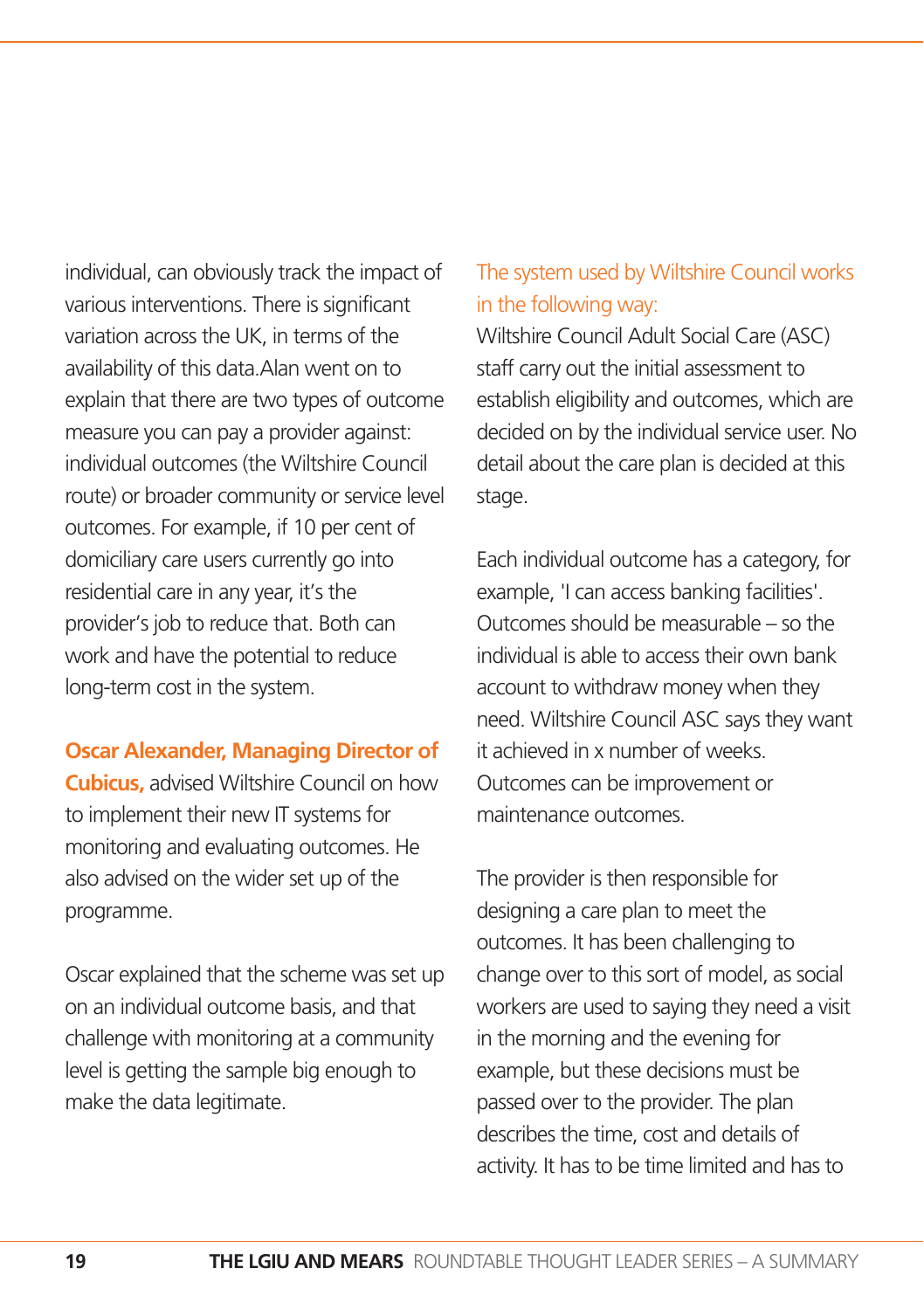be reviewed on time. Wiltshire Council ASC can then agree the support plan or ask for amendments. Initially plans bounced back frequently between the commissioner and provider, but the process is now more collaborative.

The provider receives automatic payments every four weeks through the process. There is no invoicing, but their 'Care First' system makes this work. At the end of the support plan, if not all outcomes have been achieved and this is the fault of the provider, penalties of up to 80 per cent can be applied.

If circumstances change in the plan, the provider raises it and an exception is reported. If there is a minor tweak, the provider is responsible. It is in the provider's interest to raise an exception early. The longer you leave a plan that is not working, the greater the penalty.

Providers are responsible for the delivery of the plan, which can include payable outcomes and non-payable outcomes. Non-payable outcomes are those the provider cannot be held responsible for, i.e. that cannot easily be attributed to their work. Payable outcomes must be 'observable', and 'attributable' to the provider's actions.

Improvement outcomes and maintenance outcomes can be in any plan. It is perhaps more likely that improvement outcomes will be in the first plan, but they can be used anywhere, allowing reablement to be a core principle of home care.

There is a core principle of transparency in the relationship with providers. There is a shared case management system on an IT system that everyone can see.

There are five dashboards as part of the monitoring system: department level dashboard, provider dashboard, team level dashboard, individual worker dashboard and individual case dashboard. They provide comprehensive information to commissioners and providers so commissioners can ask the right questions and providers can see how well they are doing.

Wiltshire Council does not use the term reablement, but all service users go through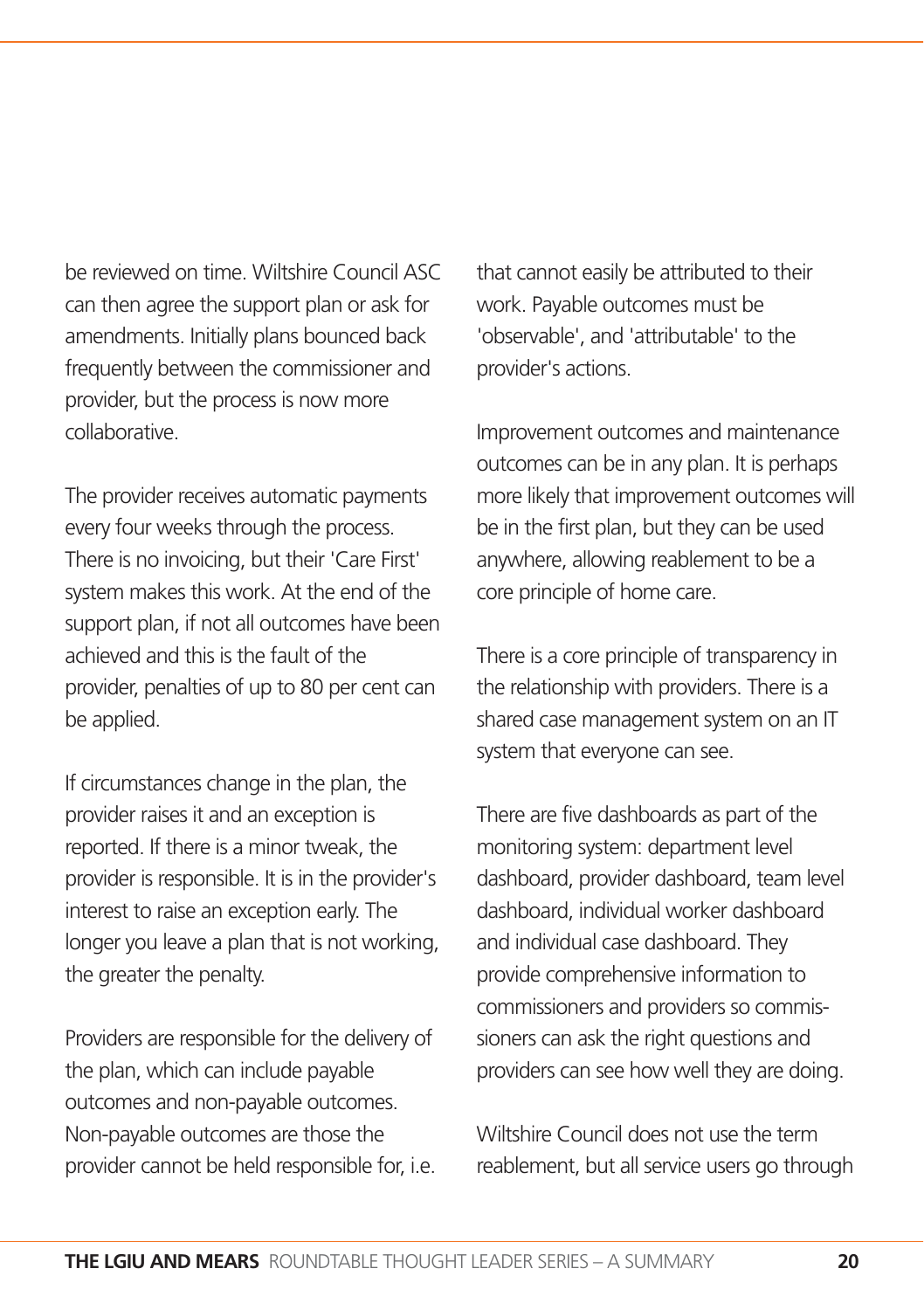an 'initial support period'. After that package, individuals are offered another costed care plan from the council provider, but they have the option of taking a direct payment at the same value. Initially, people already in the system who had established care workers were given the option of a direct payment so they could stay with their current provider.

Wiltshire Council has a strong private care market and offering the direct payment option provides competition for ongoing support. They do not see putting people onto direct payments as a motivation in and of itself. Their drivers were around building a sustainable workforce who could be on permanent contracts and have the investment in skills that they need.

They now have four council providers, each with a geographical area for which they hold responsibility, at least for the initial support package.

# **Roundtable Discussion**

Following the presentations, a roundtable discussion took place focusing on outcome-based commissioning in a domiciliary care setting. Debate around Wiltshire Council's 'Help to Live at Home' scheme dominated the conversation. Some of the questions and responses about this model of provision are summarised below.

## How does 'Help to Live at Home' fit in with the direct payment agenda?

Oscar noted that Wiltshire Council conducted a big consultation with older people in the area before committing to the 'Help to Live at Home' scheme. It showed that they valued the outcomes they wanted to achieve (with a particular focus on remaining independent). While they valued their individual carer workers, they were more interested in having choice in the type of service they received, rather than the choice of a large number of providers. Oscar commented that Wiltshire Council has responded to their own service users and local situation, rather than national drivers towards direct payments.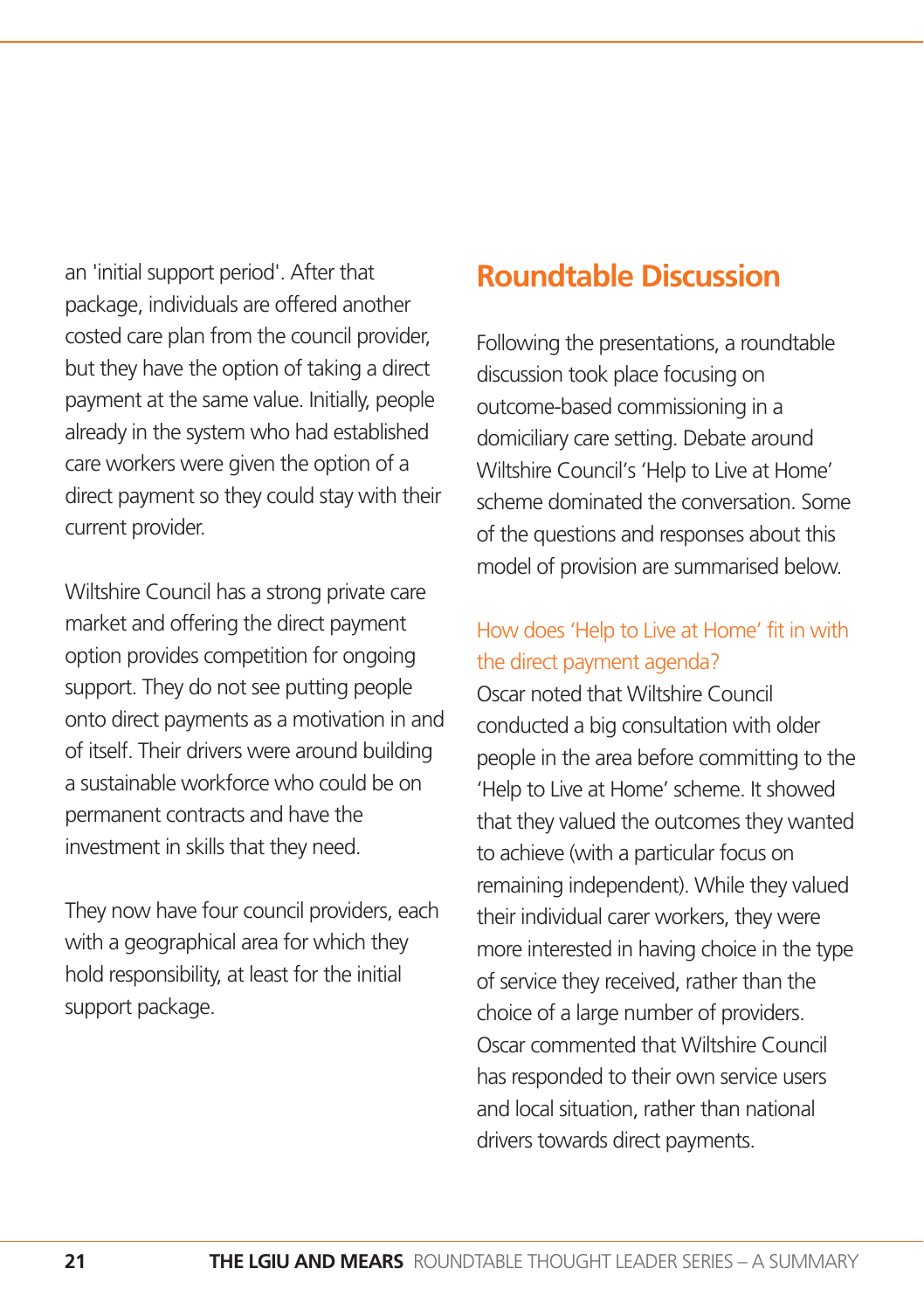## What has this meant the cost of domiciliary care?

There have been initial multi million pound savings from removing the inefficiencies in the system. The intention is also that over time the principle of promoting independence will avoid unnecessary dependency occurring. Placing responsibility for care plan design with the provider has freed up council time to focus on assessment, evaluation and monitoring.

### Where is the user voice?

The council still assesses eligibility and employs a user focused outcome based assessment with the service user. This is a series of straightforward questions about what they want their lives to look like, allowing them to identify the outcomes they want to achieve. The provider then works with the service user to identify how best to achieve them. They set up the support plan together and it has to be agreed by provider, service user and council. The assessment at the end is undertaken by the council, but is a three-way discussion between user, provider and council. The service user responds to whether their outcomes have been achieved.

## How does the council know how much time is spent with a service user?

Wiltshire Council does not monitor the number of hours spent with an individual they record the total cost of the package. When the initial care plan is drawn up, the provider identifies how many hours of engagement it will require and costs this up, but there is no monitoring of the hours by the council - only the outcomes and whether they have been achieved. The provider is paid the same amount irrespective of how much time they spend. This incentivises the provider to do things more efficiently - but if the service user is dissatisfied at the end, the provider can be penalised.

Could the council end up paying twice if the provider takes them to grant funded services, such as day centres?

The provider is required to cost everything in the support plan. The council would not expect to pay for things that they'd already paid for (such as a grant funded service), but can suggest it should be included as part of the package.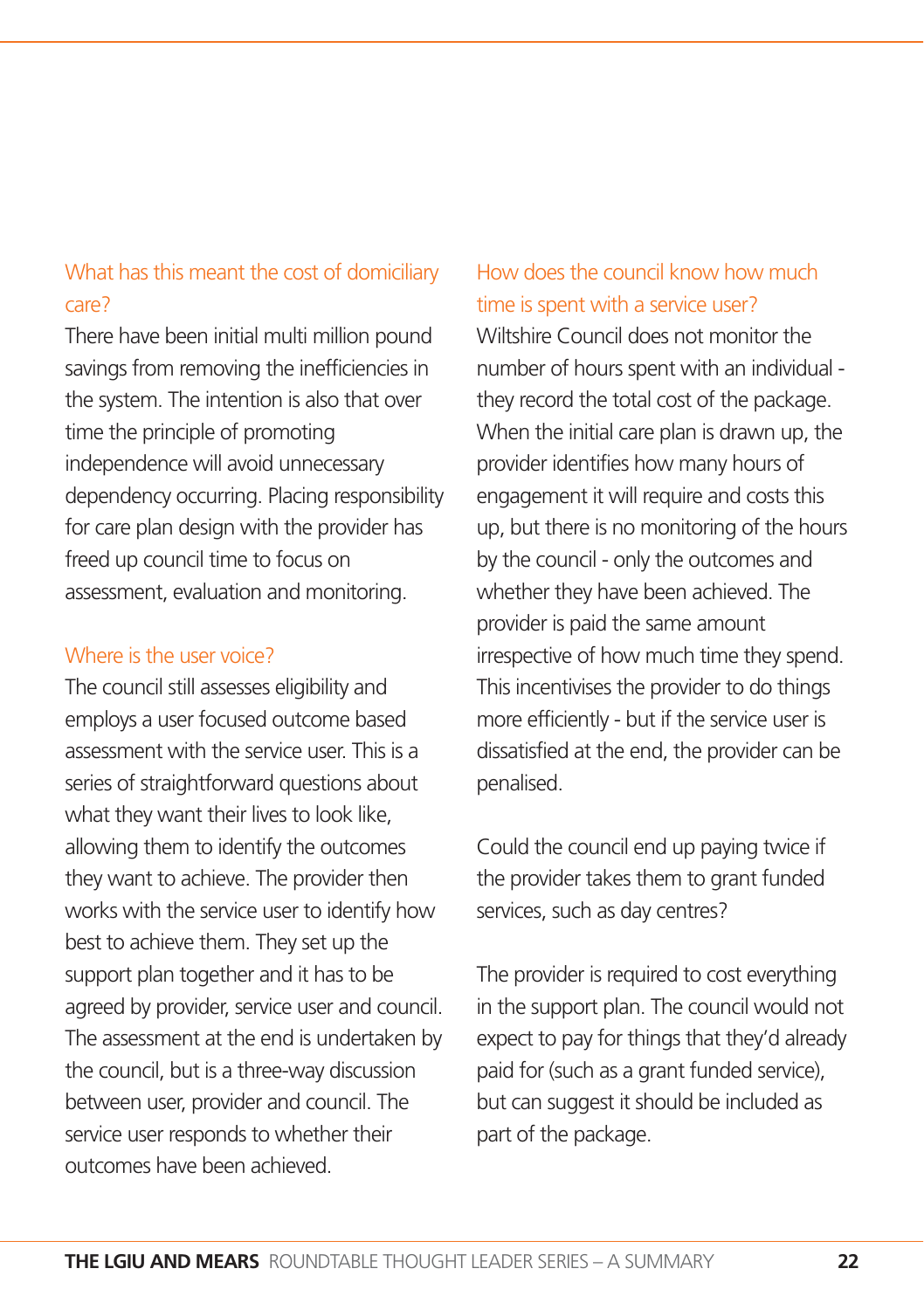Trusting the provider to develop the plan frees up officer time to focus more on evaluation and assessment.

It was noted that the domiciliary care provider may not provide everything directly. They may link with other services and voluntary sector organisations, and sub contract arrangements if appropriate. For example, facilitating a meal in a community club could be part of the support plan.

## Is there a feedback loop from providers to inform councils of a gap in provision, for example, for a day care centre in a particular geographical area?

There are resource specialists who look at the plans overall, but there is no formal feedback mechanism. Conversations with providers are continual, so it might come up in a support planning process. In theory it could cost more to achieve an outcome in one geographical area than another. A more formal process around this might be developed as the scheme beds in. The voluntary sector themselves may provide a feedback loop if they start to receive increased demand for services.

#### Is it a more risky model for the provider?

Help to Live at Home uses an agreed rate for a standard and specialist hour of care. Plans are costed using these measures, but the number of hours spent with a user are not monitored. Only the outcomes and service user feedback is monitored. Users see the support plan and the outcomes they have agreed.

Alan Long noted that current task and time system is much more risky for providers and is driving down standards. With Wiltshire's Help to Live at Home scheme, the prize is not in reducing the hourly rate, but in reducing total service costs in a long-term, sustainable way that benefits the service user.

## Is this model relevant for a service user who has a good relationship with their care worker, and is therefore less interested in outcomes?

Oscar responded that if the outcome doesn't matter to the individual then we have chosen the wrong outcome. He acknowledged that this programme reframes the way an individual looks at care. The intention is that they will see it as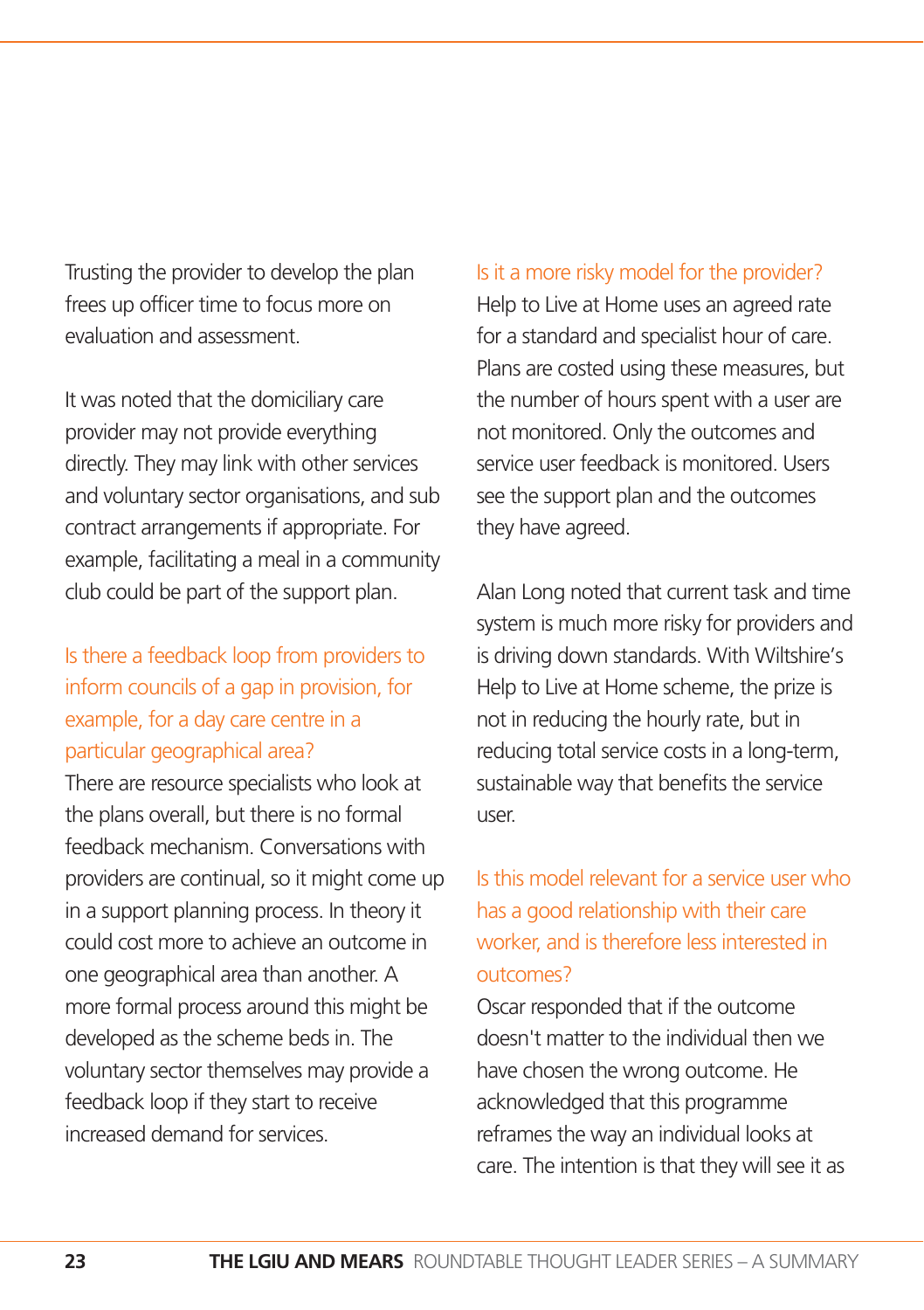enabling - an intervention to achieve certain goals, rather than an ongoing condition of life, inevitably resulting in dependency. It was noted that dependency may be necessary in many instances, but it is how that dependency is managed, and how unnecessary dependency is not created. For example, a service user might accept that they can no longer dress themselves, but this might be the support they need to allow them to get out of the house and to their job.

Social isolation can be one of the outcomes the plan looks at, so getting people more active in the community might be part of the support plan. Care workers must be more sophisticated to facilitate this, which is why investment in these staff is so important. This is hard to achieve on a traditional framework contract. The challenge is to stop social workers from support planning and to get providers to do more of it.

There was a discussion about expectations and culture. Families may have a different view as to what the service user needs than the service user themselves. And service

user's expectations can also be shaped by the care they receive.

If the service user still receives the same activity through their support plan, what is different from their perspective? Oscar emphasised that the difference is about the relationship between the provider and the customer, and how the activity is planned. The activity could be very different, and there is more evaluation. There is a longer-term culture shift towards supporting independence.

There was a conversation about what outcome-based commissioning actually means. Oscar noted that one common misunderstanding is that an outcome based system does not include activity. There is always activity, but an outcome based system doesn't just focus on the activity as an end in itself. A time-task based plan could in theory look the same as an outcome-focused one, but the difference is it incentivises providers to 1) look at the most efficient and effective way of delivering what the individual needs - which may draw in third sector providers or other services for example, 2) not to create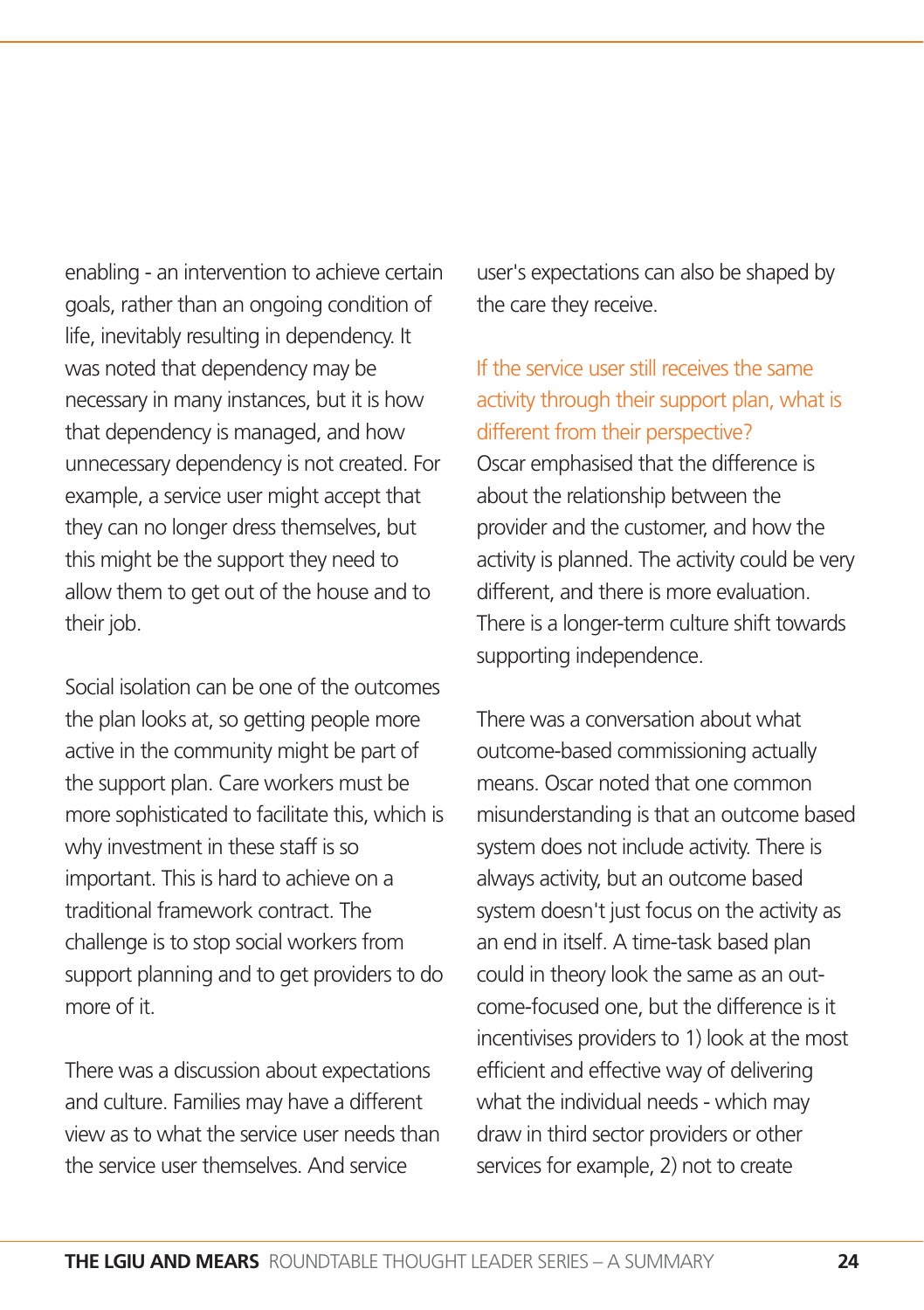dependency and 3) to invest in their staff who will need support and training to respond to outcomes. At the moment, providers are incentivised to increase the length of care plans as they are paid for the time they spend with an individual.

One attendee noted that we need to communicate with people better to achieve this culture change – service users, families, providers and care workers.

## Are there any other models for outcome-based commissioning?

There was a discussion about community level outcomes, as opposed to individual outcomes. Oscar notes that social impact bonds use a similar model. The problem for local authorities in this system is 1) it's difficult to get the sample size large enough to make the confidence intervals viable and 2) the council is still responsible for assessing each individual case, so can't completely outsource their responsibilities.

## The 'max' project

At the end of the discussion, Juliette Malley, Research Fellow at LSE talked about the 'max' project they are delivering, The aim of this project is to find ways to maximise the value of the Adult Social Care Survey (ASCS) and Personal Social Services Survey of Adult Carers' Experiences (PSS SACE) for local authorities. For more information about this project please follow this link.

# **Next steps**

The roundtable illustrated one of the approaches to outcome based commissioning open to councils in the form of Wiltshire Council's 'Help to Live at Home' scheme.

For further information on Wiltshire Council's 'Help to Live at Home' scheme, please contact Oscar Alexander at oscar[.alexander@cubicus.co.uk.](mailto:alexander@cubicus.co.uk) 

You might also be interested to read last year's report from the LGiU, "Outcomes Matter: effective commissioning in domiciliary care"<http://www.lgiu.org.uk/outcomes-matter-effective-commissioning-in-domiciliary-care>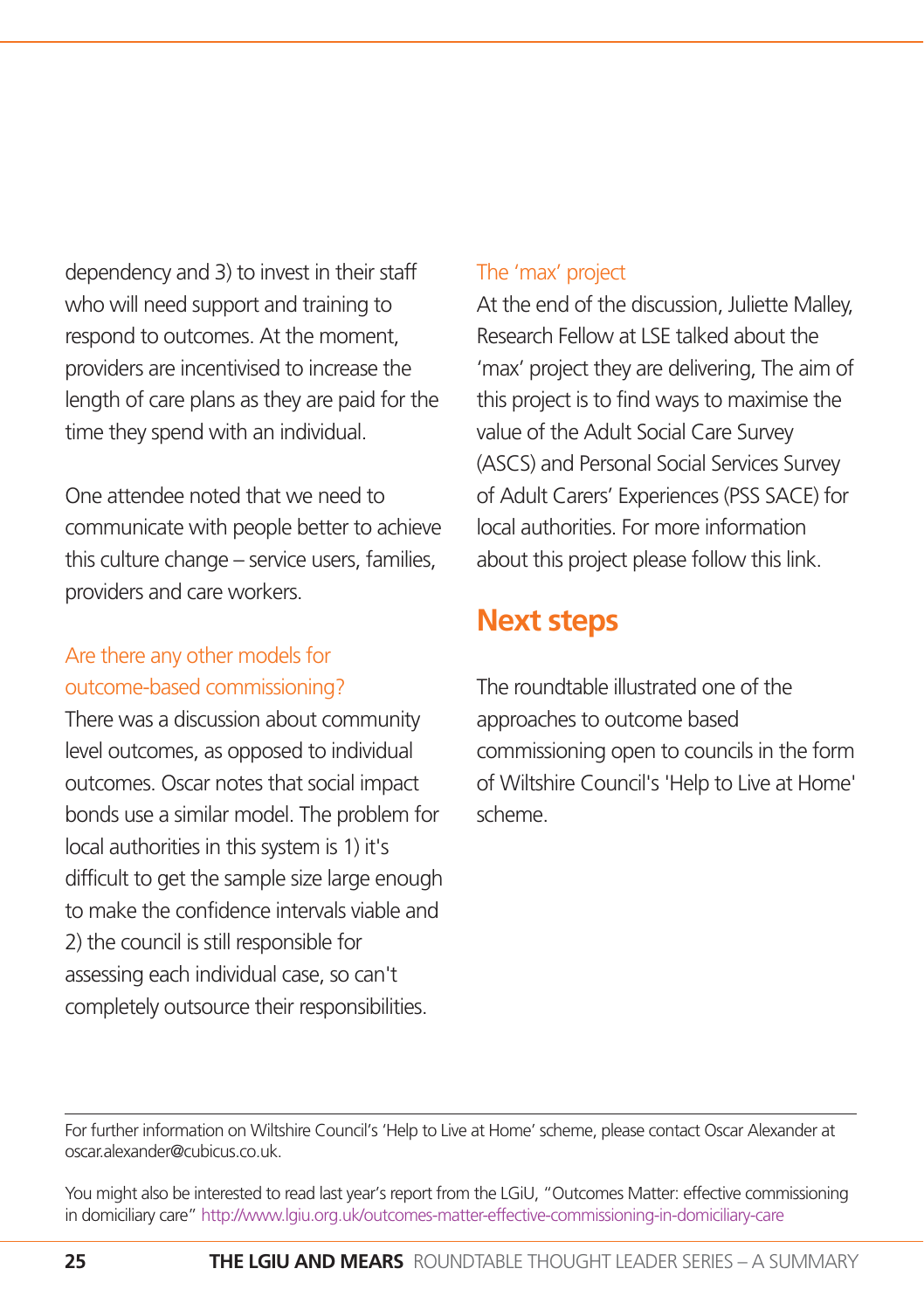**THE LGIU AND MEARS** ROUNDTABLE THOUGHT LEADER SERIES – A SUMMARY **26**

**STATES OF STRAIGHTE** 

MEARS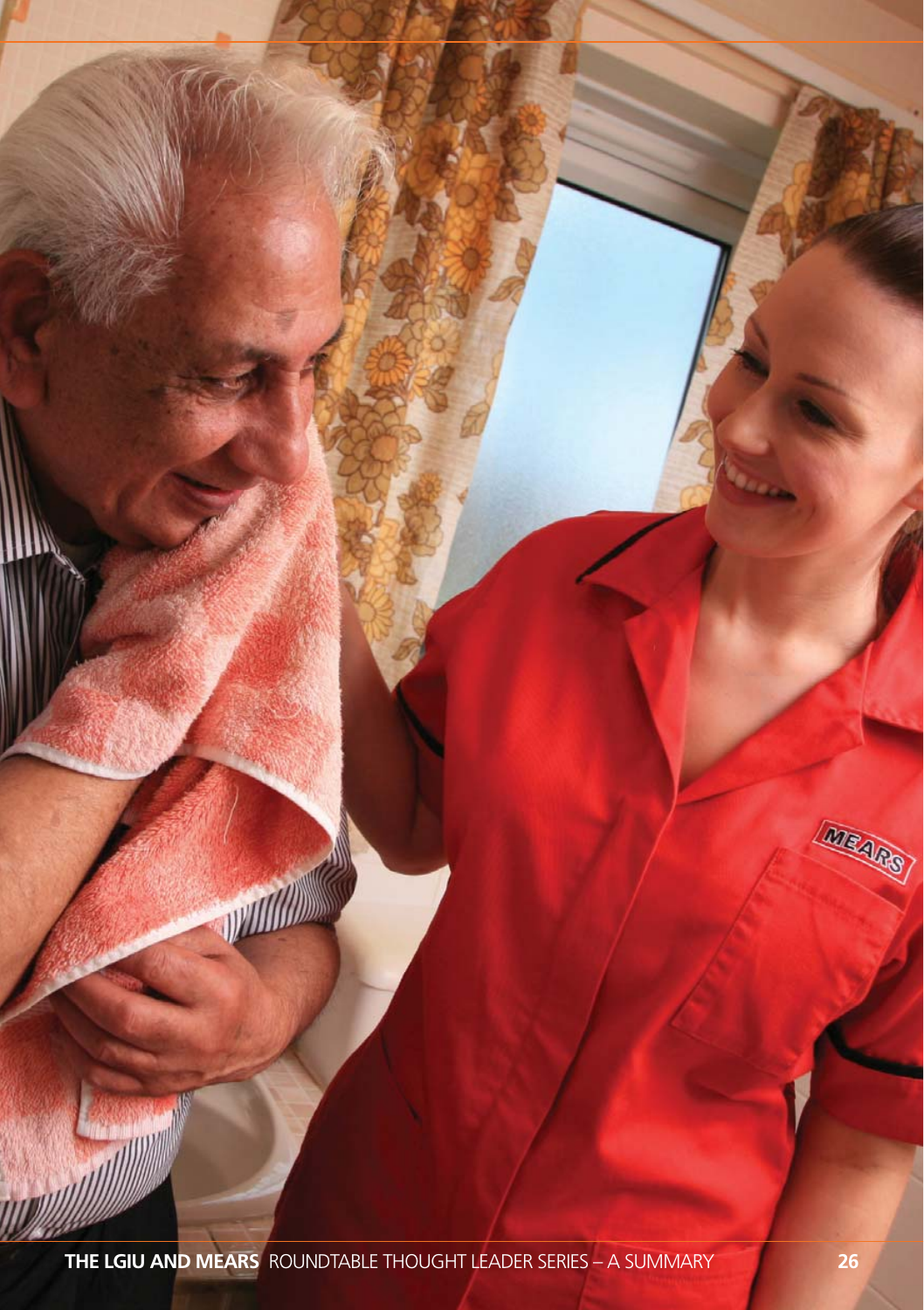# **Personalisation and Co-Production** 11th September 2013

This roundtable explored the issues surrounding how we deliver personalised care for older people. Speakers included Alan Long, Executive Director of Mears Group, who gave the provider perspective, and Helen Sanderson of Helen Sanderson Associates, who has led the development of person-centred thinking and planning in the UK over the last fifteen years, and gave a presentation on how you put the person at the heart of service delivery. Jonathan Carr-West, Chief Executive of LGiU, chaired the event.

Attendees at the roundtable discussed a number of questions surrounding person-centred care:

- What do we mean when we talk about personalisation in the context of adult social care? What do we mean by 'choice'?
- How personalised is your work in adult social care? Do you make use of person-centred planning?
- •How successful is it in your experience? What are the barriers?
- What role do providers play in this agenda?
- Are service users involved in shaping service delivery at a strategic level within your organisation? Do you have any examples of good practice?
- What are the next steps on this journey? What does success look like and what do we need to do as commissioners to get there?

# **Presentations**

In his introductory presentation, Alan Long, Executive Director of Mears Group, explained that Mears have a broad experience of delivering personalised services. As a provider Mears sees many different home care tender documents. Personalisation is nearly always a requirement but when we come to deliver services there are often different understandings of what the concept means in practice. This is one of the reasons that Mears is keen to explore how local authorities interpret and define the concept. He explained that his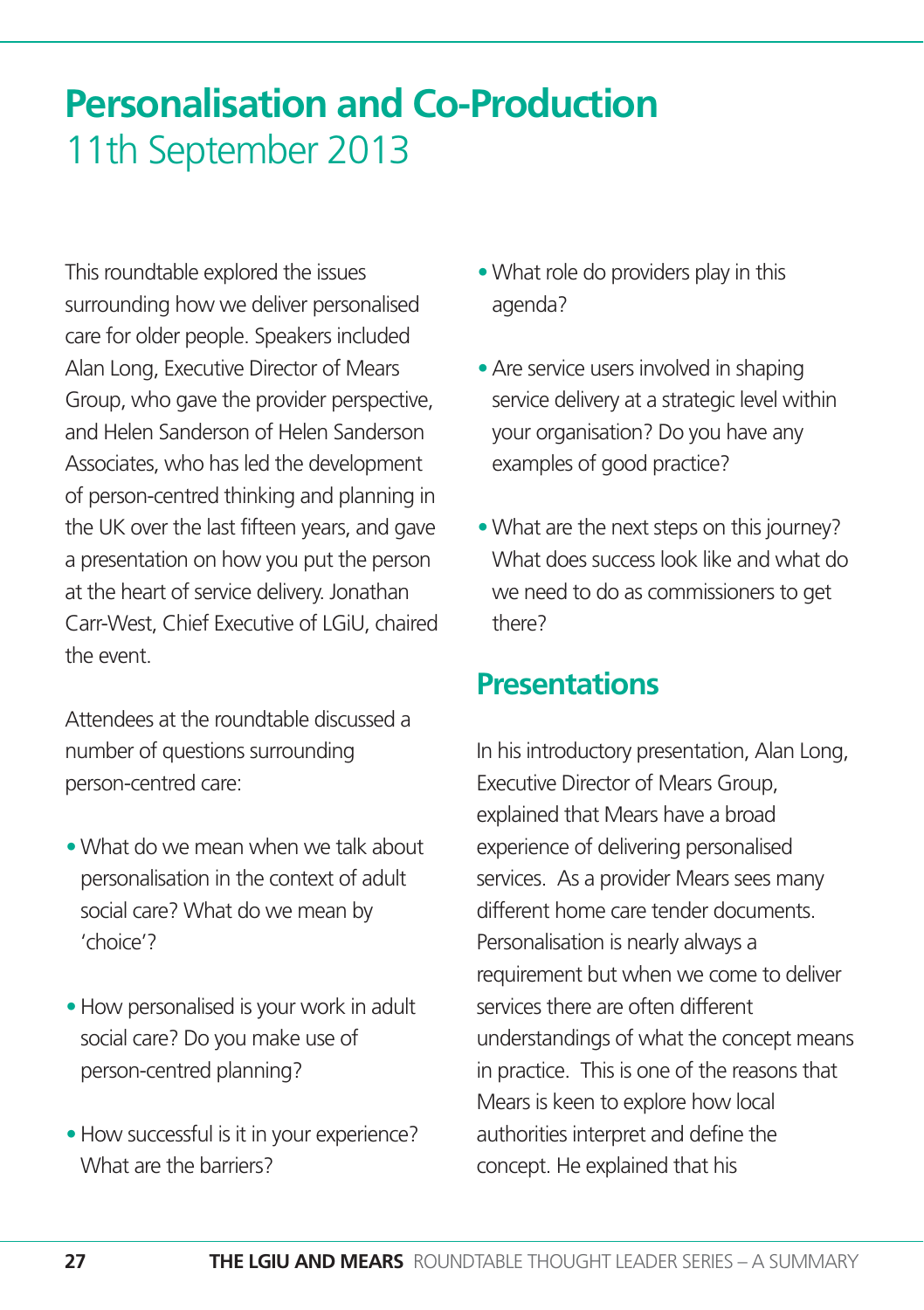understanding is that personalisation is about choice, control and how to put customers at the heart of the organisation – but the issue is in delivery.

He referred to Mears' experience in housing services. Housing landlords have struggled with the concept and while they often don't call it personalisation, they have been trying to do it for many years. Questions were raised such as whether tenants should do their own repairs, whether they should have a choice over what kitchen they get, and the level of consultation, which was appropriate, i.e. at the community or the individual level.

Alan explained that landlords and councils have responded positively to co-production; getting tenants at the heart of decision-making, for example, collective, board decisions on investment. In addition, the consultation process improved because of the Decent Homes programme. Mears have tried to develop this further by creating the Change Club, which is a group of tenants involved nationally who audit and advise Mears in terms of policies and procedures, and with information on issues

that might affect the times Mears get in contact with tenants, such as religious preferences and the school run.

Alan said that landlords need to balance the wishes of the individual with the broader community. For example, Mears could let tenants chose the kitchen they get, but this can give rise to issues around maintaining 500 kitchens fitted out in different ways. Landlords will need to balance those longer-term sustainability issues with choice. This has to be an on-going discussion between landlords and tenants.

The biggest challenge to providers is changing the culture of the domiciliary workforce. The workforce needs to react and respond to the user, rather than having a routine.

Alan concluded that if you're starting to think about outcomes, you're starting to think about personalisation.

In her presentation Helen Sanderson of Helen Sanderson Associates, who has led the development of person-centred thinking and planning in the UK over the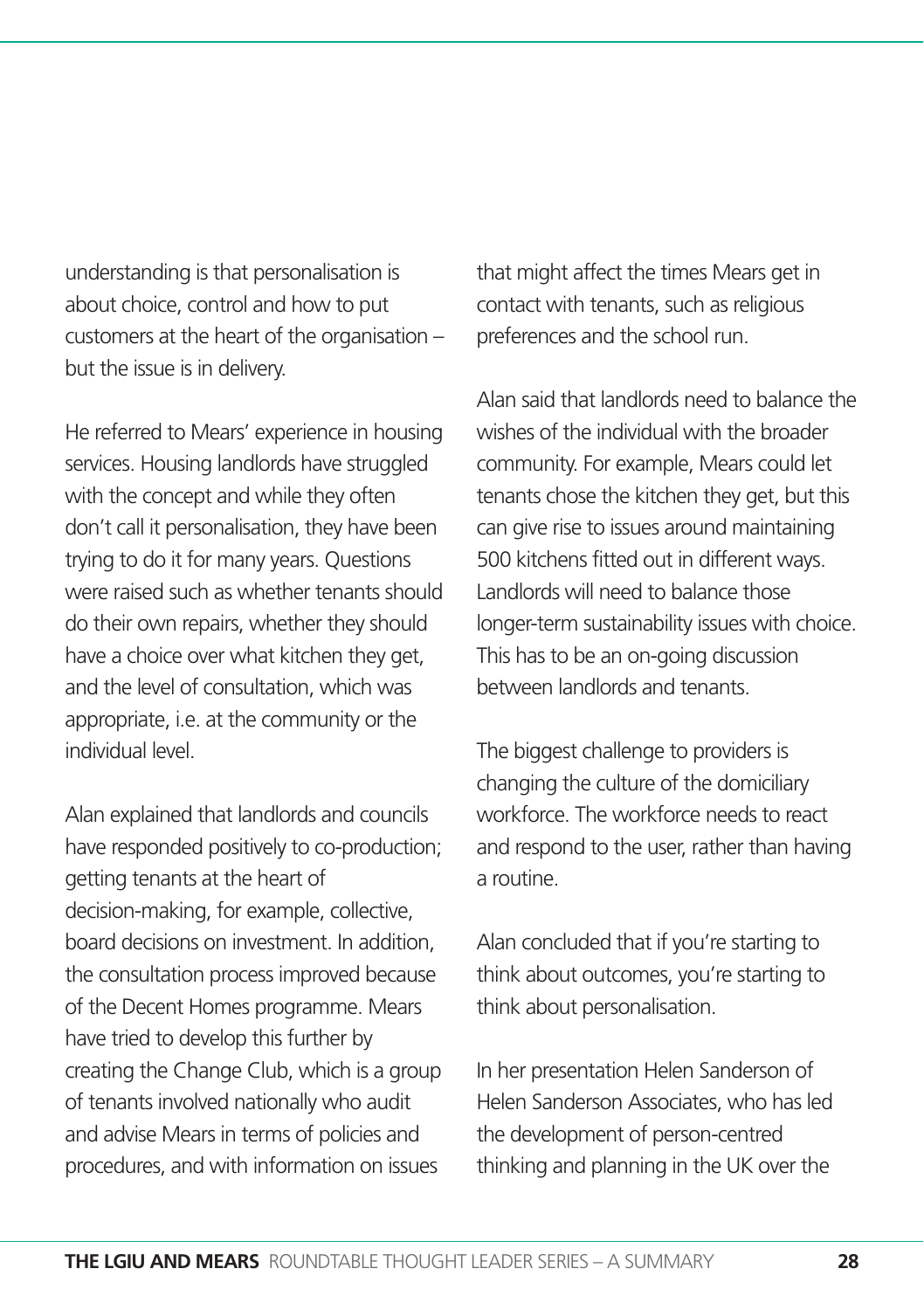last fifteen years, gave a presentation on how you put the person at the heart of service delivery.

Helen explained that there are several practical ways to deliver choice and control:

- One-page profiles of users and staff
- •Communication charts and decision-making profiles
- The doughnut
- Person-centred reviews
- Matching support
- Learning logs

## **One-page profiles of users and staff:**

Helen introduced the case study of Hilda who is in residential care at a home called Bruce Lodge. Hilda's one-page profile is a summary of what is important to her from her perspective, and what good support looks like. This is the foundation of personalised services. Helen spent an hour and a half with Hilda, talking to her and creating her profile through having a conversation. Some of the key questions that should be asked are: what is a good day for you? And what is a bad idea for you?

Helen also introduced the case study of Winifred, who is in her eighties, has dementia, and doesn't speak very much. Helen spoke to Winifred's daughters and asked what a good day looks like for her. Helen discovered that when she was younger Winifred was very house-proud and liked to clean, so they arranged for her to be able to spend some of her time cleaning. Beryl, her care worker, found a way to enable Winifred to clean, tidy and fold. This made a huge impact on Winifred's life and happiness.

The one-page profile is incredibly important in encouraging a culture change. For people to be able to direct their own support, staff need to focus on listening.

Helen went on to explain that the next big question is focusing on the staff who provide that support for users. As far as providers can they should match the personalities and shared common interests of staff with service users. Therefore each staff member also has a one-page profile, so providers learn what is important to staff and how to support them. Teamwork is improved and the manager knows how to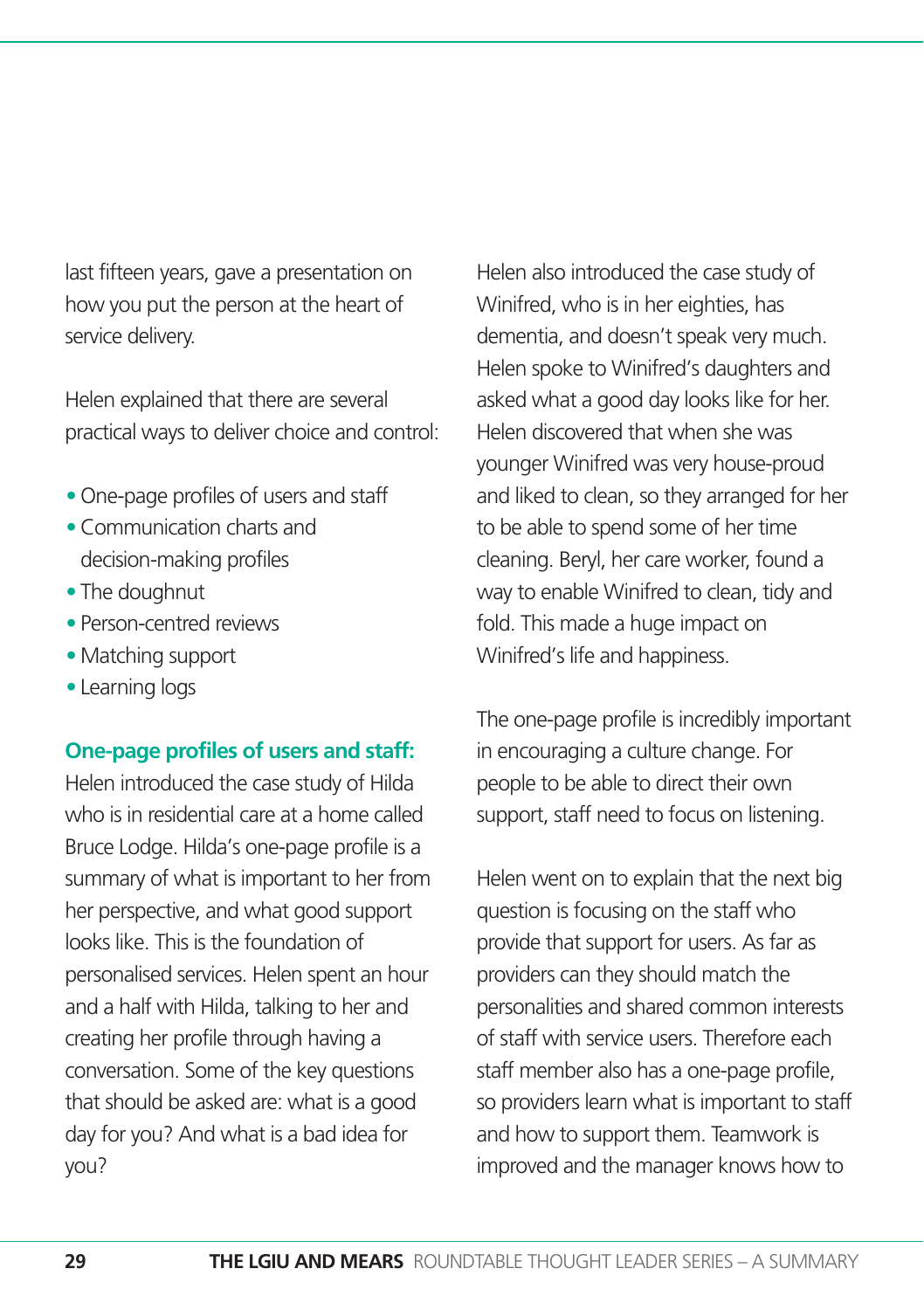support their staff better. Helen explained that having a person-centred approach to staff is vital in achieving person-centred care.

**Communications chart and the decision-making profiles:** Care workers need to have a good knowledge of users to make sure their care is person-centred. For example, if Winifred is hanging up handkerchiefs it's because she thinks it's Christmas. Staff should not tell her to put them away, but instead ask her what festival it is, and about Christmases in the past. Providers need to tell staff what service users' communications mean.

**The doughnut:** Helen explained that one of the key areas of stress for carer workers is not knowing what is expected of them. One of the tools useful for this is creating a "doughnut" of what the core responsibilities for staff are, the space where they can create, and the space where they can experiment. For example, with Winifred, staff are instructed that they can experiment with new ways of finding things for her to fold, but they are not allowed to change her routine in the morning, as that's a core duty.

**Person-centred review:** After 6 months, implementing a person-centred review keeps your person-centred information updated. This can be taken through the review to work out how teams are working in a totality. "Person centred change" aggregates the information from the reviews to work out what is working and not working. This avoids the pitfalls of questionnaires and feedback forms, which need to be filled out by proxy by people who sometimes have an agenda. This can mean that staff or family, rather than the users, are filling out the questionnaires, so providers do not get an accurate picture of what the user is thinking.

**Matching support:** Fundamentally, providers need to work out what matters to people, and how to provide this, and they need staff on board. The most dangerous situation is where staff are supporting service users they don't like.

**Learning logs:** These are structured ways of learning about the individual, and what works and doesn't work for them. It stops the one-page profiles being filed away in a desk.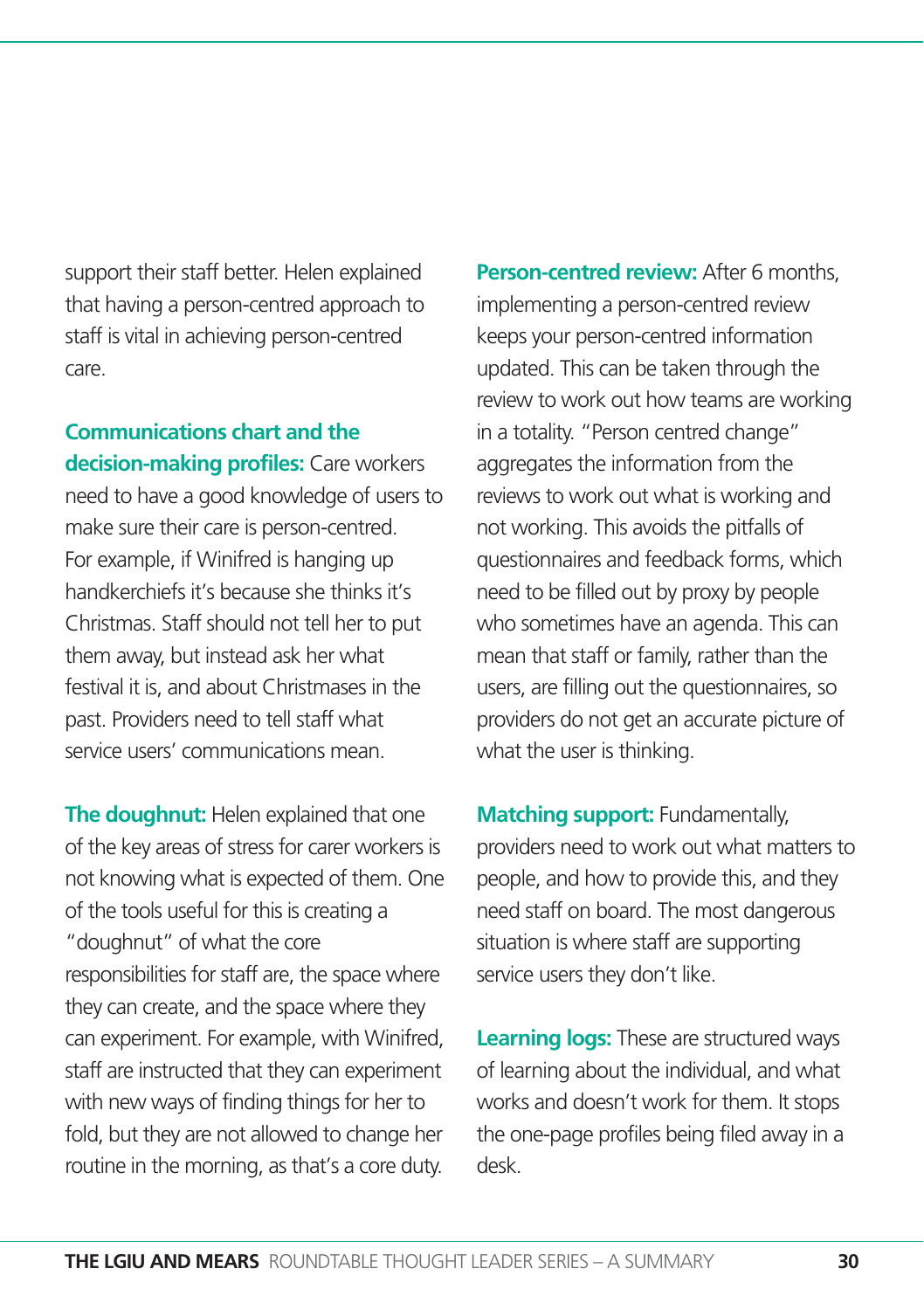Progress for Providers is a self-assessment for managers, which you can download or fill out online at [http](http://progressfor-providers.org)://progressfor[providers.org/. You can also ema](http://progressfor-providers.org)il Helen to ask for a copy at Helen@helensandersonassociates.co.uk

**Discussion**

## Managing service user expectations

Alan explained that providers try to match service users with care workers as far as possible but in practice this is a challenge to deliver when there are limits on the number of care workers available, as a result of the way the services are commissioned.

Helen commented that providers need to match service users and care workersas far as possible. This doesn't mean having a "bank" of care workers on hand, but doing as much as is possible to match. It was commented that person-centred care is here to stay, and if service users don't like the care they're being provided with, they will go to a different provider.

Another attendee agreed that choice does not always produce the best outcomes.

For example, some service users have refused care from people of certain backgrounds. But the majority should not be ruled by the risk that this might happen.

One attendee commented that local politicians need to understand they will have cases like this as a rarity at their surgeries. They often tend to be risk averse but they need to take political leadership on this issue.

An attendee noted that often providers are the scapegoat, although they try to respect service users' wishes. It was noted that the closure of centres for disabled and older people is often very unpopular locally, but these moves have been made to support the personalisation agenda and there are valid reasons for doing it, and Councillors need to communicate that.

#### Informed decision-making

Alan commented that choice without advice is just chance, so there needs to be systems in place to help people make the right choices for them. For example, people should be informed about what telecare is and what adaptations they can get.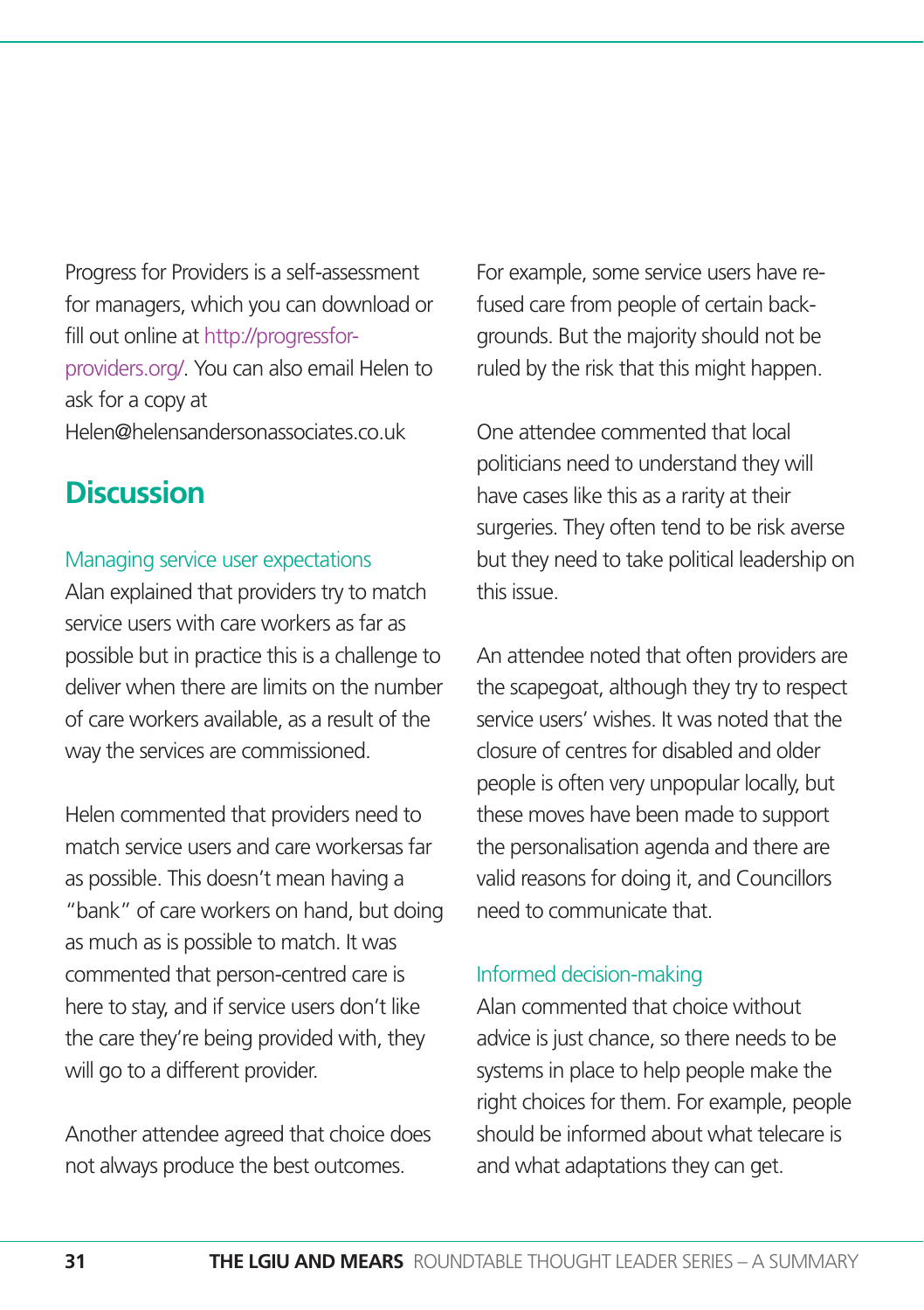### Culture change

Another officer noted that the necessary culture change, on the ground, is very slow, and when trying to change a system and link all the different silos, there's a sense of trying to keep things running along on a day to day basis, whilst also trying to change things. They noted that there is now a recognition that a culture change is necessary. Providers need to change the perception of people who have been told they have to have one sort of care.

It was commented that councils and providers need to encourage a more motivated workforce. At the moment there is 30% turnover of the workforce because they are so poorly paid. Staff need to be recognised, respected and better paid.

In addition, councils are increasingly reliant on informal support from friends and family, which cuts to council budgets have encouraged.

## Improving commissioning and monitoring of outcomes

Another officer commented that they're trying get all the people involved around the table and change how they commission. For example, time-banking is of interest to councils, but staff need to know what it means in order to build it into their plans. Councils' monitoring and providers' reviews need improvement, so that the same reviews with the same outcomes are not repeated.

## Local government autonomy

An attendee commented that the Department of Health doesn't seem to understand local authorities and they have different route maps in different parts of the country. They argued that the government needs to give local authorities greater freedom, and instead deal with the issues of funding and regulation.

### Strong political leadership

Another attendee pointed to elected members because strong political leadership allows people to go into the right direction.

### Areas of consensus

There was a consensus that providers need to work out how to balance the element of choice, so that the personalisation agenda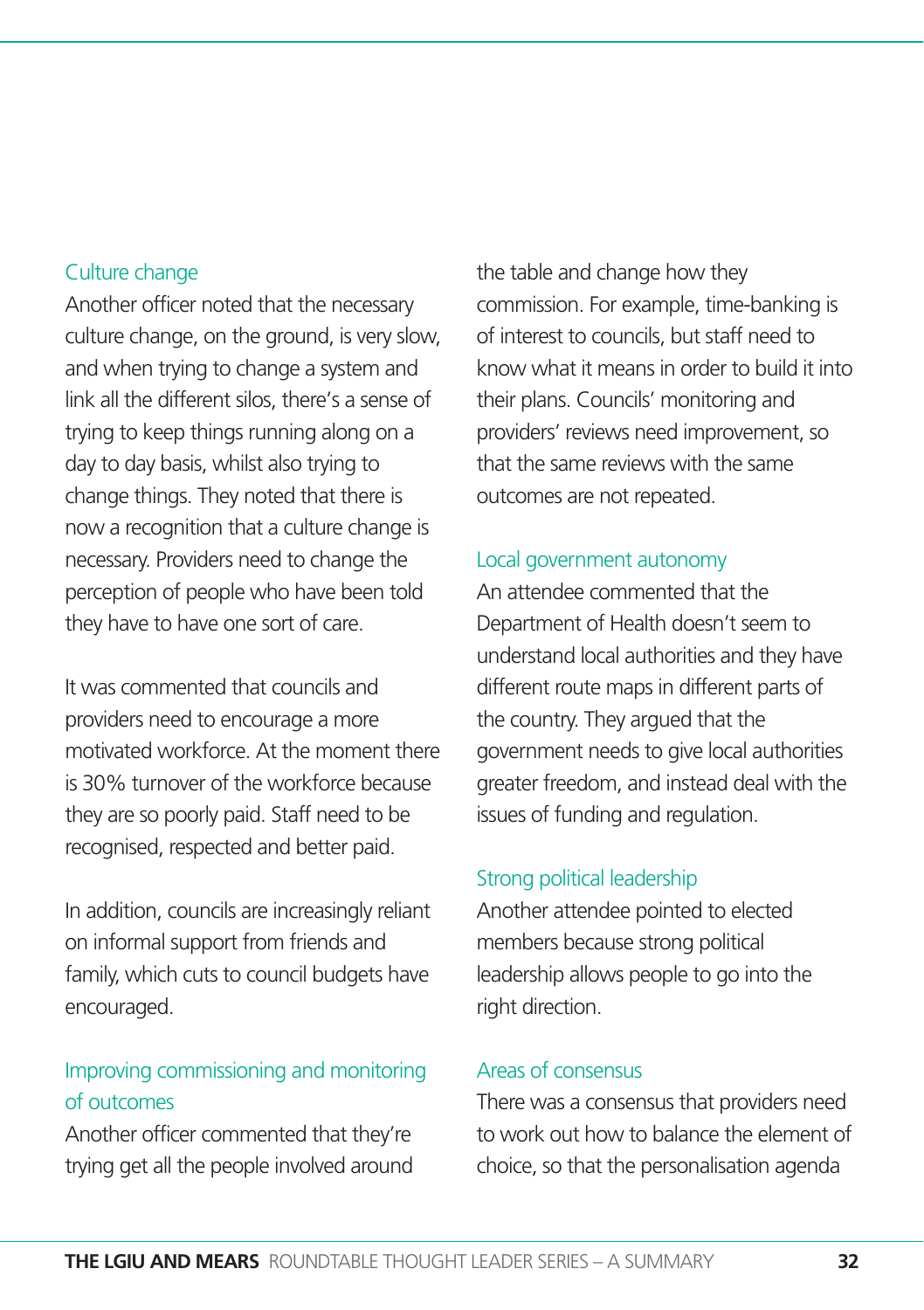can align with a council's strategy and providers are able to deliver person-centred care practically.

Attendees also agreed that a culture change on the ground is necessary to see person-centred care delivered, and encouraging a more motivated workforce is part of achieving that.

It was noted that councils and providers need clarity of purpose and to understand what success looks like.

It was also commented that we're seeing more united purpose. Commissioners and providers used to blame one another, and that is the case less and less.

# **Next steps**

It was suggested that everyone at the roundtable could identify cases of best practise and share them.

#### **Suggested reading:**

Mark Upton has kindly sent us this link to the provisional results of ADASS's survey into personalisation. [http://www.adass.org.uk/index.php?option=com\\_content&view=article&id=931&Itemid=489](http://www.adass.org.uk/index.php?option=com_content&view=article&id=931&Itemid=489)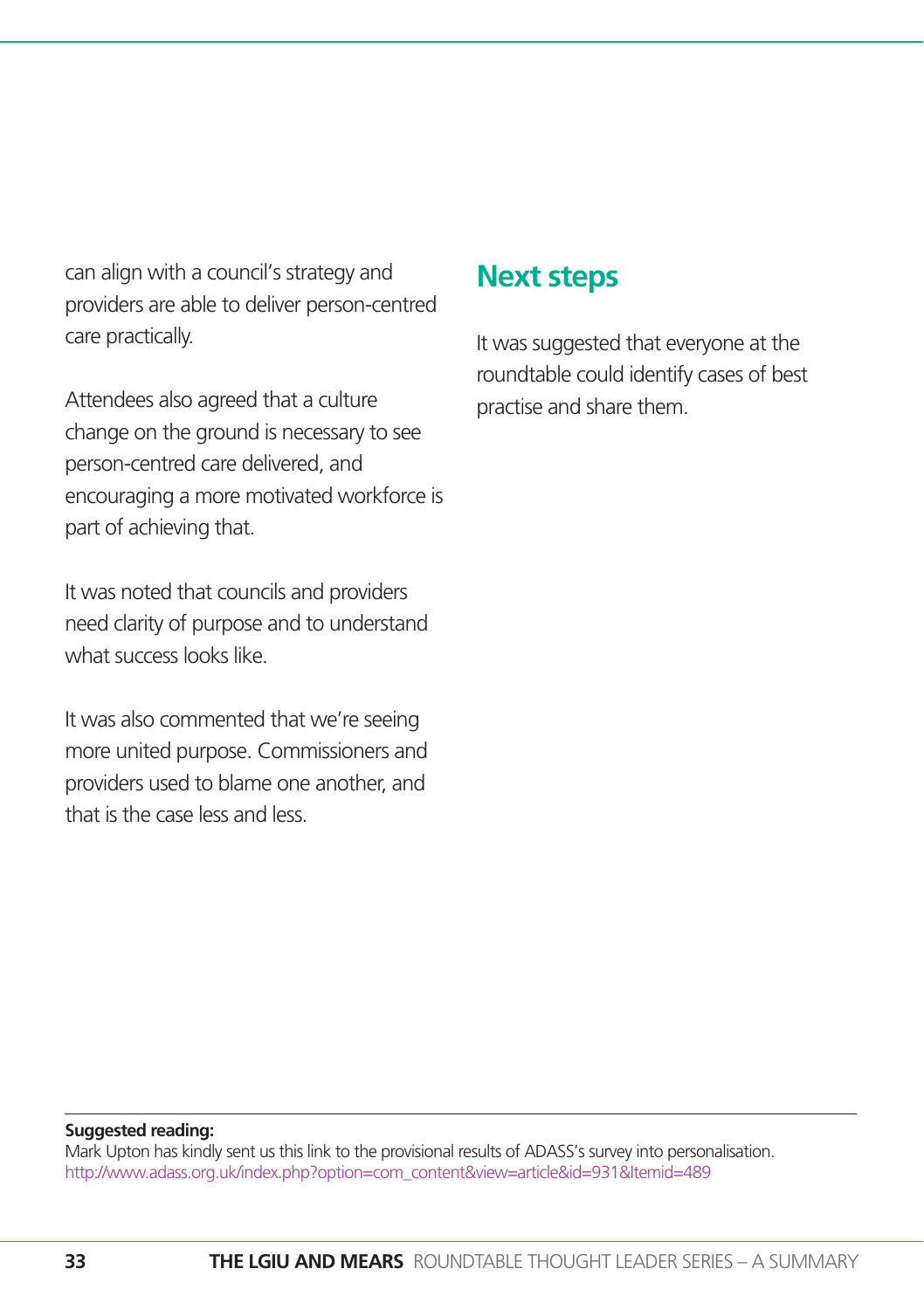THE LGIU AND MEARS ROUNDTABLE THOUGHT LEADER SERIES **ARY 134** 34

**COLORADO** 

**ME**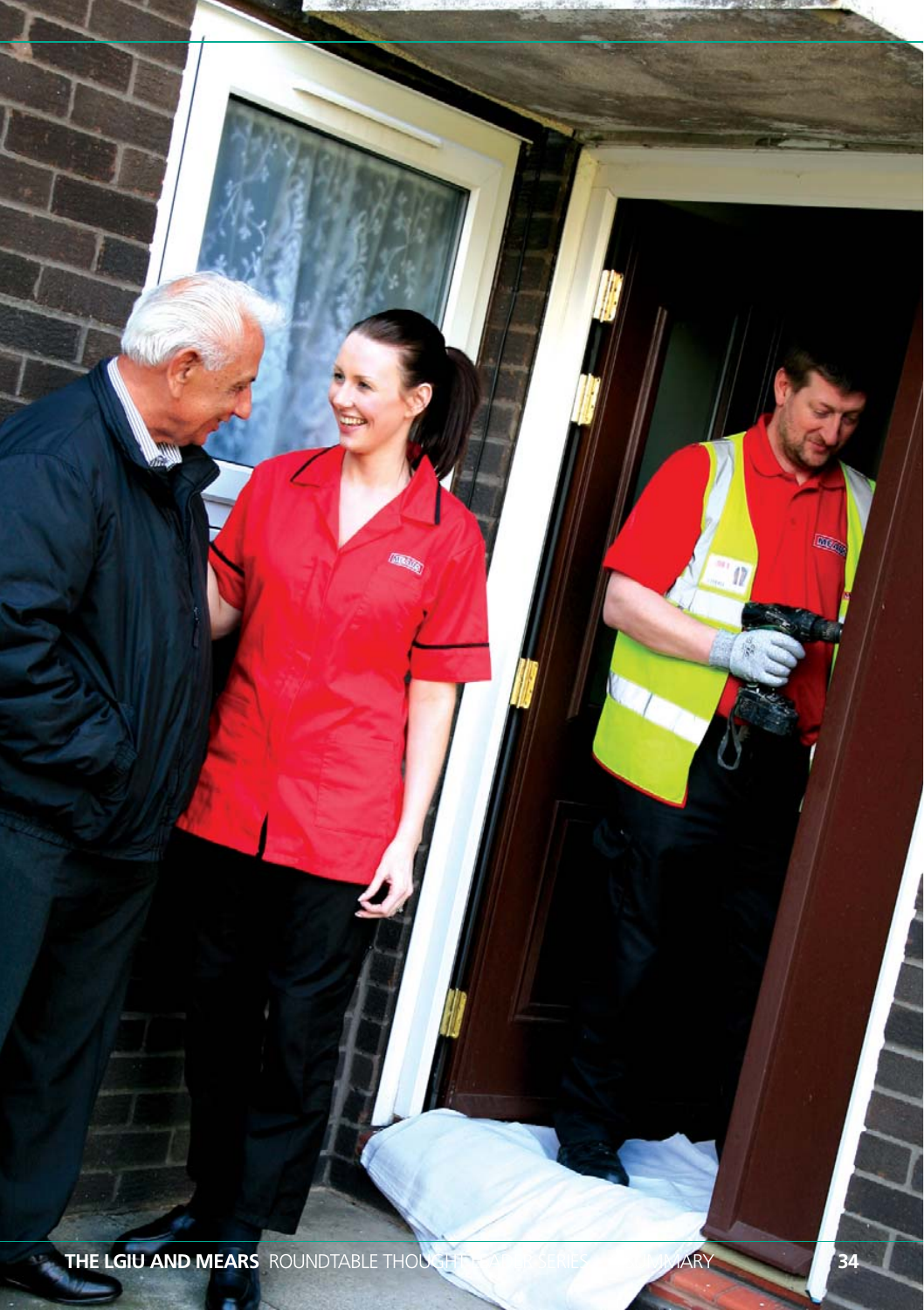# **Integration** 13th November 2013

This roundtable explored the issues surrounding how we achieve integration in social care, health and housing. Speakers included Alan Long, Executive Director of Mears Group, who gave the provider perspective, Duncan Selbie, Chief Executive of Public Health England and Dr Tony Martin, Clinical Chair of Thanet CCG. Jonathan Carr-West, Chief Executive of LGiU, chaired the event.

Attendees at the roundtable discussed a number of questions surrounding integration:

- What should the integration of social care, health and housing look like from a local authority perspective? What does it look like in your locality?
- How do we foster a culture free of institutional and departmental 'silos'? What are the barriers?
- How do we ensure budgets are aligned across departments and organisations to achieve better results for service users? Can a person-centred approach deliver more integrated provision?
- Can shared commissioning deliver integration?
- What are the next steps on this journey? What does success look like and what do we need to do as commissioners to get there?

## **Presentations**

In his introductory presentation Alan Long, Executive Director of Mears Group, explained that, as a result of the range of services the company provides, Mears are as close as possible to being a service provider delivering on the integration agenda. He said that the biggest barrier to achieving integration is that the strong support for integration in councils' strategic papers is not carried over into the commissioning process.

The more integration is unpicked into a whole range of individually commissioned services, the harder it is to deliver integration. He gave Torbay as an example of local authorities and CCGs working together. He explained that such a model encourages providers to support the local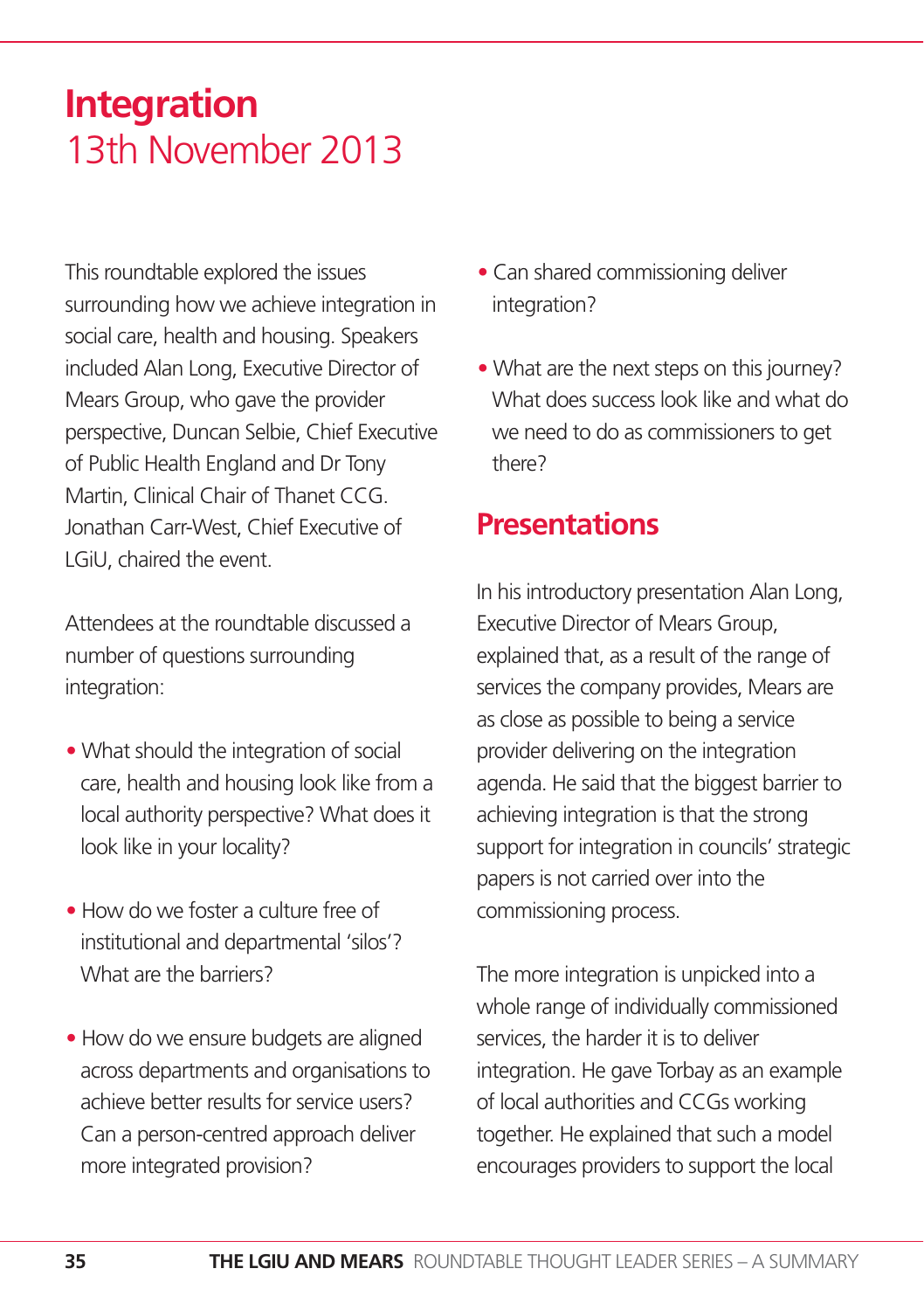authority and the CCG, to work together and respond as a consortia.

In his presentation Duncan Selbie, Chief Executive of Public Health England, explained that discussions about health and social care end up being far too narrow. Hospitals regard community based services as adjuncts to discharge. The discussion tends not to be around health, but around hospitals, and to conflate health with the NHS. He said that good health is not just the absence of illness; it's a lot more. This is a key reason for poor performance on health.

He argued that there are five risks that take life early. These are: tobacco, hypertension, conditions associated with eating too much, conditions associated with not exercising enough, and conditions associated with drinking too much.

He argued that the sector is not acting on the causes of misery. Hospital clinicians are concerned with long-term conditions, but the people experiencing ill-health are concerned with misery and depression. He asked: what do we mean when we talk about health? Fifty per cent of health is down to individual behaviours. For example, one in five people smoke. Thirty per cent of health is down to an individual's environment. The elderly are more interested in companionship than the presence or absence of disease. Only the remaining twenty per cent of health is down to health care.

Duncan argued that it is the responsibility of the 152 upper tier authorities to improve health, not to provide a public health service. The public's health will be improved by the factors that make the biggest difference, i.e. individual behaviours and individuals' environments, which local authorities are well placed to help with.

He noted that the performance of the UK on length of life and life without misery, compared to other nations which spend a similar amount, is very poor. The UK has stood still over twenty years in misery terms. This means that people are living longer, but in misery.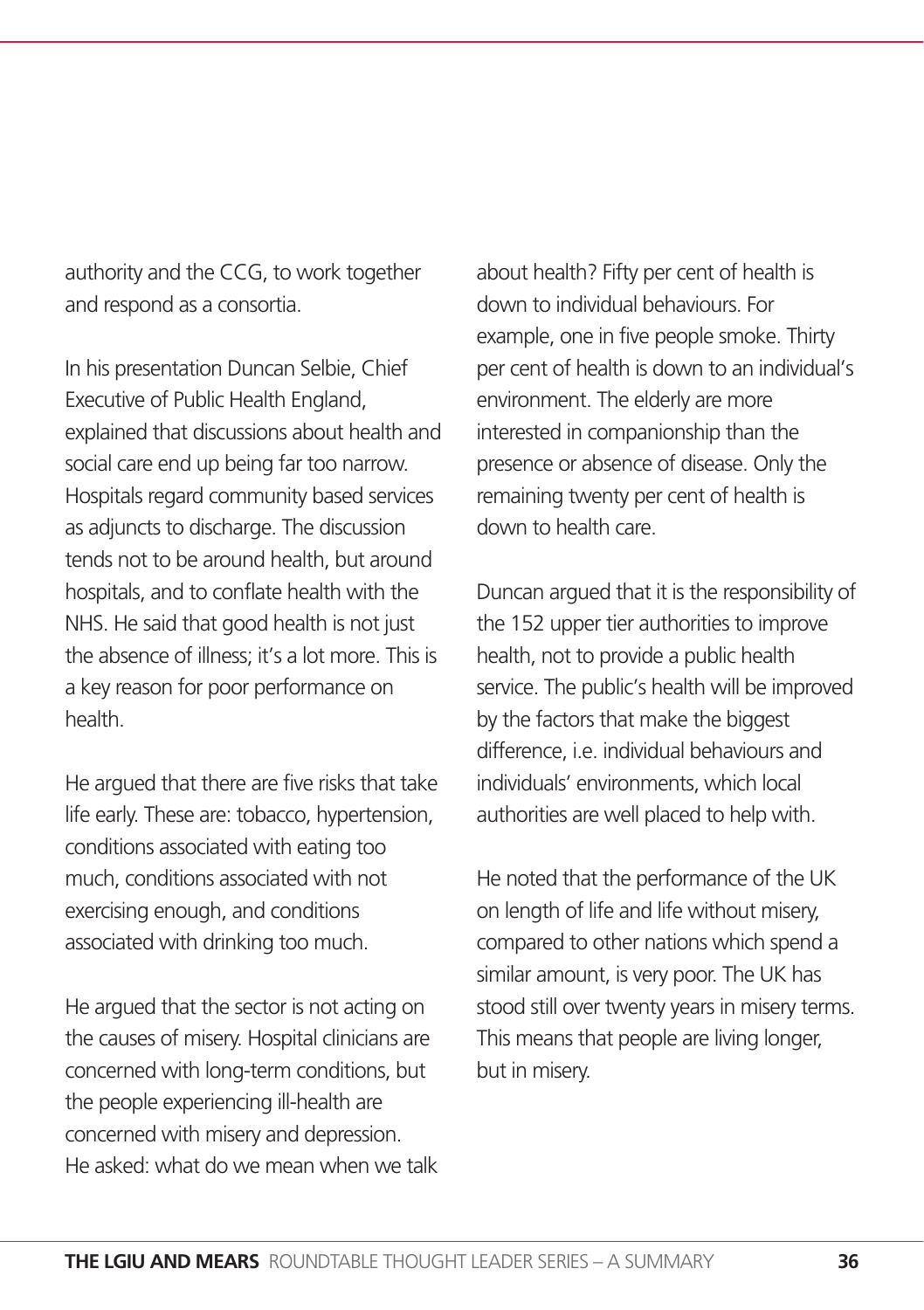#### Duncan outlined three truths:

- 1.There is no more money, and the sector cannot spend its way out of problems
- 2. There is no grand strategy for the sector. and changes need to be driven from within rather than handed down
- 3.The sector is spending money on hospitals, which is not the best response

Duncan ended his presentation by saying that he is looking to the leadership of CCGs to take the sector forward on integration.

### **Dr Tony Martin, Clinical Chair of Thanet**

**CCG,** argued that GPs and doctors have fostered the myth they have answer to health questions but, as Duncan Selbie explained earlier, fifty per cent of our health is down to individual behaviours. However, patients aren't interested in this message.

Dr Tony explained that the culture of organisations is one of the most important factors in delivering integration. The important question to ask is: what are the metrics we're looking to get delivered and

why? What do we want to get out of integration? What would we want for our families?

He felt that, as a result of a surplus of funding over the last ten years, spend has been without thought, and there has been a lack of focus – but the current financial situation is positive in the sense that it is pushing the higher tier authorities. They have set up some Health and Wellbeing boards.

He also pointed out that, in his experience, patients are unconcerned with who the care deliverer works for, and that the patient needs and wants an integrated service.

# **Roundtable discussion**

### Culture change

An officer commented on their council's experience of trying to integrate. The mind-set within their council has been to try to carry out services in an integrated way, rather than changing behaviour. They said that there will always be areas of the service that are outside of the integrated team, but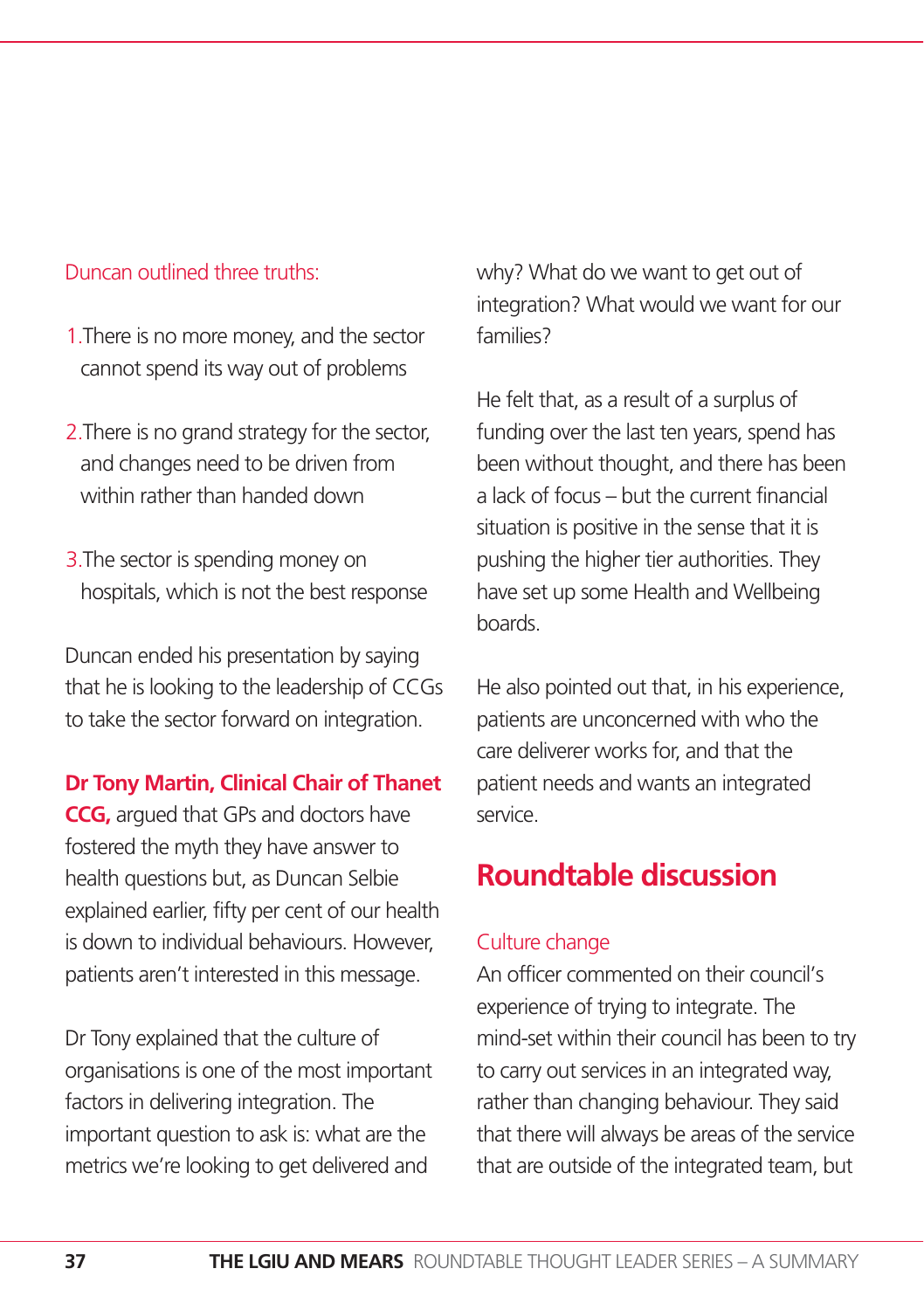services should still to be working in an integrated fashion. Changing the culture and behaviour is particularly important and the Integration Transformation Fund (ITF) is meant to solve this problem.

Another officer commented that changing the culture is more important than the ITF itself. It's a big problem that officers, GPs and others involved in delivering integration are taught to work in silos – but that this is slowly changing.

They commented that difficulties with achieving integration are down to people involved in care not taking responsibility, and not being coordinated. For example, an issue can often be passed between different organisations rather than being dealt by the first organisation contacted.

### Defining integration

An attendee raised the Kings Fund's recent survey of Health and Wellbeing boards, which was optimistic about the growing trust between clinicians and CCGs. They also questioned what integration means: whether it's an informal approach

emphasising cooperation, or whether it means something more formal, such as joint commissioning? They commented that integration can't only be a structure and that in each locality it needs to respond to all kinds of different relationships. This means that the approach is bound to be piecemeal, so sometimes a certain type of integration is better.

Another attendee commented from their perspective as a carer, rather than as a care professional. They gave the example of their ninety-five year old mother, who has dementia, and commented that integration to them meant that the people caring for their mother - the social workers, the nurses etc. - communicate with each other about their mother's needs. It is irrelevant if those delivering the care are in the same team, have the same employer or operate under the same structure, as long as there is effective communication between them.

One attendee commented that everyone has a slightly different perspective on what integration is. They described a charity called Whizzkids, which ensures that children receive wheelchairs that meet their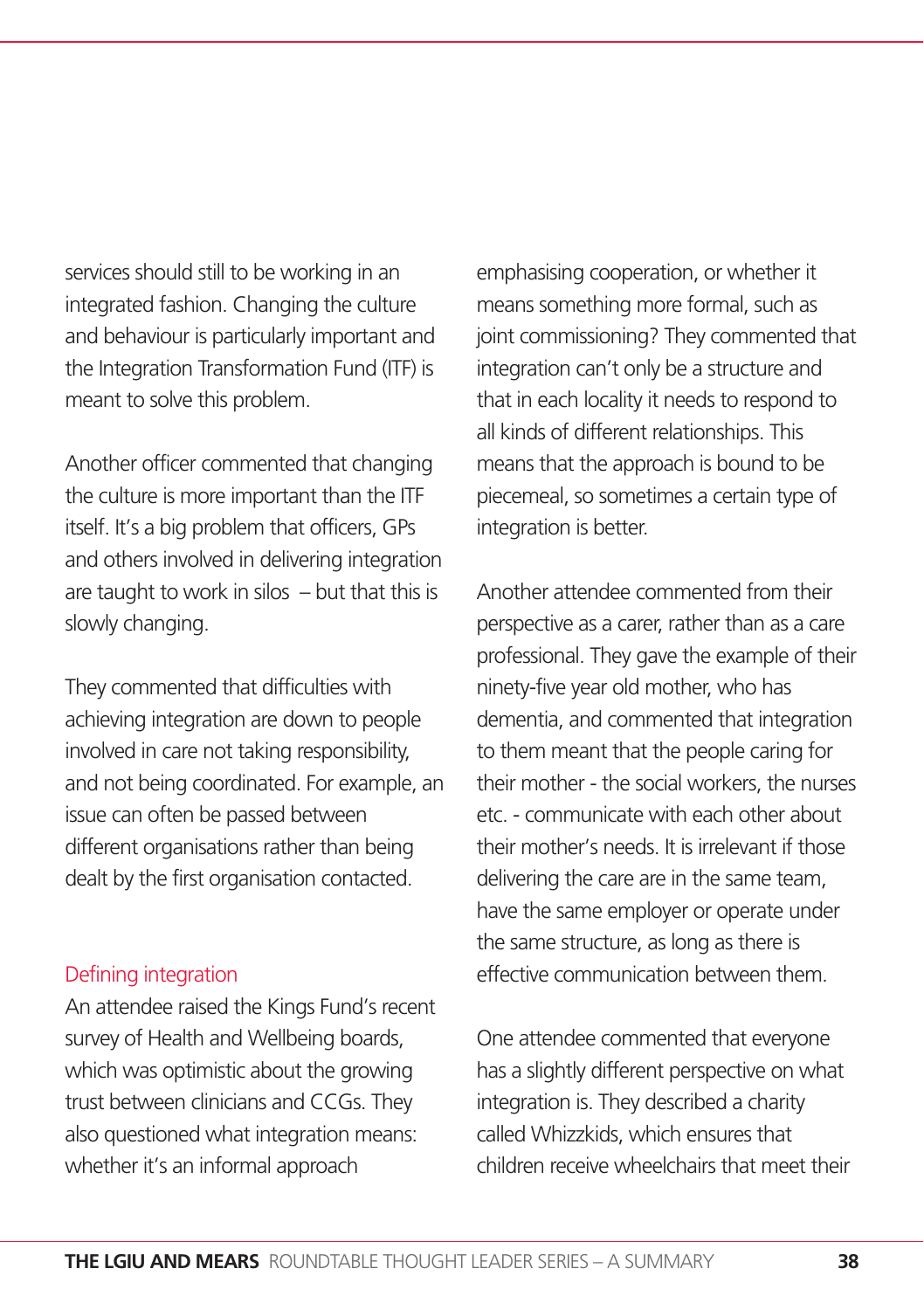particular needs. The charity has a very person-centred approach.

#### Recognising financial pressures

Duncan commented that hospitals have had to change dramatically because of financial pressures. People trust local authorities over central government. There is a challenge around building trust between the Department of Health and the NHS.

Another attendee commented that they felt that the public did not fully appreciate the extent of the financial pressures councils and the public sector generally are under, and questioned how to get that message across.

### Leadership on integration

They commented that aspiration, leadership and a sense of ownership are needed to create a culture where innovation can flourish. Networks are the first to engage when change happens. Integration should be focused on local ownership and spending money with a shared sense of ownership and leadership. This will produce better outcomes than changing the structures: it's not what you do, it's the way you do it.

An officer commented that the challenge to Health and Wellbeing boards is to show leadership on acute hospitals, in order to ensure that acute trusts close beds to release money.

Duncan commented that the role of local authorities is to ask the right questions. The right questions are not around how we meet these outcomes, but around who can best meet them.

A representative from the Department of Health commented that they were unsure whether the department is having conversations around integration, and commented that this is a system leadership issue. It's not the role of the Department of Health to tell the sector how to deliver integration.

## Integration requires flexibility and adaptability

An officer commented that there are issues around the way the people working in local government are trained. The focus is not on resilience or adaptability and it should be. Local government needs to train people to understand that there will be constant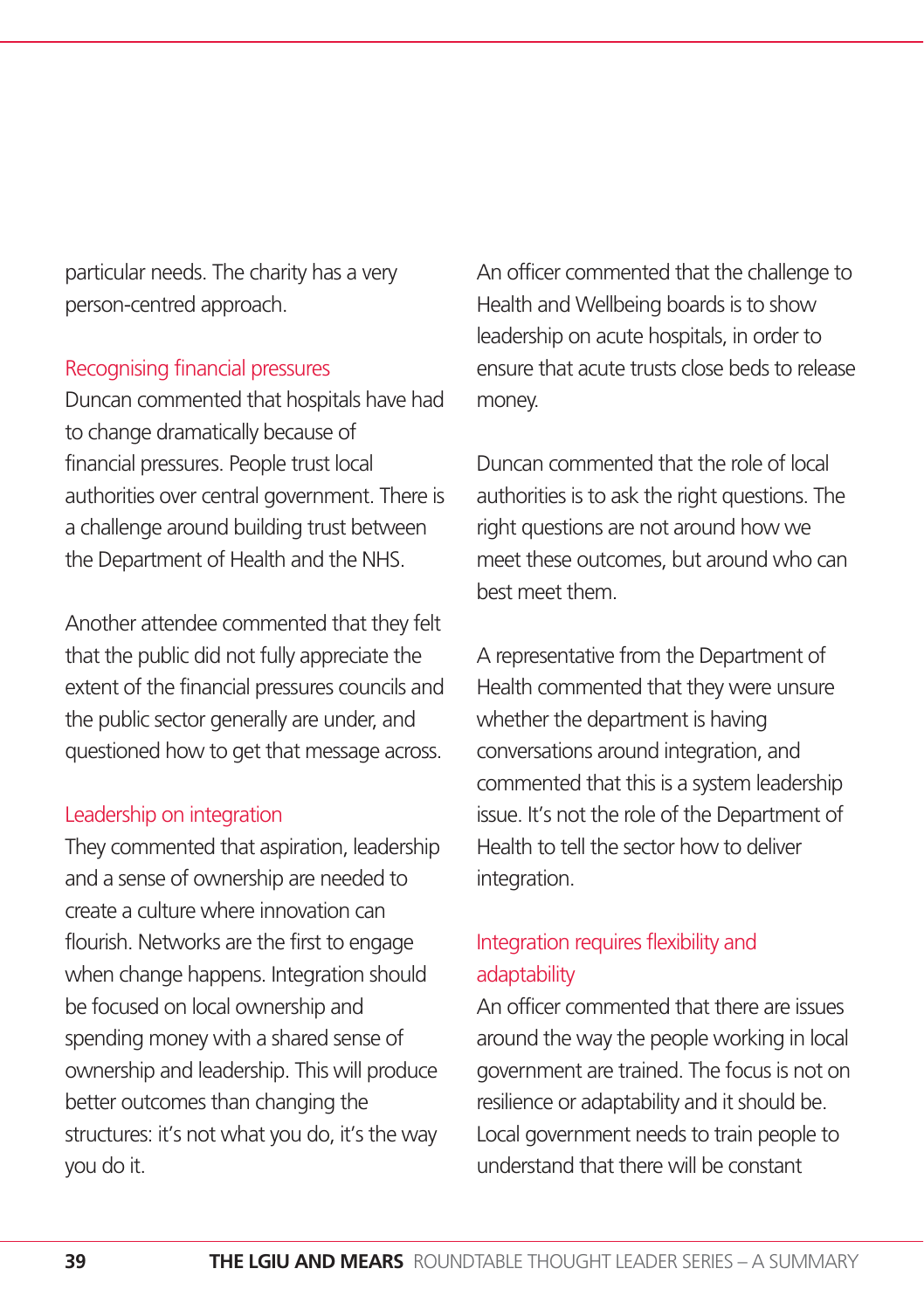change. That's one of the biggest areas we need to focus on.

An attendee commented that local government needs to be more robust, so that if one part goes down, it doesn't bring all the parts down.

Duncan commented that the focus shouldn't be on closing hospitals; it should be on how we use what we've got. He felt that acute hospitals stopped closing beds because they stopped believing the commissioners could handle demand. There is something about not giving and taking away, but not giving in the first place.

An officer noted that the sector need to be adaptable, but also have humility. We should not continue to do things in a certain way just because that's how they've always been done.

# **Next steps**

Dr Tony Martin recommended that attendees meet with their CCGs, if they are not meeting with them already. He warned that the sector will not be told how to

deliver by the government, and that part of the public sector has this space to move and develop.

An attendee commented that there needs to be a basis of evidence before people will take any risks. The Kings Fund survey was interesting in terms of tensions within the role of Health and Wellbeing boards. The boards have certain responsibilities but there is some uncertainty about what their primary role is, and whether they should get involved in the big issues, like reconfiguration. Their role will be clearer in the coming years.

An officer commented that the dearth of a vision around adult social care, let alone integration, means the sector is visionless, and that at some point there needs to be conversations with CCGs about what integration looks like.

Jonathan concluded the roundtable on a positive note, commenting that in the past, local government had had a considerable impact on public health through the provision of clean water and improved sanitation. He looked forward to the sector reclaiming this place-shaping role.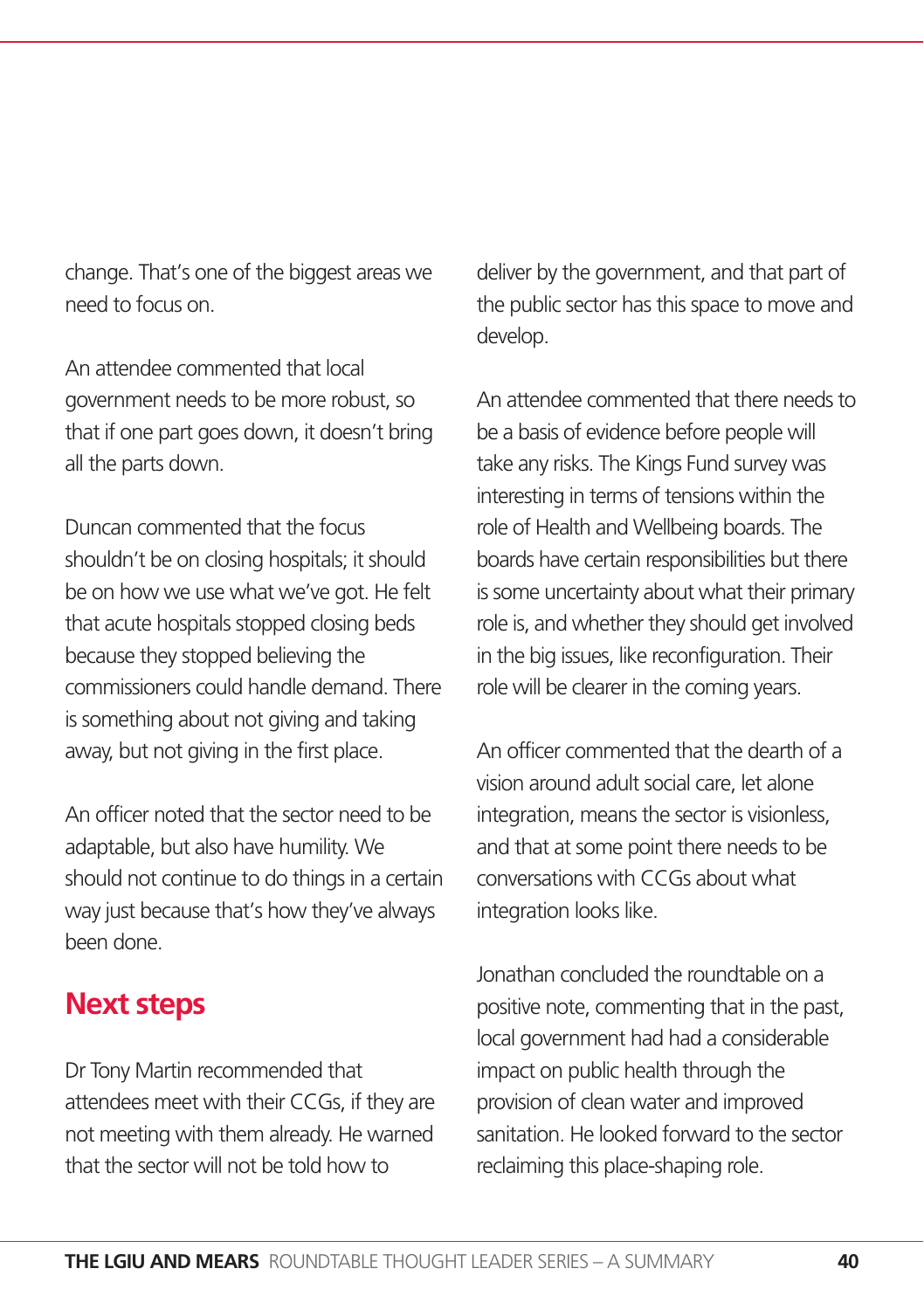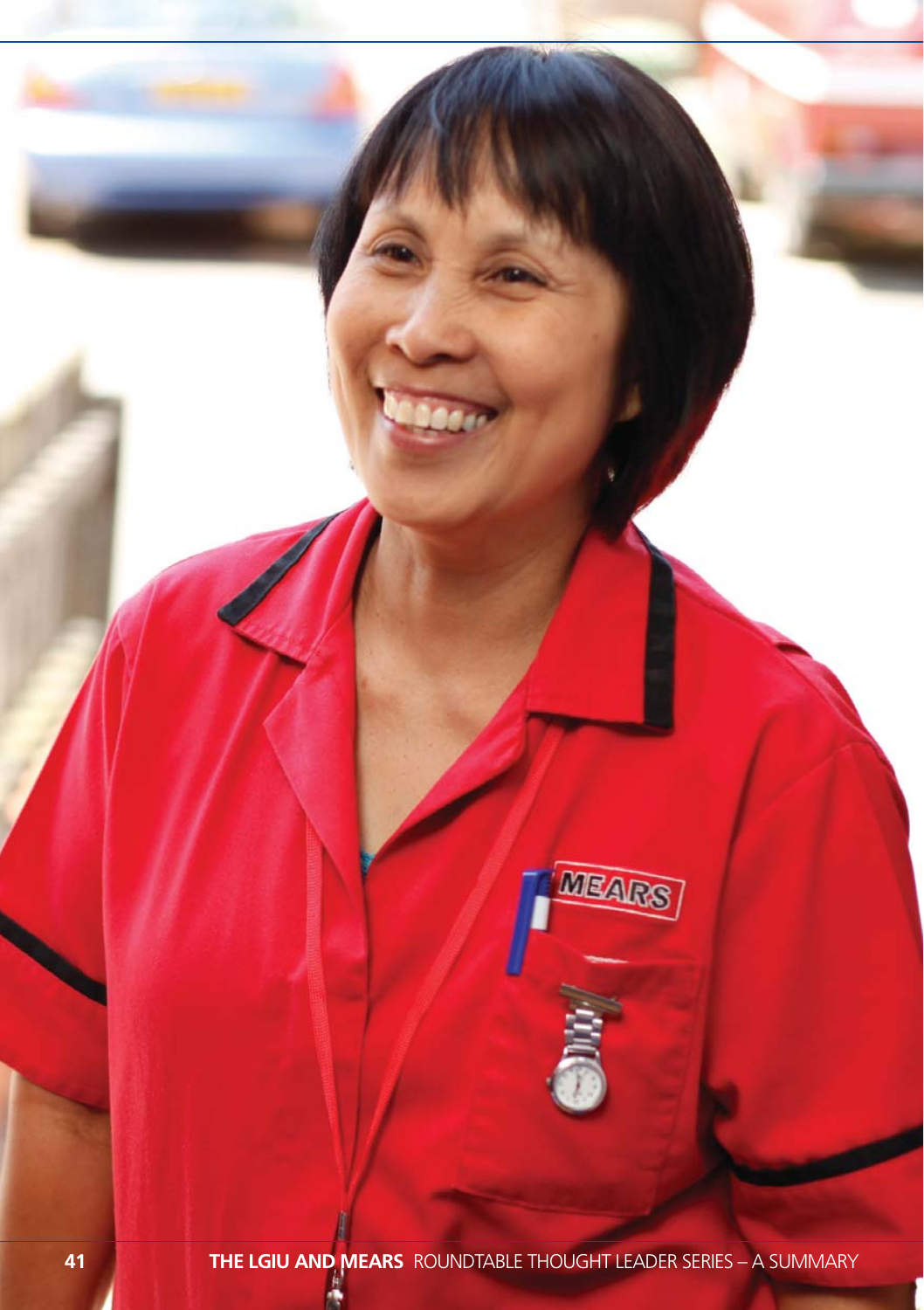# **Workforce Issues** 24th February 2014

This roundtable explored workforce issues in adult social care. Speakers included Alan Long, Executive Director of Mears Group, who gave the provider perspective, Lyn Romeo, Chief Social Worker for Adults, and Helga Pile, UNISON National Officer for Social Care. Jonathan Carr-West, Chief Executive of LGiU, chaired the event.

The roundtable focused on what a high quality care workforce looks like, how can we achieve it and what the barriers are; what form of contract best achieves a high quality workforce and what type of commissioning will result in a high quality workforce; and what sort of skills we expect from a high quality workforce.

# **Presentations**

In his introductory presentation, Alan Long, Executive Director of Mears Group, explained that Mears believes that to achieve happy customers, you have to start with happy employees. Mears is looking to tackle terms and conditions, meaning not just pay but the whole package.

Alan noted the high profile of workforce issues in adult social care in the media. Issues in the headlines include zero hours contracts, payment for travel time, lack of training, high churn, and lack of progression potential, benefits or pensions. He argued that those criticisms were largely valid, and that providers, local government and central government share the blame.

He noted that the requirements on care workers has never been greater. Care workers must have a clean criminal record, a caring attitude, additional training, be able to drive and have their own transport, and be able to look after those with increasingly complex needs. Care workers also have an extremely stringent performance management assessment, given safeguarding.

Alan argued that part of the problem is councils' tendency to commission by the minute, leading providers to pay by the minute, although a few authorities take a really strategic view, and see care work as a potential career opportunity.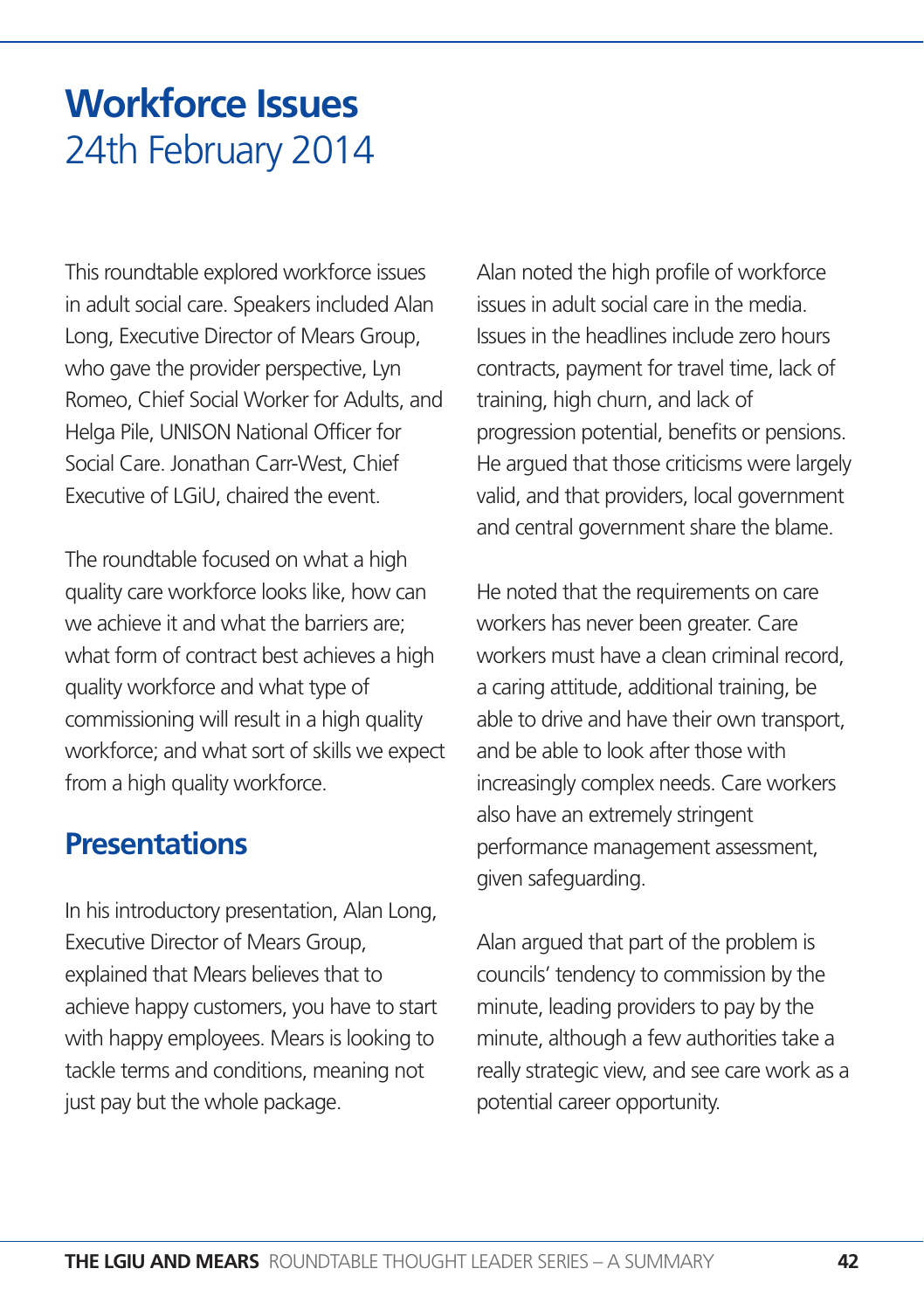However, Alan felt that the rise in apprenticeships in adult social care suggests action on this issue, and gives the signal that there is a career to be had in care, which will help to build a sustainable workforce. He also praised the rise of outcome-based thinking.

**Helga Pile, UNISON National Officer for**

**Social Care,** gave a presentation outlining some of the issues around terms and conditions for social care workers. Some of the issues around commissioning includes driving down costs to balance books, reverse e-auctions, maximum prices for homecare as low as £9/hr, scaled back contract monitoring, spot purchasing and the demise of in-house capacity.

Helga then outlined the impacts that this can have on the workforce: a lack of time to care, low pay and falling pay, zero hours contracts which result in financial vulnerability and can be used as a tool of control, long, gappy and uncertain hours, anti social hours, a lack of training, low status, women's work, and a lack of career prospects.

She said that the impacts this can have on users include: high staff turnover with no continuity, lack of reliability, and care can be undignified and rushed. It can also send the message that service users are undervalued by society.

Helga also drew attention to issues around the National Minimum Wage amongst care workers. She stated that 200,000 care workers are not paid the NMW and HMRC reports 48% non-compliance. In addition, travel time can often be unpaid.

However, there are a growing number of councils which have signed UNISON's Ethical Care Charter, including Islington, Southwark, Lancashire and Wirral, with more in the pipeline. They have committed to a quality workforce, which includes: the living wage and income security, more time and more autonomy, ongoing training, supervision and personal development, greater unionisation, mentoring, buddying and peer support and recognition for the important work they do.

Helga finished her presentation by outlining how we move forwards. She argued that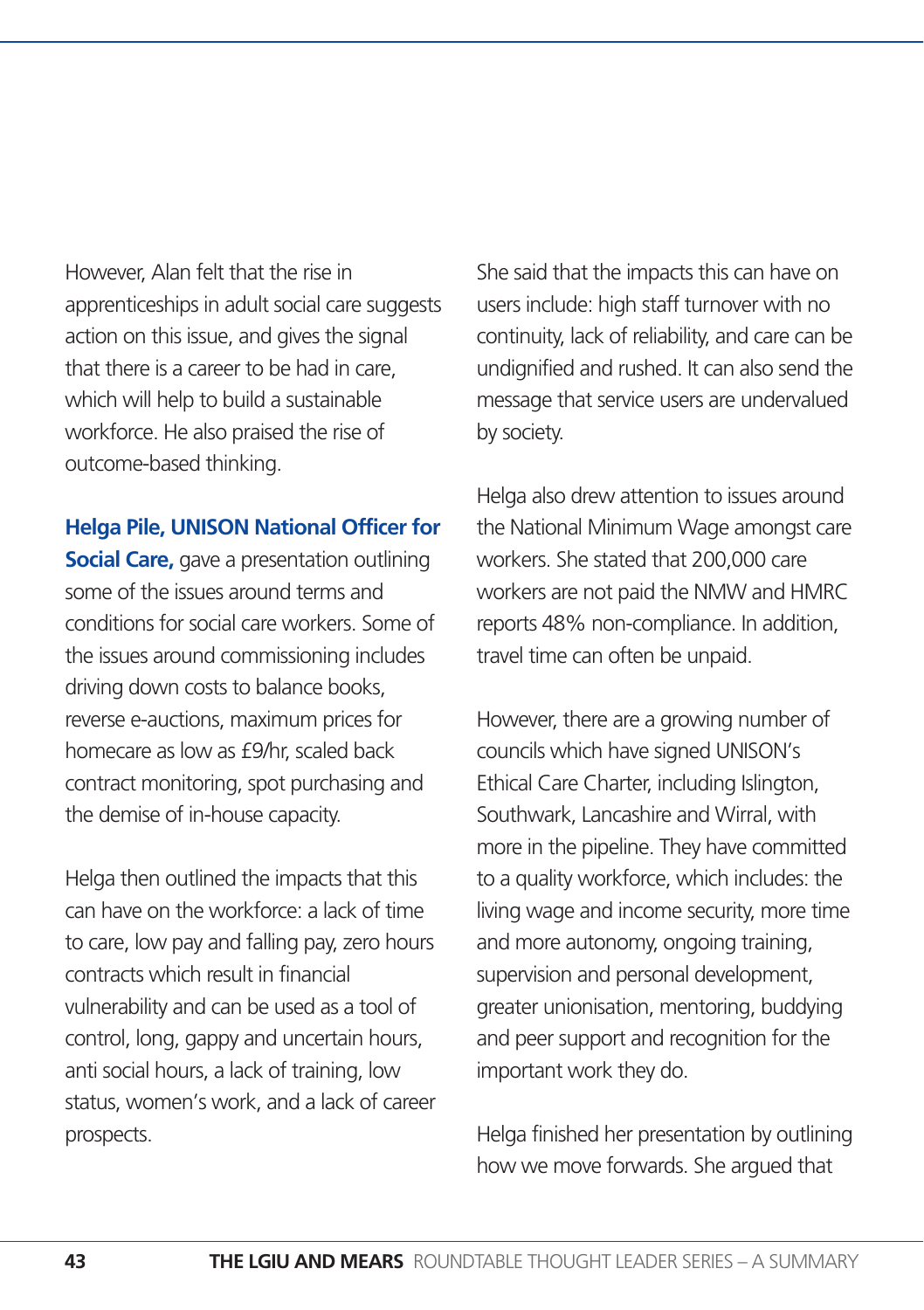the sector needs more money, the living wage needs to become the floor, they need to work in different ways, they need to recognise that collaboration is more effective than competition, that care workers and service users together need more in control, and that care workers need to be networked into local health and social care teams.

## **Lyn Romeo, Chief Social Worker for**

**Adults** began her presentation by outlining the context of social care work in the UK: there are 17,000 workers registered, 2,000 are employed by NHS, and there are 88,000 registered social workers.

She outlined safeguarding as a priority, and that the sector needs professionally qualified social workers. She argued that commissioners have a leadership role and a responsibility to commission well, focusing on personalising care and support whilst taking positive risks, and working creatively with providers.

She also outlined that fact that there will be an increasing need reflecting the greater numbers of people with dementia and

increasing incidences of domestic violence. Mental health is also a key area.

# **Roundtable discussion (facilitated by the LGiU)**

## Encouraging graduates to consider a career in social care

One attendee noted the importance of a salaried workforce, to attract both apprentices and graduates. There's an expectation in some authorities that staff will become salaried, but this is still difficult to achieve. A massive culture change is necessary as a result of the huge hierarchy between operational staff and providers.

Another attendee argued that longer contracts with fewer providers came about through consultation with providers who are able to recruit over a longer period of time. They also noted that moving from hourly rates to salaries will take a long time.

An attendee argued that the sector needs graduates to consider social work as a career of choice, rather than career of last hope. A more positive attitude can be seen developing around social work with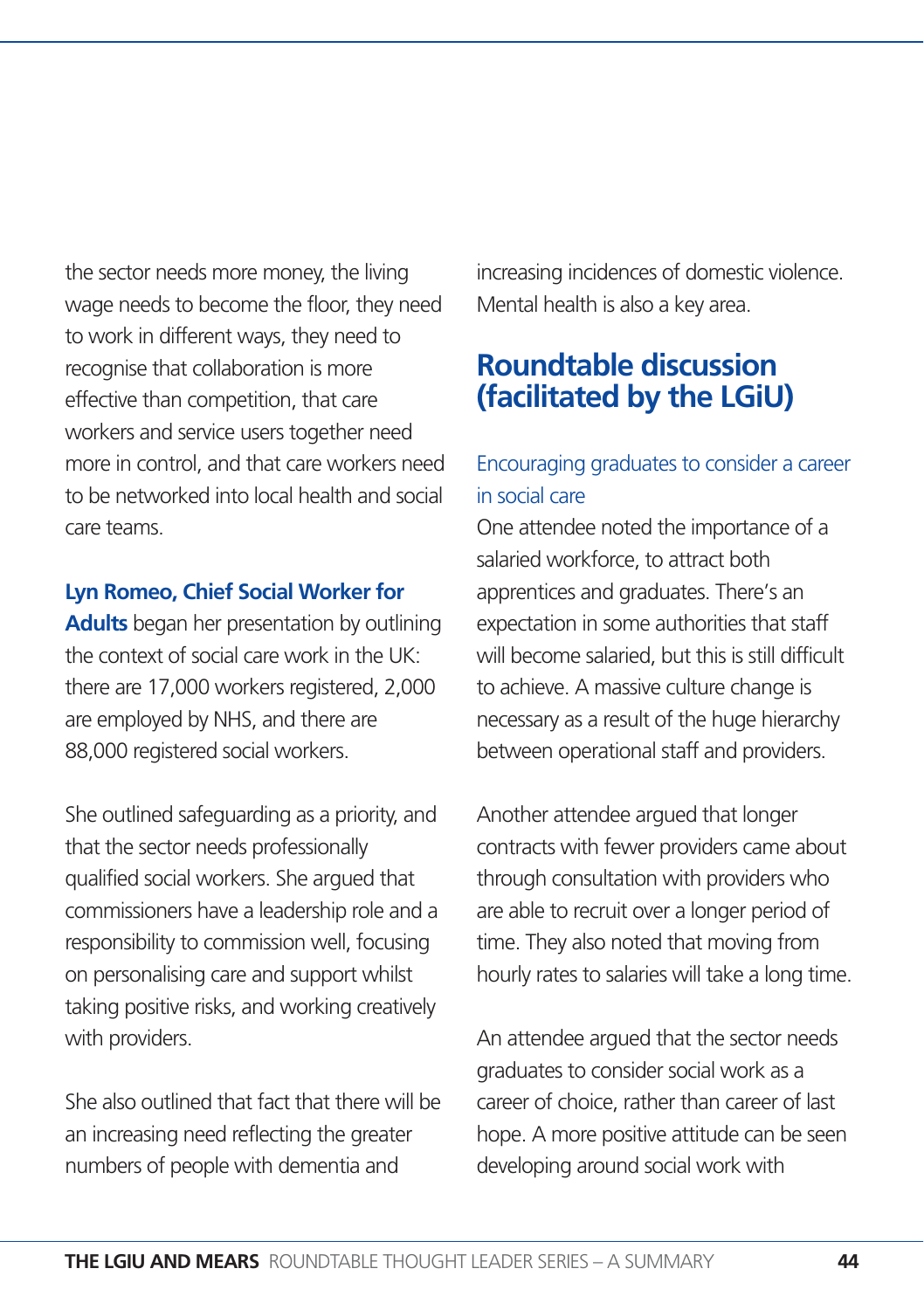children, but less so in adult social care. They also noted a lack of recognition that the sector will need to plan at least 10 years ahead to grow the workforce they need and develop frontline leaders.

One attendee said that the sector doesn't promote or publicise the complexity and intellectual stretch of the work, and the soft skills that are needed, such as how to deal with family dynamics. They argued that the sector needs to claim back that territory, and that this tendency to undervalue the work reflects how we as a society view older people.

One attendee noted that there are two strands of work in adult social care – professional social workers and the care provider side. It's important for the sector to develop and promote a range of possibilities so that, for example, frontline workers can eventually run their own care agency.

The sector has not been good at telling a story about the opportunities within the wider social care sector.

Another attendee felt because social care jobs don't require or ask for a degree, this devalues the work in the eyes of graduates. Therefore the answer could be a graduate scheme which makes it clear that the job is for graduates.

### Better Training Needed

One attendee argued that homecare staff are often promoted within the organisation, but are not given management training. On the other hand, they felt that if the sector offers graduates the management roles, this removes the incentive for frontline workers to work upwards.

Society's attitude to older people has a negative impact on their quality of care One attendee argued that the current debates in adult social care are symptomatic of a broader discourse around how society views and treats people who use services, such as benefits. This must be used as a starting point to ask why services aren't properly funded, and suggests reasons for these problems in social care and the problems around recruitment and retention. The attendee argued that we need to shift that dominant paradigm.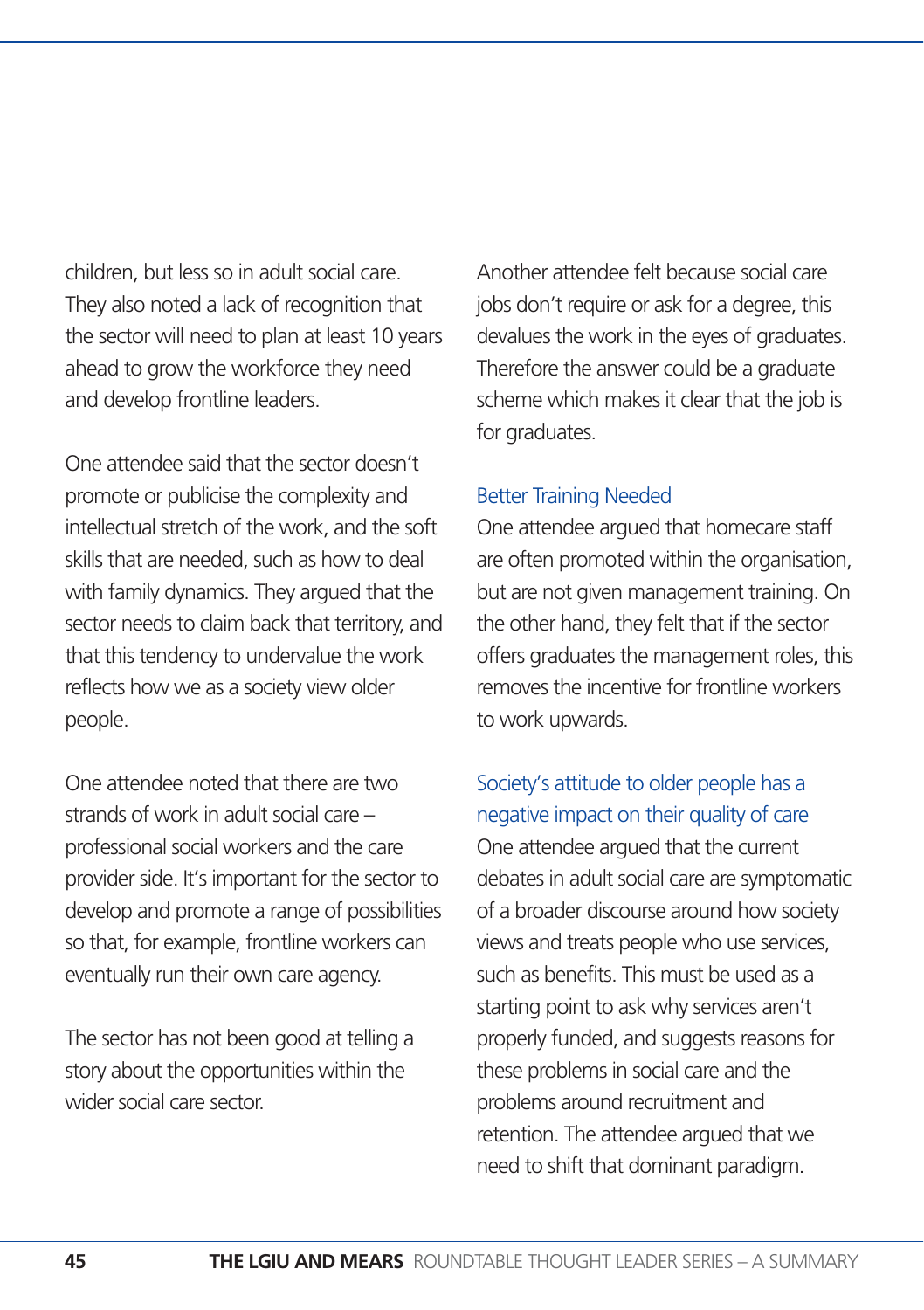## Need to promote the sector as valuesdriven and skills-based

One attendee said that the sector needs to tell a story around the soft skills needed for adult social care, in order to attract the best people. This includes the ability to build relationships and good communication skills. This must also include value-based recruitment, where the sector seeks out people with the right values and right attitudes.

One attendee argued that we are in a reductionist era in which the work has been reduced to transactions between professional social workers and frontline workers, and another felt that the original care management model, predicated on having a team to work with, has become so scaled up that the work has now just became a process.

### Improving terms and conditions

One attendee noted that without the right terms and conditions, the sector won't attract workers with the right values.

Another attendee argued that the attitude of commissioners has a knock-on effect on the quality of work and the attitude of staff. If commissioners treat providers poorly, then this impacts on how staff view care and leads to poor outcomes. Conversely, better pay encourages better outcomes.

#### Barriers to progress

One attendee argued that the system doesn't fully utilise the skills that social care workers already possess, and that suggesting that lack of training is a barrier is actually a red herring. They argued that coproduction between the NHS, social care workers and providers is needed. The key to improving the system around people could be the social care sector working with GPs.

### Importance of social work leadership

Another attendee argued that without social work leadership, the sector will take its lead from the NHS. They worried that this could result in users being placed in residential care when there is no need.

## Difficulties around commissioning for outcomes

One attendee stated that commissioning for outcomes has always been a big challenge. When dealing with a single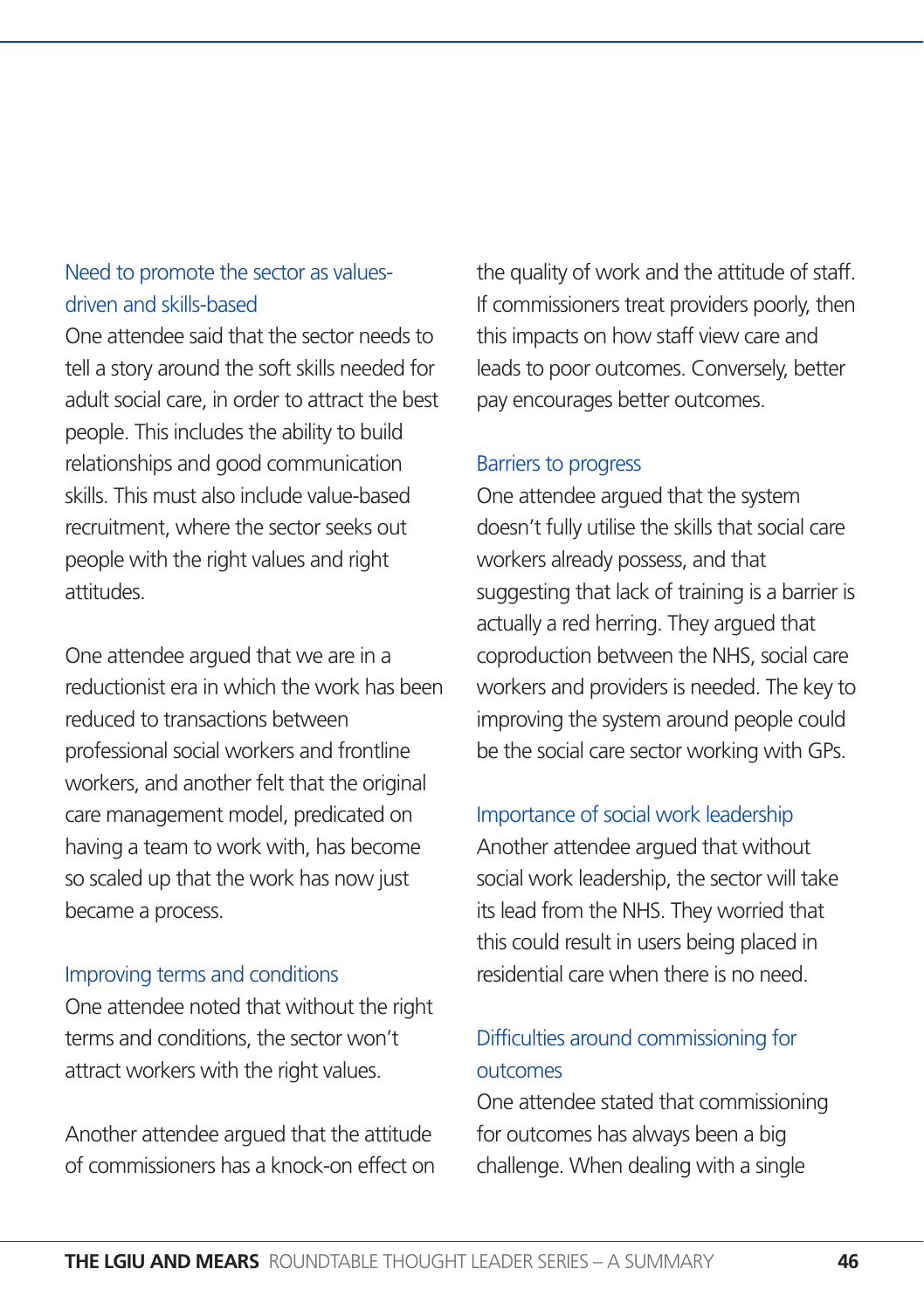person it's much easier to consider outcomes, but as soon as a provider has to start balancing large numbers of users against limited time, the logistics make an outcomes-focused approach challenging.

Another attendee argued that often relationships in adult social care can appear as transactional or task-based, when actually the work is centred around relationship-building. They argued that we need to get away from an attitude which sees people in receipt of a service as a drain on resources or without value.

Another attendee felt that, with at least the minimum wage and salaried work, in addition to better integrated health teams, the direct payments programme will begin to work better.

However, another attendee noted that with direct payments there is a danger of fragmentation, and that workers can feel very cut off, which can create a lot of problems.

There was a consensus that the sector needs to change attitudes around what care is, and embrace the idea that sitting and having a chat with people is something worthwhile – and that will also save you money.

## The potential of emergent community models

One attendee noted that there are many examples of successful small-scale service provision, such as Community Catalysts, the Connected Care model, Shared Lives plus, TOPAZ in Lambeth. Commissioners need to start realising that emergent community models work. However, they felt there is still a need to convince commissioners that this is a good option, and that it's possible to stop commissioning in minutiae and free providers up to, for example, have a coffee in the pub with a user.

## Issues around the integration of social care and health

Another attendee argued that it's a challenge for commissioners to commission creatively. They argue that this is partly due to pressure on budgets, but also partly because social care commissioners are working in an integrated team where they are earning a fraction of what the health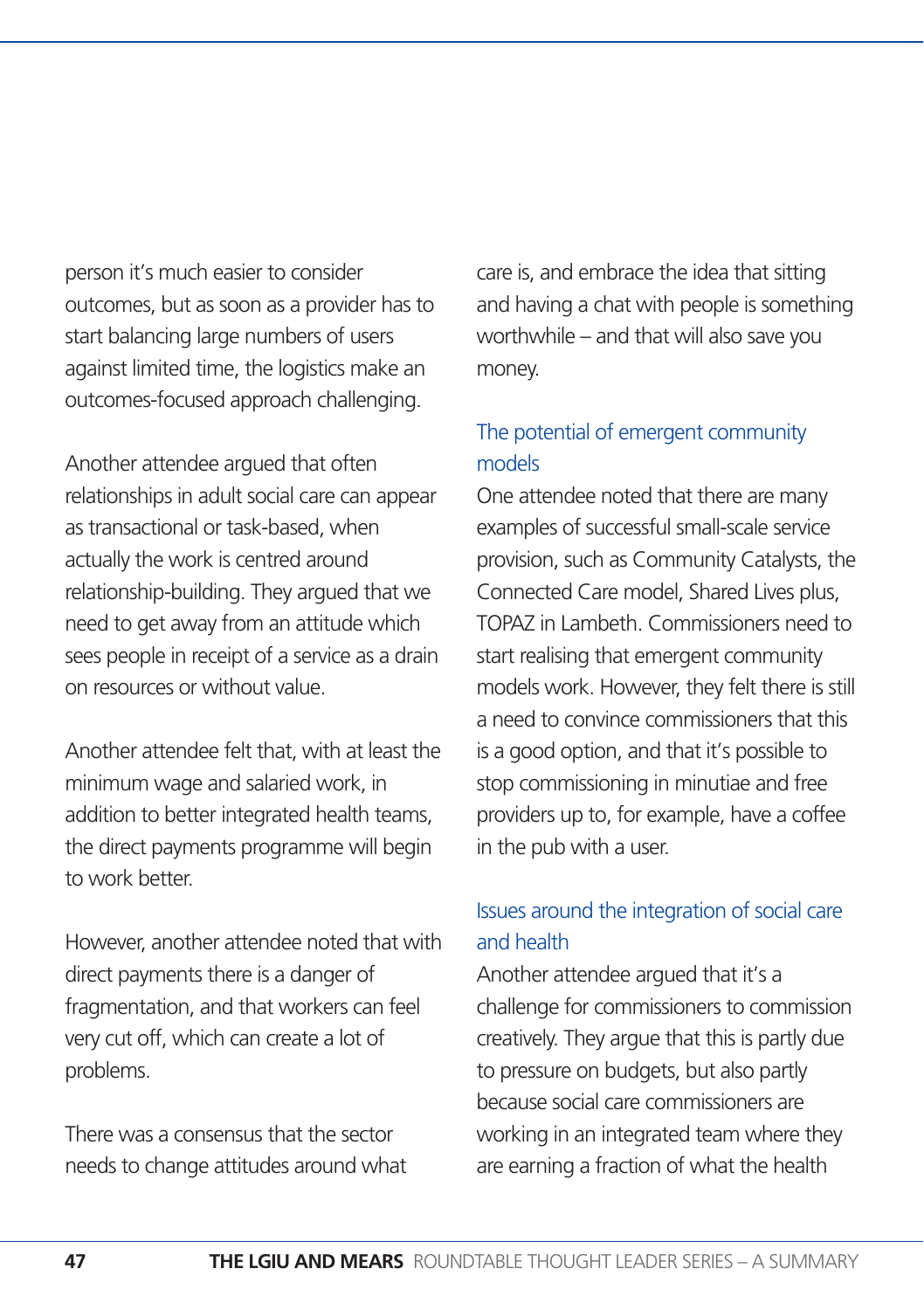team members are earning. The social care team is leading, but the health team is in position to override.

Another attendee felt that the Care Bill provides the opportunity to see health differently, in a much broader way. They argued that politicians, members, providers and the market, amongst others, have a role in promoting health being seen in a different way.

One attendee made the point that when a community has acute needs these needs are very high-profile. But when a community has a high level of wellbeing and is functioning well, it looks like nothing is happening. Often this represents the difference between the work of social care and health.

One attendee made the point that a lot of workers in health and social care do similar work, and so there is an argument for more joined up training. For example, a lot of social care is similar to nursing.

## Difficulties around evidence and quantifying data in social care

The point was made that often understanding the outcomes of neighbourhood community working requires faith, since evidence is difficult to come by or to quantify. You often cannot identify a correlation with improvements. This can be difficult for some.

# **Moving forwards**

The Chair asked attendees what they would change about the sector if they could change one thing:

- Another attendee said the sector needs to get better at evidencing performance and how much things cost, and that it's possible to have a model around risk and rewards and quantifying things.
- Another attendee argued that the sector needs to start commissioning for the relationship and not for the task.
- A final ask was that, if providers are to work in a personalised way, commissioners need to be allowed to work creatively with the user.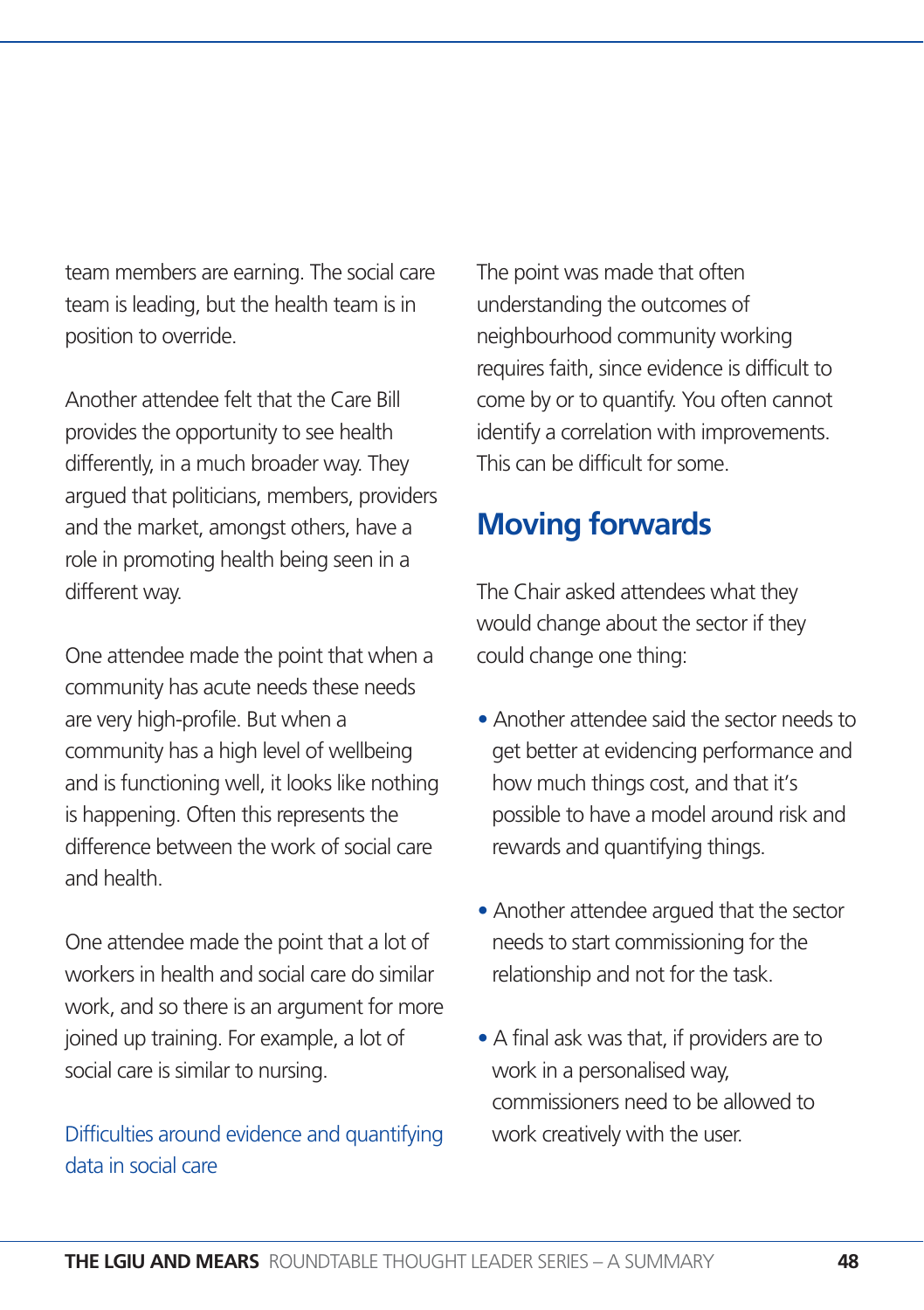The LGiU is a think tank and local authority membership organisation. Our mission is to strengthen local democracy to put citizens in control of their own lives, communities and local services. We work with local councils and other public services providers, along with a wider network of public, private and third sector organisations.

### **[www.lgiu.org.uk](http://www.lgiu.org.uk)**

Mears is the leading social housing repairs and maintenance provider in the UK and a major presence in the domiciliary care market –bringing the highest standards of care to people and their homes. Partnering with clients, 17,000 Mears Group employees maintain, repair and upgrade people's homes, care for individuals and work in communities across the country – from inner city estates to remote rural villages. For more information, please contact Abigail Lock at abigail[.lock@mearsgroup.co.uk](mailto:lock@mearsgroup.co.uk) 

#### **[www.mearsgroup.co.uk](http://www.mearsgroup.co.uk)**